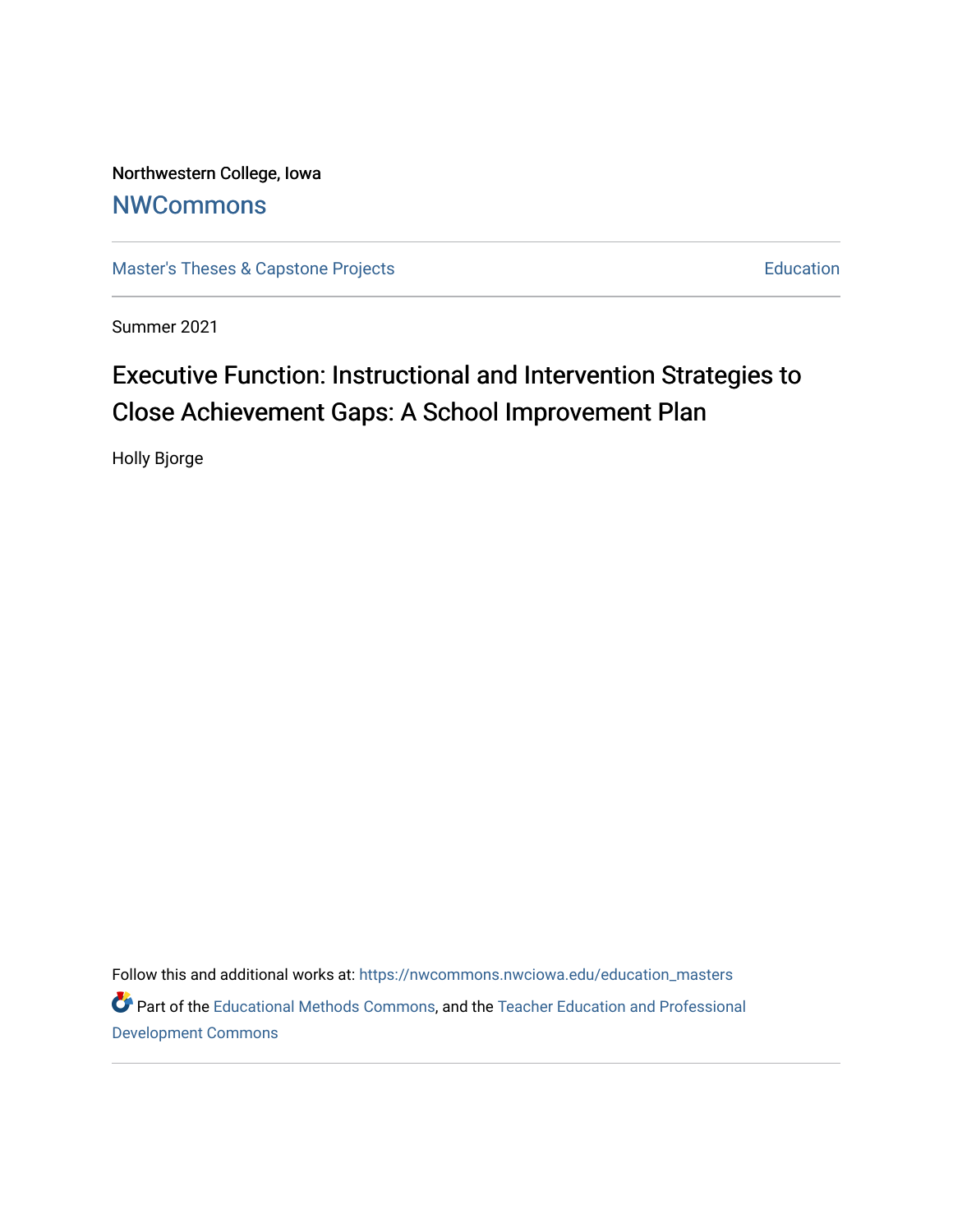## **Executive Functioning: Instructional and Intervention Strategies to Close Achievement**

## **Gaps: A School Improvement Plan**

Holly Bjorge

Northwestern College

A School Improvement Project Presented

In Partial Fulfillment of the Requirements

For the Degree of Master of Education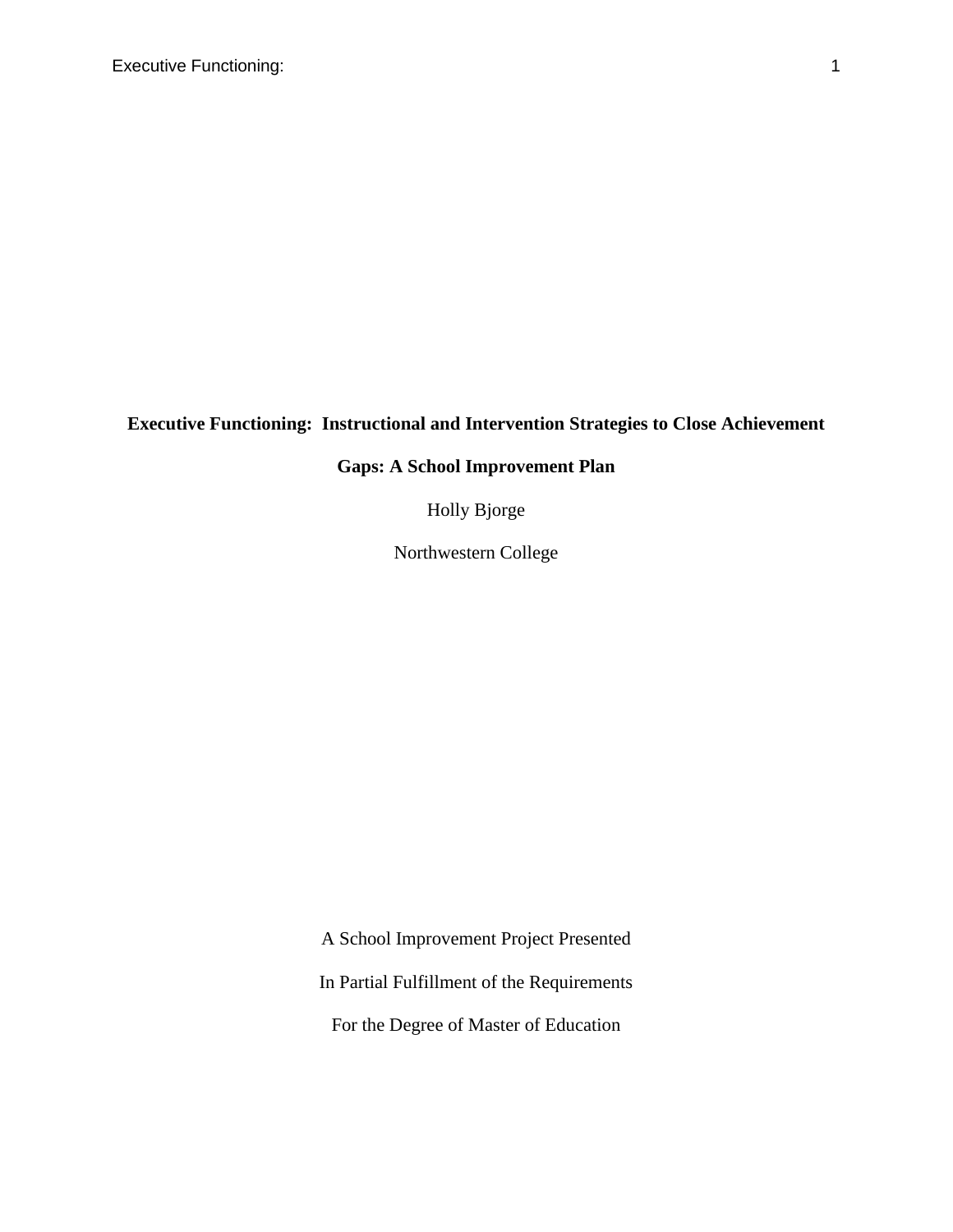#### **Abstract**

<span id="page-2-0"></span>Strong Professional Learning Communities that provide students with inclusive instructional strategies and tiered interventions for executive functioning skills positively affects student learning and achievement. This school improvement plan establishes a school wide outline for staff development regarding executive functioning and implementation of instructional and Tier 1 and Tier 2 interventions through professional development, self-assessment and coaching. The plan addresses the need for professional development, inclusive and universal instructional strategies, intervention supports and resources and supports for classroom teachers. A review of literature was conducted to support the plan and examines how student executive functioning affects student achievement and learning, recognizes the importance of explicit time management, plan management, and organizational instruction, and delves into how instructional strategies and interventions close achievement gaps and improve student performance.

*Keywords: Executive Functioning, RTI, PLC, Intervention, Instructional Practices, Professional Development, General Education, Special Education.*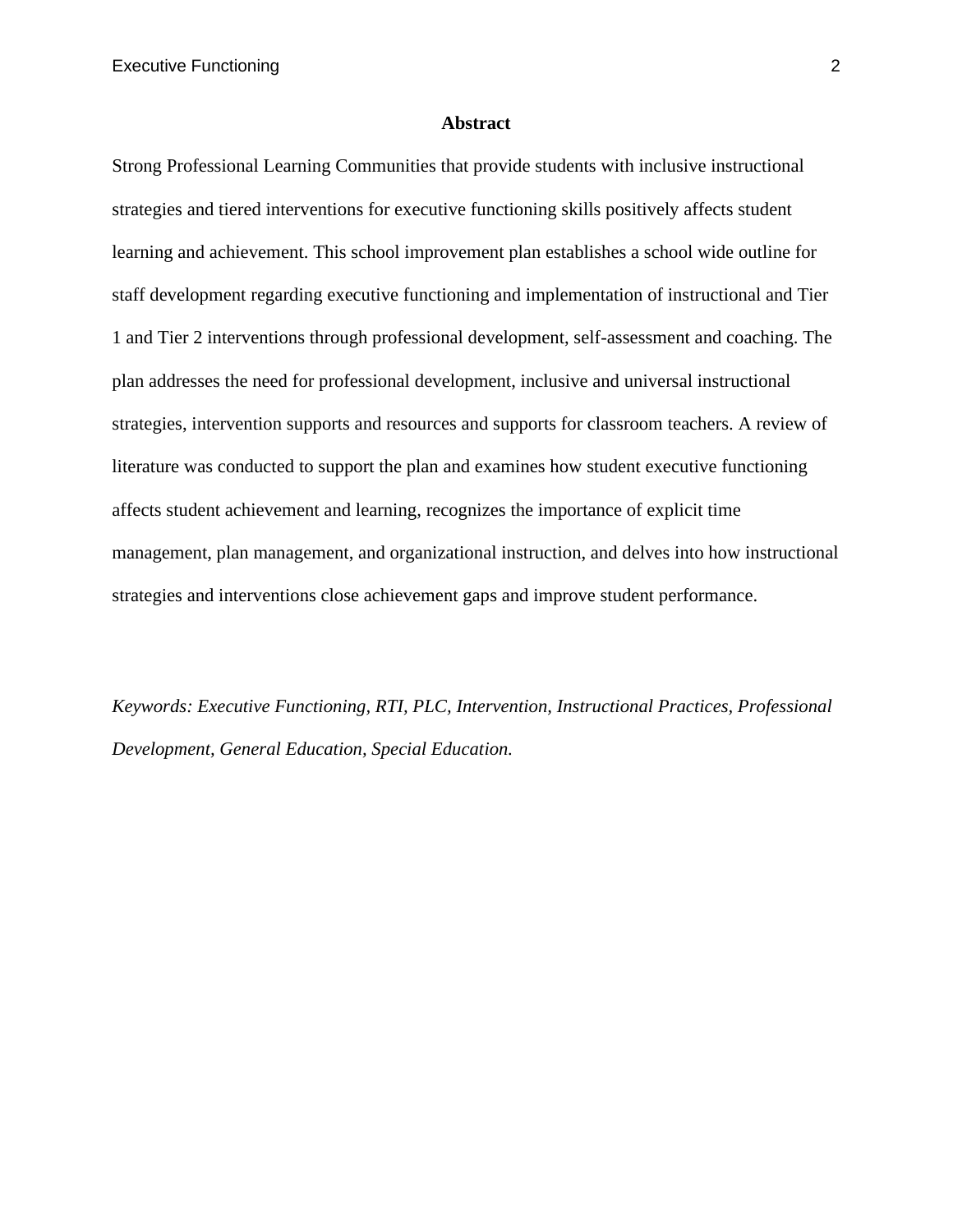## **Table of Contents**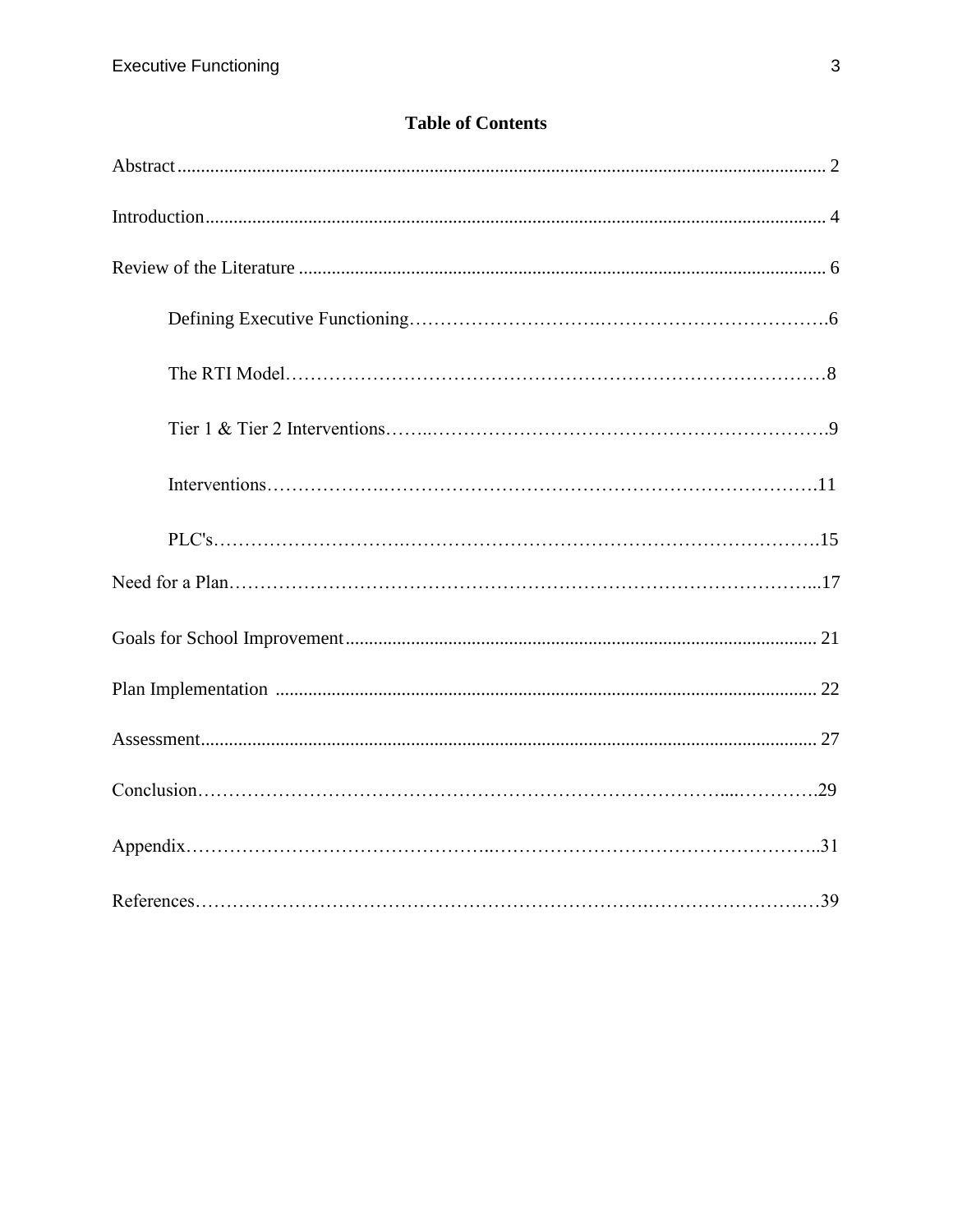# **Executive Functioning: Instructional and Intervention Strategies to Close Achievement Gaps: A School Improvement Plan**

As the academic and social rigor increases in high school, having well-developed Executive Functioning skills becomes critical. Executive function skills take time to fully develop, and they develop at different rates in different children (DiTullio, 2018). In addition, because of the human brain's plasticity and enormous capacity for learning, it is possible to improve the executive functions of students with deficits through classroom strategies and support. (DiTullio, 2018). Executive Function skills are a set of self-management skills. Executive Functions are those that allow one to plan, organize information in working memory, and develop and evaluate an appropriate action from this information. Executive Functioning is defined as those capacities that enable a person to engage successfully in independent, purposive, self-serving behavior (Semrud-Clikeman et al., 2010).

Response to Intervention (RTI) was designed to improve the academic performance of struggling students with and without disabilities and to provide practitioners with a more valid means of disability identification (Fuchs et al., 2014). For the purposes of this study, only Tier 1 and Tier 2 interventions will be discussed and implemented as part of the initial phases of this school improvement plan. Research synthesized by Burns et al. (2005) concluded in their field study that sites implementing RTI had both improved systemic and student outcomes, as well as large effects for both systemic (e.g., reductions in special education referrals) and student outcomes (e.g., increased reading scores).

A professional development plan will be created to provide Waterford Union High School staff and leadership with professional development, resources, and coaching to assist staff in developing a deeper understanding of the anatomy and physiology of Executive Functioning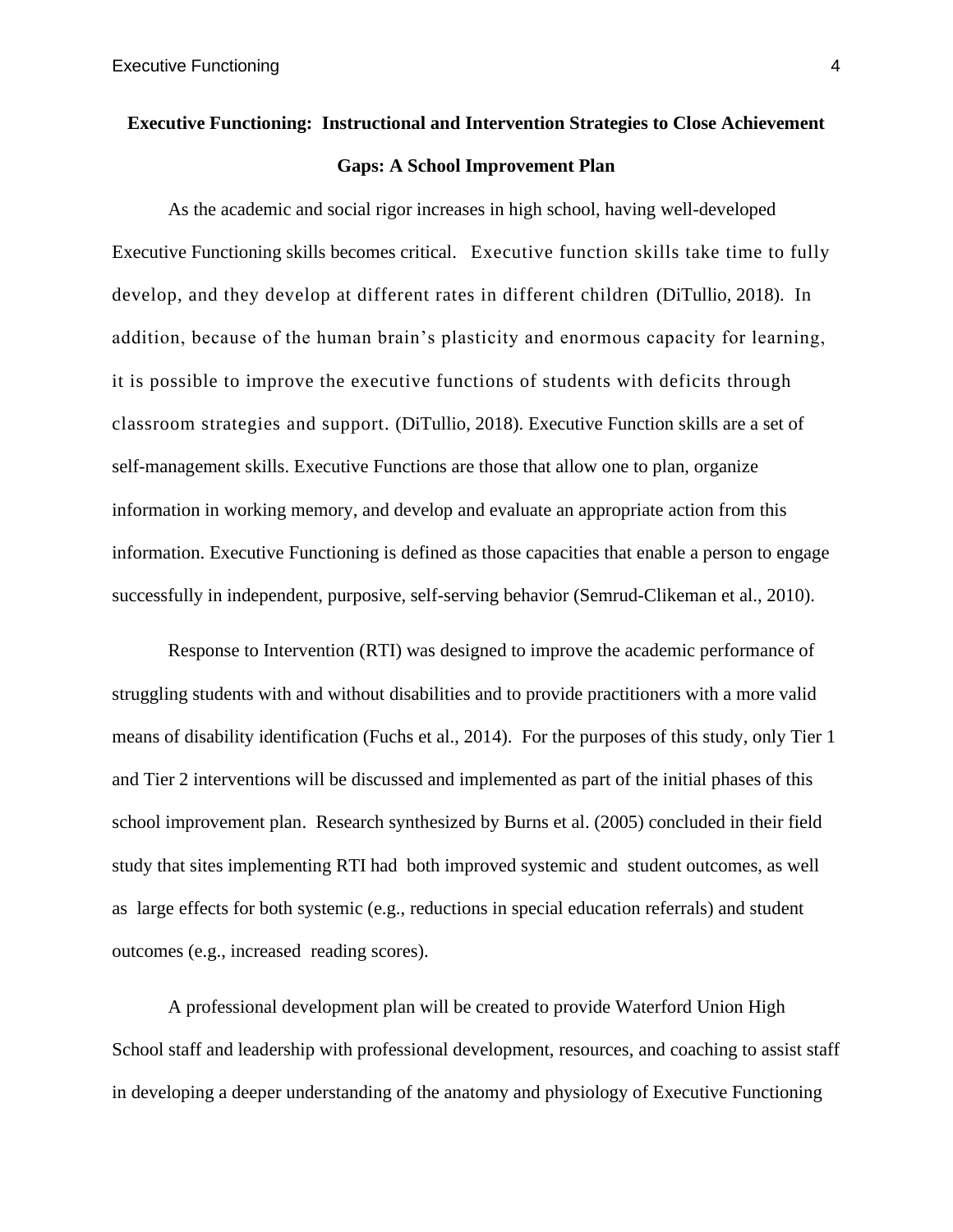<span id="page-5-0"></span>and its impact on student achievement. In addition, the school improvement plan will look to assess student understanding of his or her own executive functioning skills, strategies to improve organization, time management and plan management in the academic setting. Student selfassessment data in the areas of planning, time management and organization will be used to identify the need for both Tier 1 (universal) and Tier 2 instructional and intervention strategies that can be implemented with fidelity into instructional practices to assist in closing achievement gaps at WUHS for students identified as special education and general education.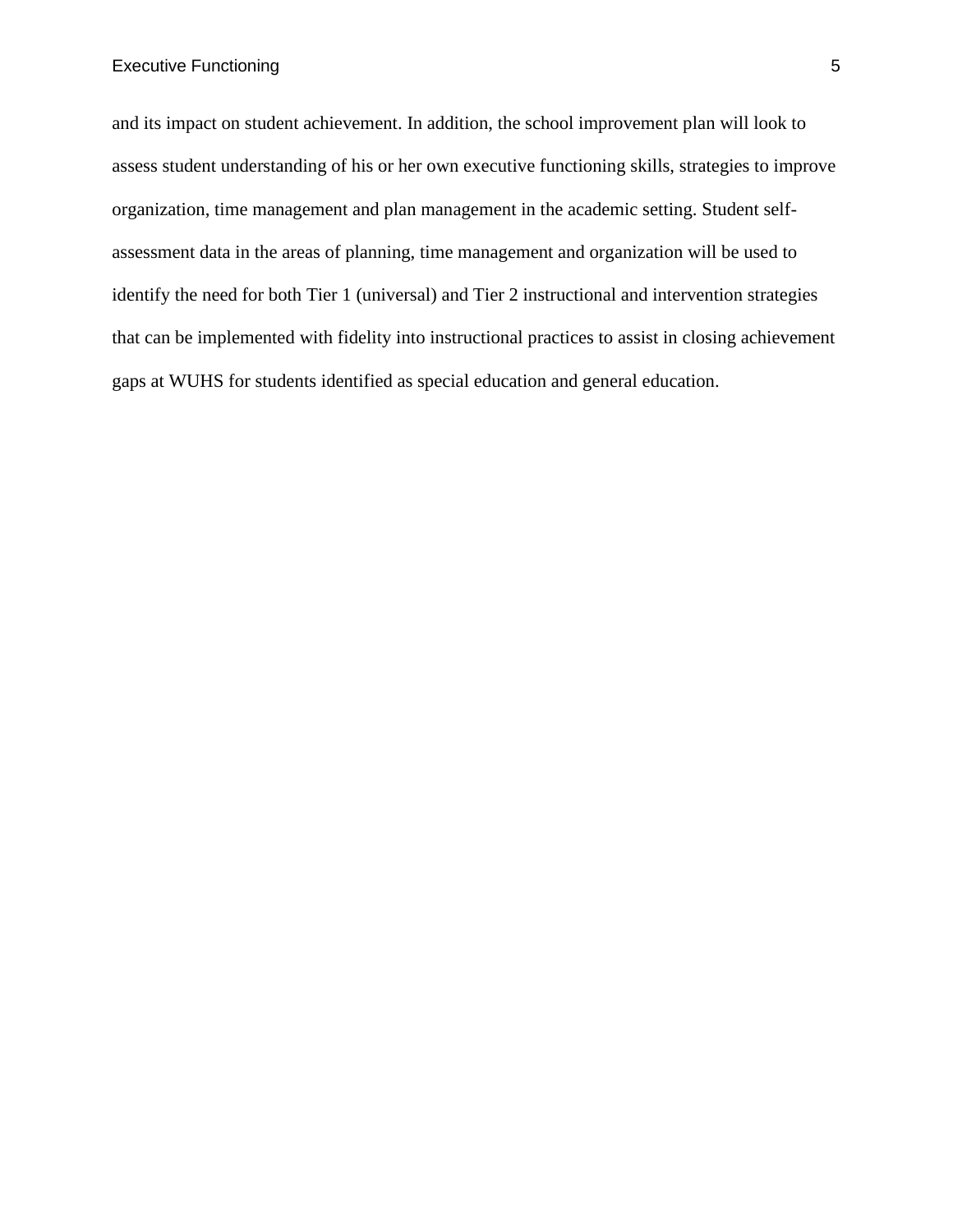## **Review of the Literature**

In preparation for designing a school improvement plan centered around defining executive functioning, analysis of data from ninth grade students self-assessment of their own executive functioning skills using the The Executive Skills Questionnaire-Revised (ESQ-R), and design of Tier 1 and Tier 2 interventions, a review of published studies was conducted to identify research-based best practices and to design school improvement plan that encompasses professional development and Tier 1 and Tier 2 interventions that have the greatest impact on planning, time management and organization. This literature review focused on four subtopics: defining executive functioning, the RTI model, defining Tier 1 and Tier 2 interventions, criticism of Cog Med therapy and related interventions related to executive functioning and the gaps found in the research.

## **Defining Executive Functioning**

According to The Understood Team (2021), Executive Function is commonly defined as the cognitive processes that regulates an individual's ability to organize thoughts and actions, plan, focus attention, remember instructions, prioritize tasks, manage time efficiently, and make decisions. While one of the related problems regarding executive functions, is that there is neither a consensus on the definition of EF nor an operational definition, experts have widely accepted a definition defining EF as the ability to maintain appropriate problem-solving skills for future goal attainment (Welsh & Pennington, 1988, pp. 201–202).

The three main components of EF as explained by Mann et al. (2015) are inhibition, working memory and shifting. Inhibition refers to the ability to suppress automatic actions, reactions or thoughts. Inhibition develops with age and experience and when a lack of inhibition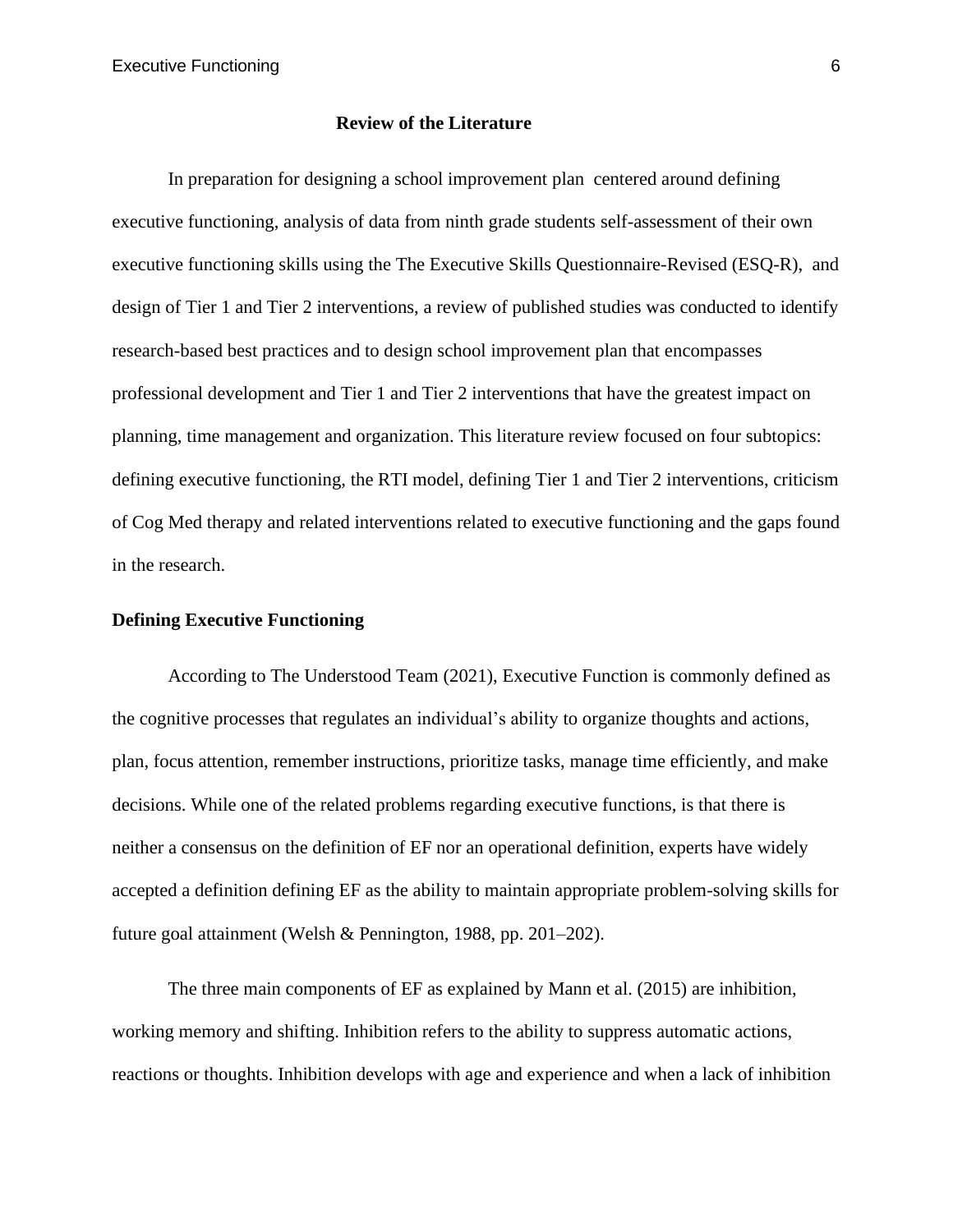#### Executive Functioning 7 and 200 million that the contract of the contract of the contract of the contract of the contract of the contract of the contract of the contract of the contract of the contract of the contract of t

exists, impulsive behaviors may interfere with task performance and goal achievement. Working memory refers to the ability to hold information in the mind, and manipulate the information over brief periods. Shifting, or otherwise referred to as cognitive flexibility, is the ability to shift between operations, tasks, or attentional focus. Dias and Seabra (2015) acknowledge that these executive functioning skills are relevant for learning, a sense of self-efficacy, academic performance, social-emotional performance and self-concept.

Executive function is an essential component to learning, and deficits in goal-directed executive function may prevent academic success (Sibly et al., 2019). Historically, intelligence quotient (IQ) has been the basis for assessing the correlation between capacity and performance in the classroom. Executive function, however, differs from IQ as explained in Mann et al.'s (2015) research in that EF is a broad measure of one's global ability to function, while IQ is the measure of one's cognitive ability. Mann et al. (2015) suggests that IQ is less effective in predicting a student's success in school and Global Executive Composite (GEC) may provide a more holistic picture of a student's capacity and needs. Furthermore, Mann et al. (2015) explains that executive function is believed to be the foundation for success in roles such as student, worker, and parent.

Students with executive functioning delays are often inaccurately labeled as unmotivated, lack responsibility, or careless. Difficulties with academic performance may be present because of missing homework, task completion; poor test performance, lack of follow through or need for additional time. Researchers agree this invisible disability impacts academic performance and is associated with low GPA regardless of setting as a correlation between GPA and executive function according to Mann et al., (2015). The Behavioral Rating Inventory of Executive Function-Self report (BRIEF-SR) is the most commonly used standardized assessment used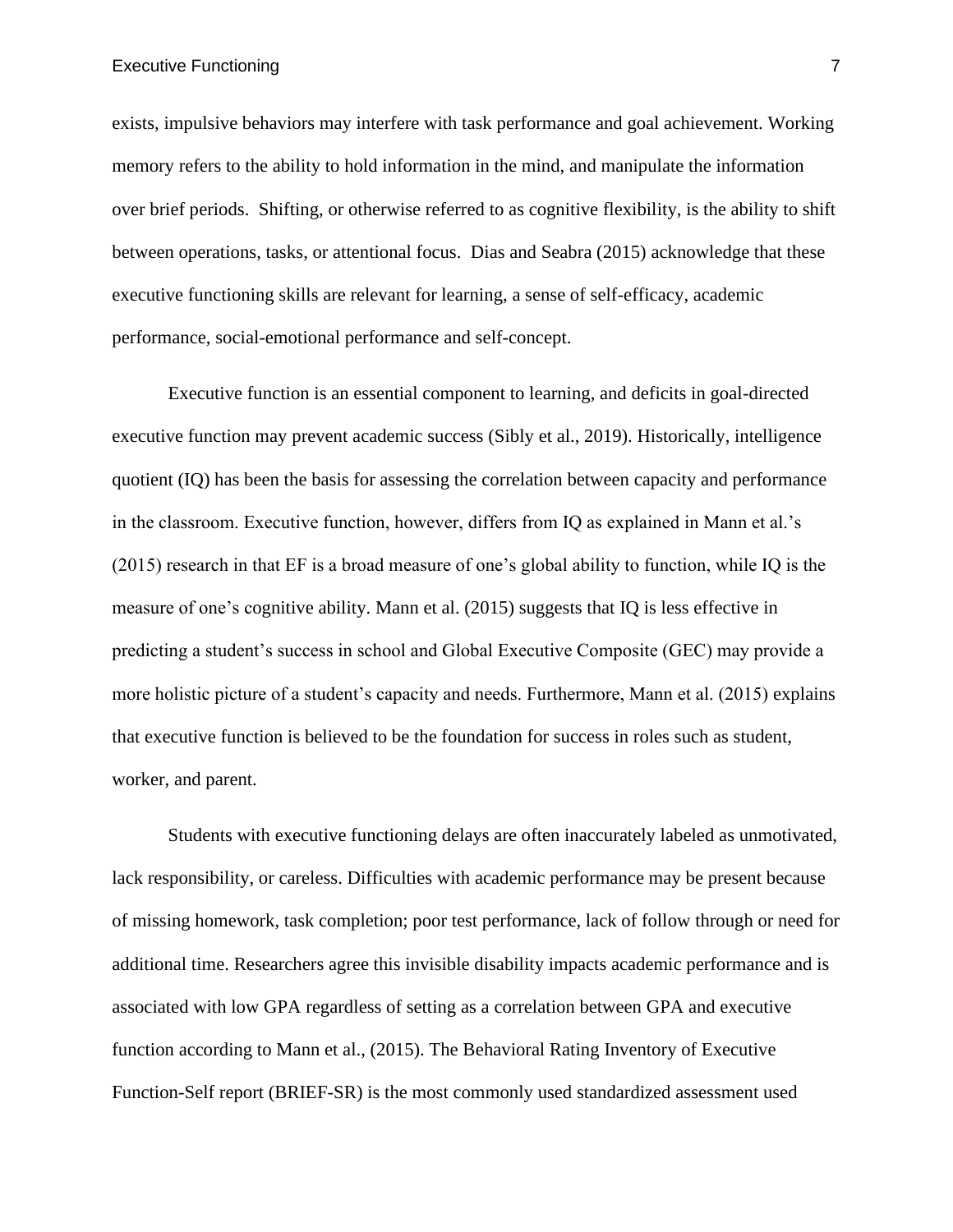across the quantitative descriptive multi-subject case studies and related research reviewed here. Data from the BRIEF-SR questionnaire is designed to assess an individual's perception of his or her own executive functioning skills. The BRIEF-SR generates an overall executive function score or Global Executive Composite (GEC), which is comprised of eight non-overlapping subscales of executive function: Inhibition, Shifting, Emotional Control, Task Completion, Working Memory, Planning, Organization, and Self-Monitoring (Mann et al., 2015). These scores can offer insights useful to the evaluator in identifying and improving practices in the areas of executive functioning. Mann et al. (2015) reports in their quantitative descriptive multisubject case study that poor executive functioning was associated with low GPA regardless of setting and that a correlation between GPA and executive function exists.

## **The RTI Model**

Response to Intervention (RTI) is a three-tier approach that assists in the early identification and defining support for students with learning and behavioral needs. The RTI process begins with universal instructional practices and screening of all children in the general education classroom. Students identified as struggling learners are provided with interventions at increasing levels of intensity to accelerate their rate of learning depending on their unique needs. RTI was born out of the IDEA Act of 2004.

In research conducted by Balue et al. (2015) on implementation of the RTI model, findings indicated that over half of target schools had fully implemented RTI reading interventions ten years after the launching of the RTI model. In a more recent study by Berkeley et al. (2020), using quantitative data from district websites and qualitative data from interviews findings indicate that all 50 states are now actively implementing some degree of RTI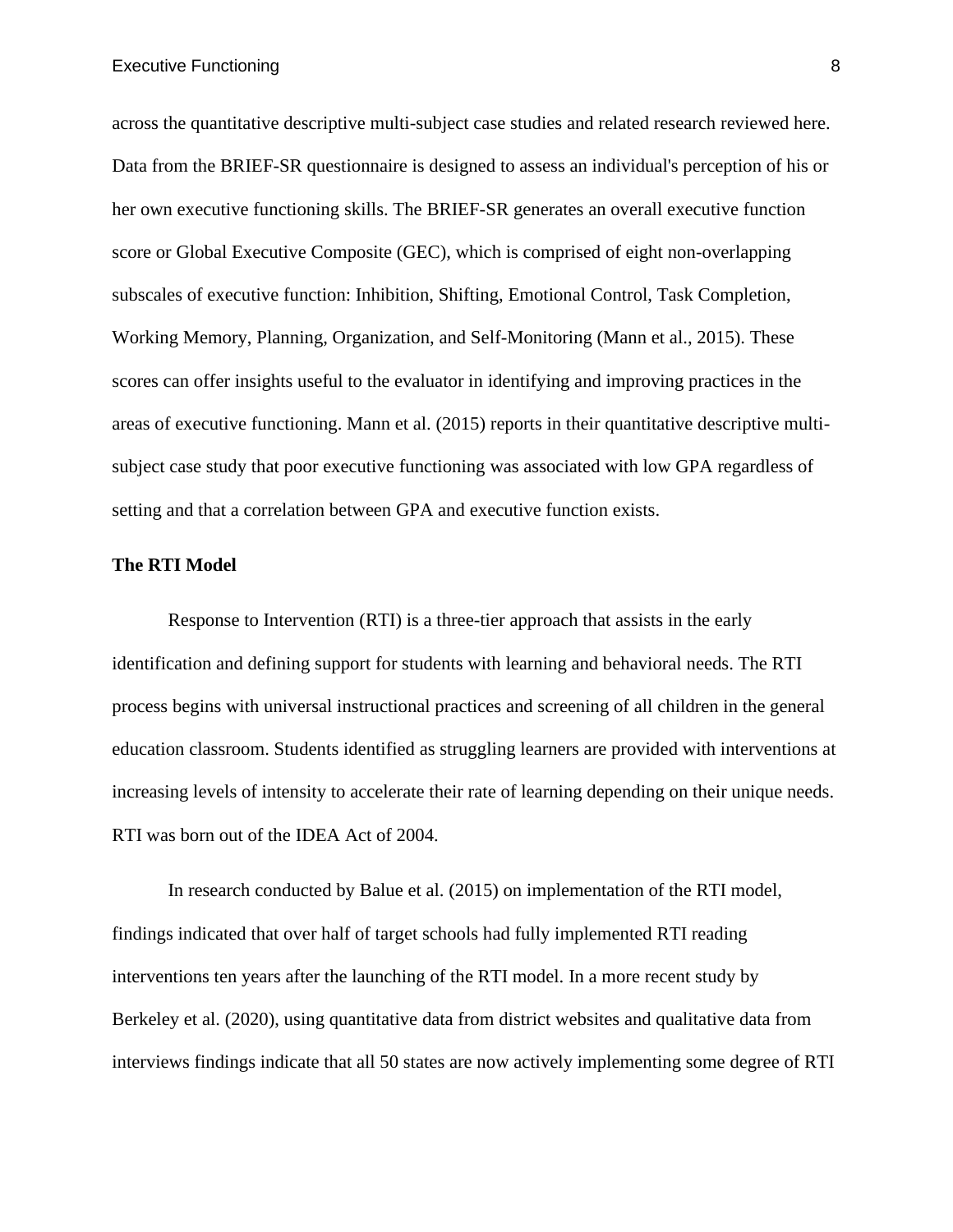or multi-tiered systems of support (MTSS) interventions, terms used interchangeably in many districts.

While opponents criticize the inconsistent adoption and understanding of the RTI model across districts and argue that these inconsistencies can lead to a lack of student progress, proponents of RTI overwhelmingly agree that effective RTI implementation and instructional practices. Recent meta-analysis of RTI models research found large effects for both systemic (e.g., reductions in special education referrals) and student outcomes (e.g., increased reading scores) (Burns, Appleton, & Stehouwer, 2005). Furthermore, Burns et al. (2005) concluded in their field study that sites implementing RTI had both improved systemic and student outcomes.

## **Tier 1 and Tier 2 RTI Interventions**

Al Otaiba et al. (2014) explains that despite the ongoing lack of clarity surrounding RTI in the field, RTI has had a significant impact on service delivery models and instructional practices in schools. In their randomized controlled experiment comparing the efficacy of two Response to Intervention (RTI) models, Al Otaiba et al. (2014) concluded that analysis using multi-level modeling indicated an overall effect favoring the Dynamic RTI condition and growth curve analyses demonstrated that students in Dynamic RTI showed an immediate score advantage, and effects accumulated across the year. The research is clear. Response to Intervention highly qualified instructional practices, paired with screening, target interventions and comprehensive evaluation leads to improved student outcomes and closing of achievement gaps.

The RTI Intervention Network (Gorski) clarifies the three levels of intervention encompassed in the RTI model. Tier 1 requires fidelity with high-quality classroom instruction,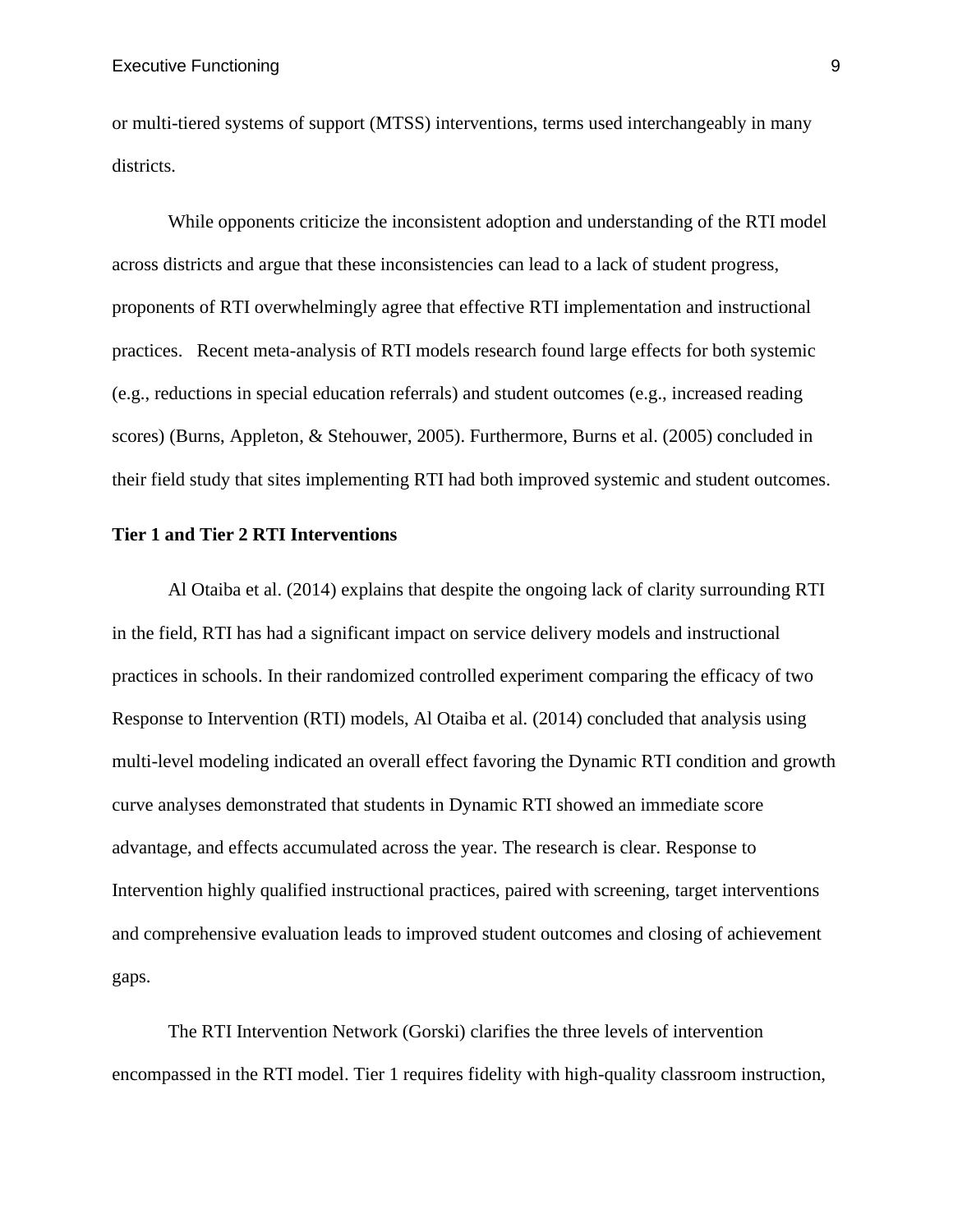screening, and group interventions. All students in the general education classroom receive periodic screening to establish an academic and behavioral baseline and to identify struggling learners who may require additional support in Tier 1 and these interventions are considered universal.

Furthermore, in Tier 1, all students receive high-quality, evidenced based instruction that is provided by highly qualified persons to ensure that the student's difficulties are not due to inadequate instruction. According to Gorski (n.d.), students who are identified as "at risk" through tools such as a universal screener, state- or districtwide tests should receive supplemental instruction during the school day in the general education classroom. While the length of time for this step of Tier 1 can vary, generally supplemental instruction should not exceed 8 weeks (Allen, 2021). Students not showing adequate progress are moved to Tier 2 (Gorski, n.d.). Tier 2 in an RTI model involves providing small groups and more targeted intervention, typically in math and reading.

Students who continue to show too little progress at the Tier 2 level of intervention are then considered for interventions that are more intensive as part of Tier 3 (Gorski). Students who are not achieving at the desired level of progress with Tier 2 interventions are then moved to the third Tier of more individualized, intensive interventions. Tier 3 focuses on skill deficits and students who do not achieve the desired level of progress in response to these targeted interventions are then referred for a comprehensive evaluation and considered for eligibility for special education services under the Individuals with Disabilities Education Improvement Act of 2004 (IDEA 2004) (Gorski). Data collected during Tiers 1, 2, and 3 are included cyclical and used to make the eligibility decision for a referral to Special Education and should be used to target instructional strategies and interventions.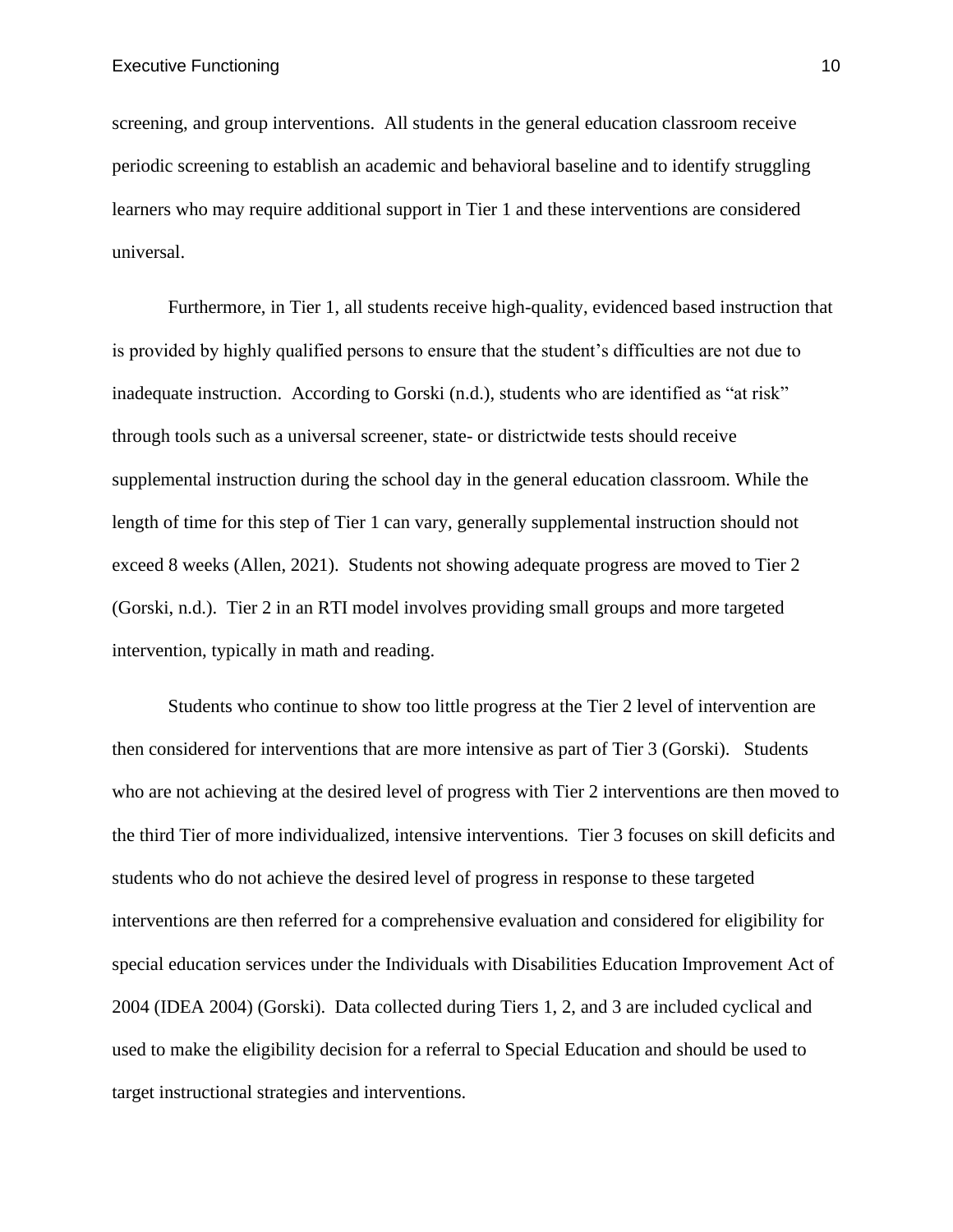In their randomized controlled trial on RTI for first grade reading, Al Otaiba et al. (2014) found that immediately providing Tier 2 and 3 interventions to students who qualify, rather than Typical RTI, led to generally stronger reading outcomes by the end of first grade. In addition, Al Otaiba et al. (2014) found that RTI protocols have shown promise in preventing reading difficulties related to inadequate instruction. Researchers across studies agreed that the variation in how and when students receive supplemental intervention, the lack of clarity in understanding and defining RTI as well as the importance of data collection, highly qualified instruction and targeted interventions can be a bigger indicator to student outcomes in multi-tiered models of intervention.

## **Interventions**

Each type of executive function skill draws on elements of the others, and some students may need more support than others to develop these skills (Pengine, 2020). Several themes in the intervention models of executive functioning emerged throughout the review of recent studies. In their pilot study on promoting executive functioning in Brazilian Public Schools, Dias and Seabra (2015) found that executive functioning could be promoted using classroom intervention in public schools.

The first intervention model is coaching. Coaching is a model that was first introduced in the 1990's as an adjunct to the treatment of ADHD in adults (Richman et al., 2014). Richman et al. (2014) describe coaching as a promising service delivery model that promotes selfdetermination, is positive and collaborative in nature, fosters security while also providing freedom of choice versus directive, critical, or controlling counsel. Results from their mixed methods research design indicated promising practice with coaching that improves students' selfawareness, self-management skills, and subjective well-being. Despite its popularity, coaching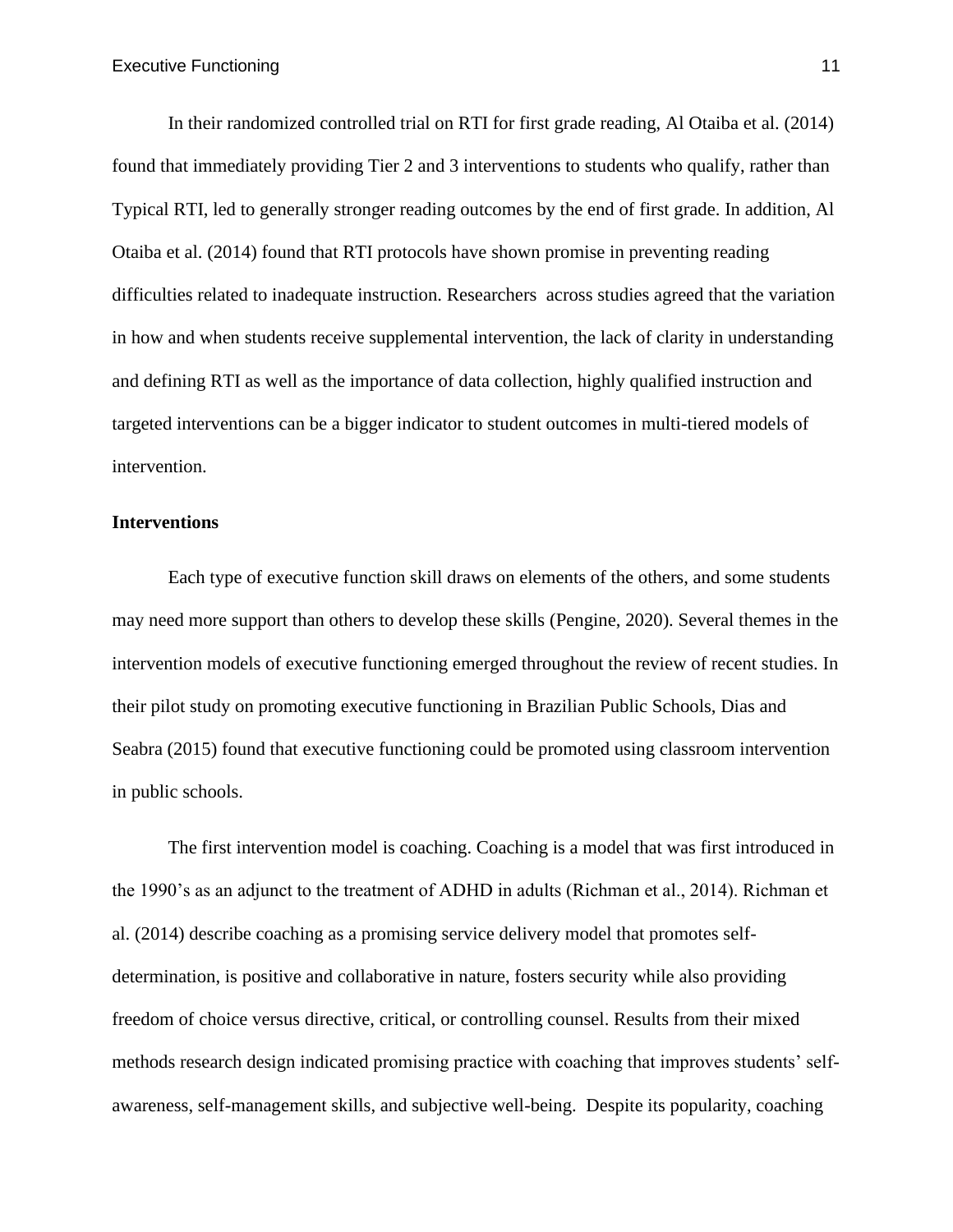Executive Functioning 12

as an intervention model does not come without criticism due to its lack of empirical support. However, researchers have found that coaching has a statistically significant impact on retention/graduation rates of students, coaching has enhanced students' well-being or optimism to achieve their goals (Richman et al., 2014).

In their mixed method research design, Richam et al. (2014) explain the gaps that exist in investigating the coaching models impact on student success. Future research that uses randomized control groups, larger sample sizes, longitudinal data, and instruments that accurately measure executive functioning and academic success are areas identified as areas of need for further findings. Richman et al. (2014) utilized both quantitative and qualitative techniques in their research on coaching intervention to measure changes in the pre- and postintervention survey scores. Qualitative interviews in the study offered a rich and detailed understanding of the students and their experiences (Richman et al., 2014). In their quantitative analysis, every student that was self-selected for the intervention group began with lower pretest scores than comparison group's students, and posttest revealed all intervention group students improved in every post-test measure with the expectation of one case (Richman et al., 2014).

Working memory training is another intervention model that has been widely studied in regards to executive functioning. Cog med or "paying attention in class" intervention is an experimental, school-based executive function training (Van der Donk et al., 2013). In their randomized controlled trial with school-aged children, Van der Donk et al., (2013) studied the short- and long-term effects of working memory and executive function training in the schools, or Cog med approach. Their study consisted of two parts, the first a randomized control trial with students using computerized working memory training. The second part of the study worked to determine which specific characteristics are related to non-response of "paying attention in class"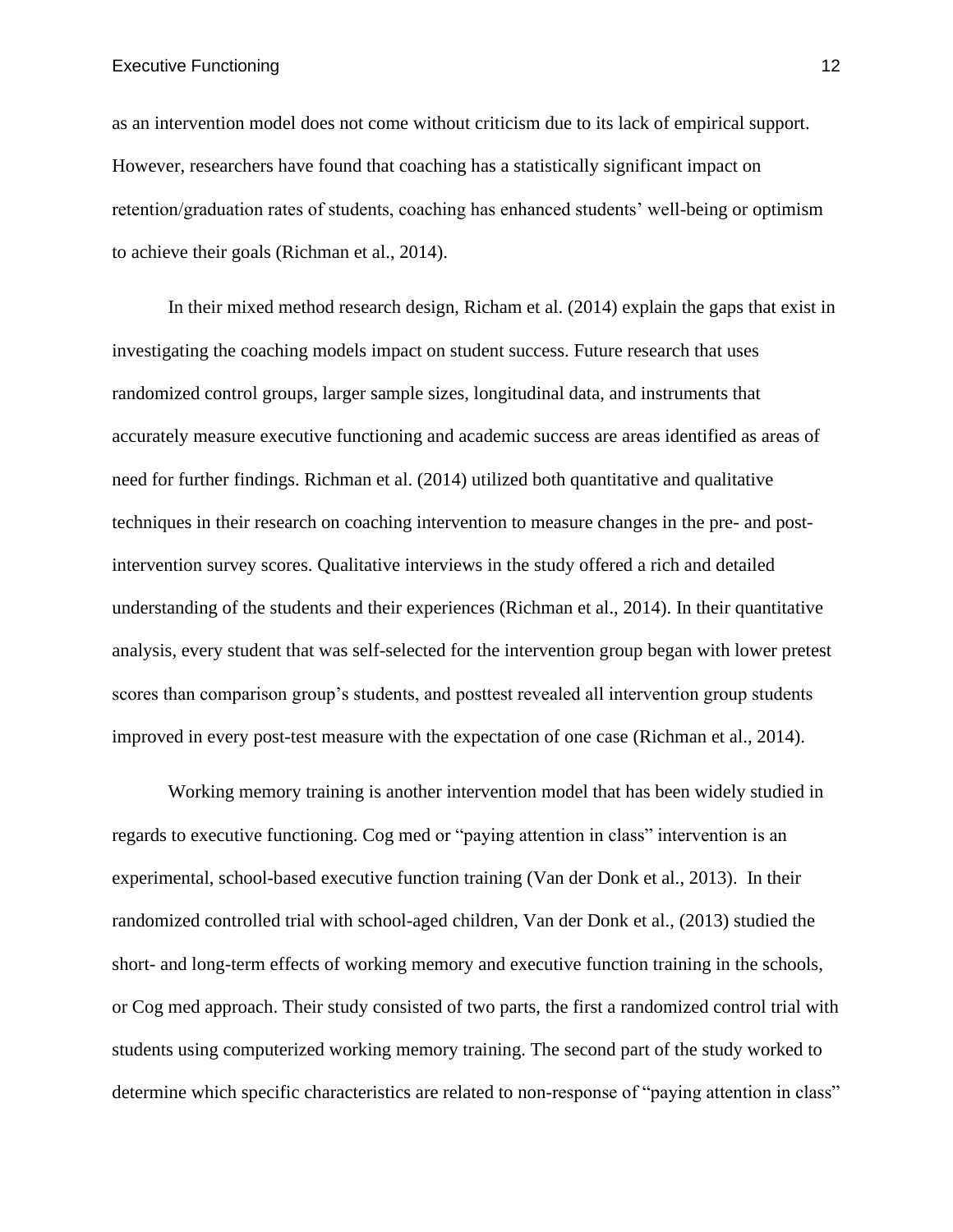intervention (Van der Donk et al., 2013). Findings are statistically significant for the randomized controlled trial for the primary outcome measures of both interventions discussed. (Van der Donk et al., 2013).

In addition to coaching and working memory interventions, diverse interventions that can be targeted in Tier 1 and Tier 2 intervention models. These include using evidenced based instructional strategies, targeted screening, professional development, computerized training, non-computerized games, aerobics, martial arts, yoga, mindfulness, social/emotional instruction, and targeting strategies and curriculum to focus on essential learning standards and student skill development in executive functioning.

Successful programs involve repeated practice and progressively increasing the challenge to executive functions. Children with more significant executive function skill deficits benefit most from targeted, repeated practice. Diamond and Lee (2011) explain there are six approaches for improving executive function in the school years.

The first, computerized training (Cog Med- Pearson Education, Upper Saddle River, NJ) was repeatedly found successful (Diamond & Lee, 2011). In a double-blind, randomizedcontrol trial with multiple training and transfer tasks, one group of 4-year-olds was trained on working memory (using Cog Med), one on nonverbal reasoning, another on both, and a control group on both but remaining at the easiest level and findings indicated that those trained on working memory improved more on working-memory transfer tasks than did controls, and those trained in reasoning improved more on reasoning transfer tasks than controls (Diamond & Lee, 2011).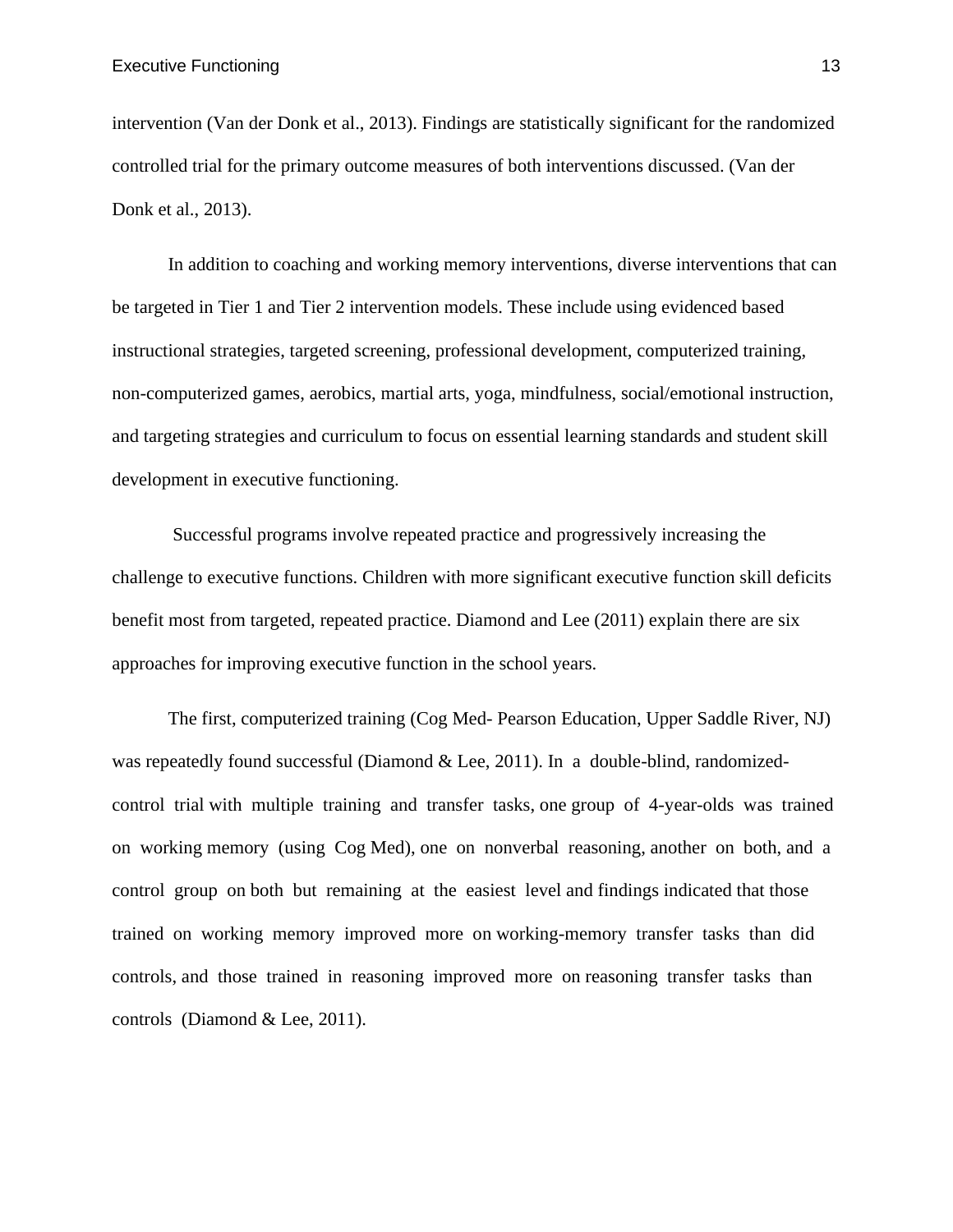A second intervention found to be successful is Hybrid of computer and non-computer games is a hybrid of computer and non-computer games. Finding from this type of intervention when studied in a random trial for children 7 to 9 indicated improvements transferred to untrained measures of speed and reasoning training, but were specific, and those trained on reasoning did not improve on speed, and those trained on speed did not improve on reasoning relative to baseline (Diamond & Lee, 2011).

In three studies of sustained exercise in children, aerobic exercise was found to robustly improve prefrontal cortex function and executive functioning as a third intervention strategy. A fourth intervention strategy, martial arts and mindfulness practices emphasizes selfcontrol, discipline (inhibitory control), and character development. After mindfulness training, greater executive function improvements were found in 7- to 9-year-olds with initially poorer executive functions than those with initially better executive functions compared with controls, and children with initially poor executive functions showed executive function improvements overall in the components of shifting and monitoring, bringing their scores up to average (Diamond & Lee, 2011).

Classroom curricula is a fifth intervention strategy found to be effective in improving executive function. Curricula infused into the classroom that infuses strategies, intervention and instructional practices around impulsivity and inattention to self-discipline, independence, orderlines, and mindfulness have been found to be effective Tier 1 and Tier 2 practices for improving executive functioning. Finally, add-ons to classroom curricula, such as professional development to improve screening, instructional practices, pedagogy, and differentiation practices are found to be effective in improving student executive functioning.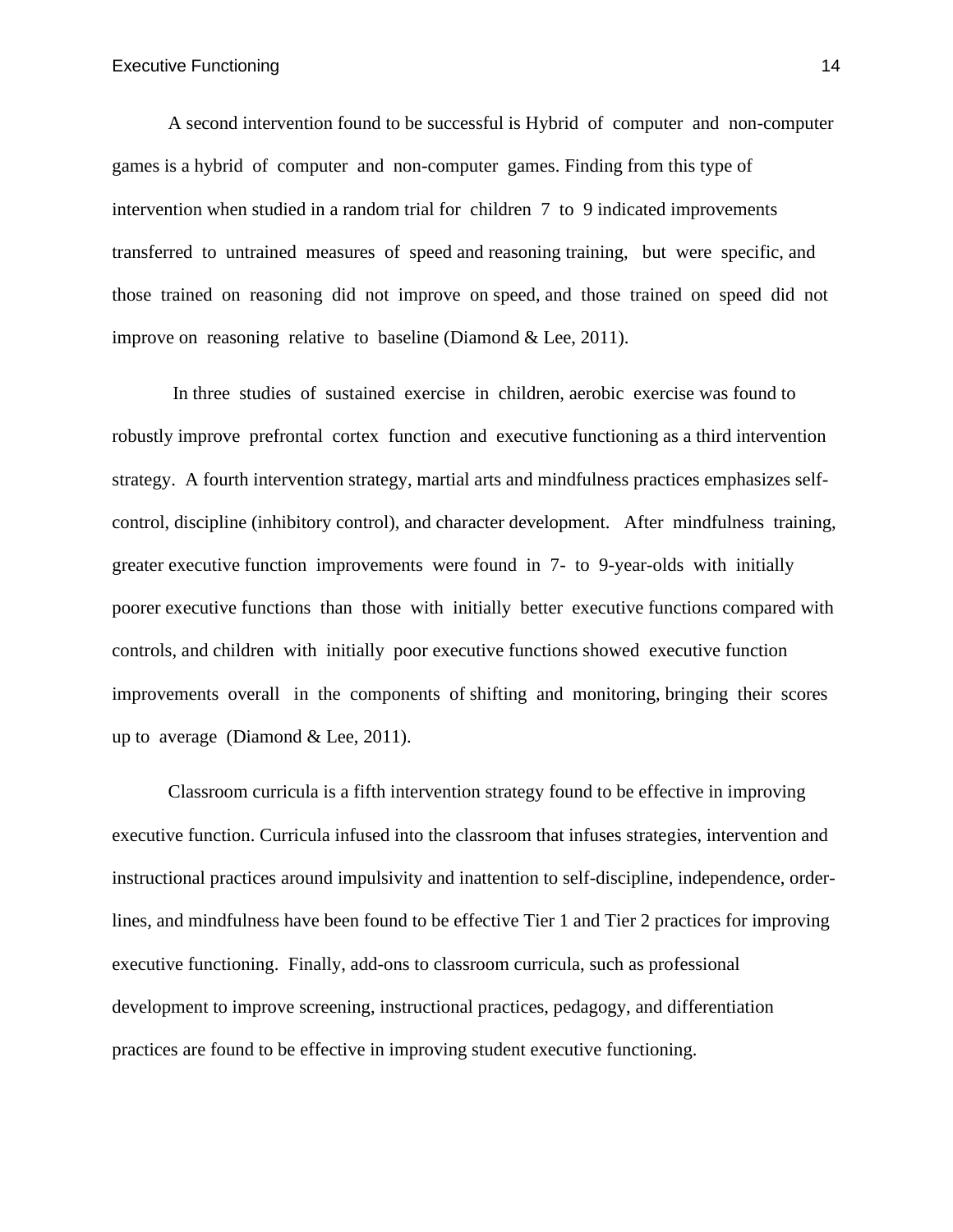In a randomized- control trial with Head Start classrooms in Chicago, teachers provided better managed and more emotionally supportive classrooms than those of control teachers after teacher training was provided on behavior management and supportive classrooms. Executive functions (attention, inhibition, and experimenter-rated impulsivity) of 4-year-olds in the targeted classes improved over the year and significantly more so than did executive functions of controls (Diamond & Lee, 2011).

## **Professional Learning Communities (PLC's)**

Waterford Union High School administration and staff continuously work to become a high performing PLC. PLCs provide an environment that encourages professional development, collaboration and innovation among teachers (Brown et al., 2018). Research suggests positive school reform occurs when teachers participate in authentic PLCs, with improved student achievement as a by-product (Wilson, 2016). Closing student achievement gaps related to executive functioning skills utilizing interventions and instructional practices are dependent on high performing PLC's, whereas groups of educators are committed to working collaboratively in an ongoing process of assessing lagging skills and utilizing data from common formative assessments to improve teaching and learning practices.

DuFour et al. (2020) emphasizes the importance of collaborative time for teachers during their contractual day to meet, collaborate and assess learning and teaching practices. Collaboration amongst special education teachers and general education teachers within PLC's is essential to closing the achievement gaps between general education students and student is identified as special education. Quasi-experimental research by Moulakdi & Bouchamma (2020) regarding the impact of student learning in elementary school PLC's indicate a significant improvement in the students' results between the pre- and post-testing.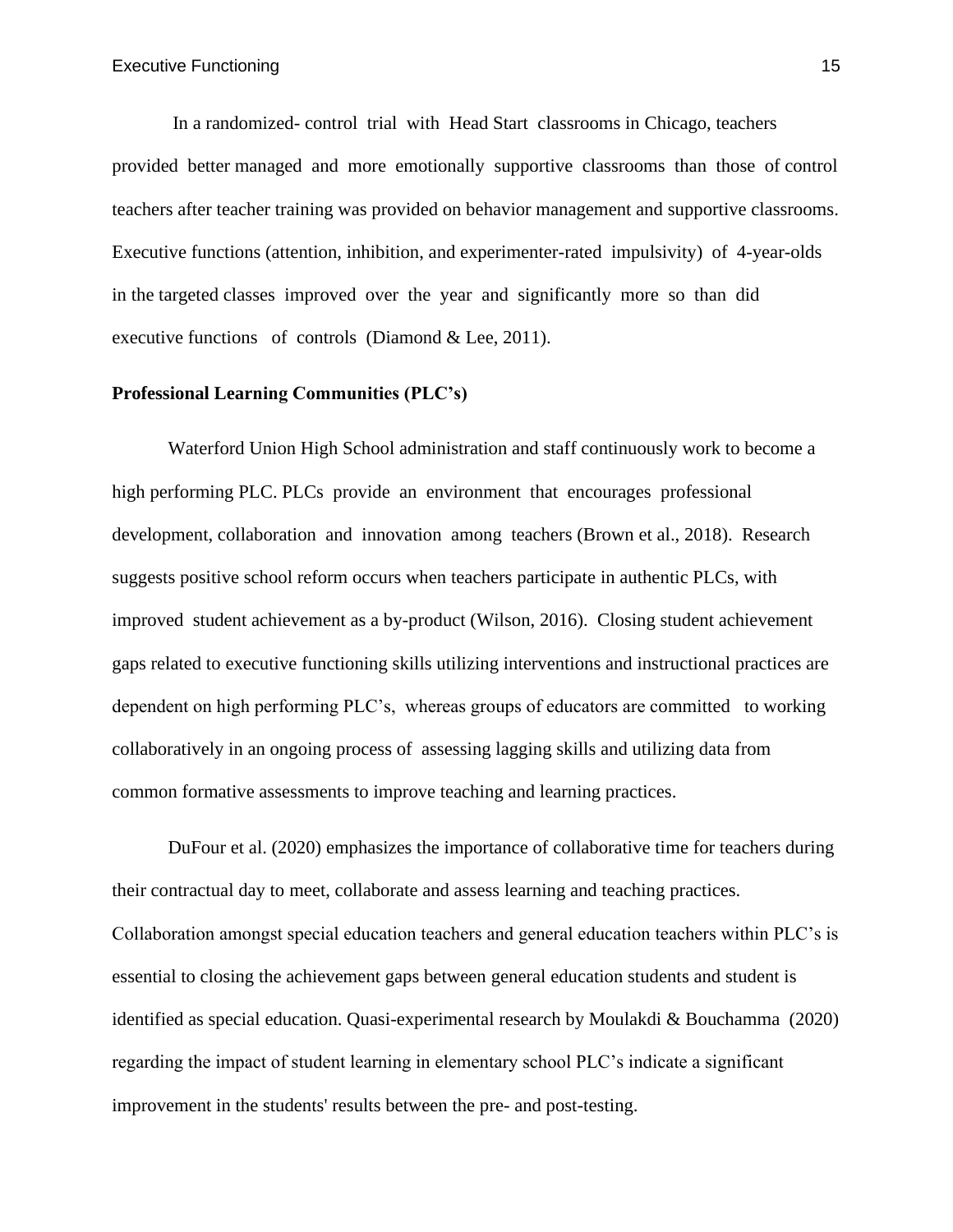Executive Functioning deficits affect student success and learning. Results of a randomized control trial completed by Al Otaiba et al., (2016) revealed that immediately providing tiered interventions, rather than waiting for students to fail, led to generally stronger reading outcomes, suggesting there is no reason to delay intervention. Professional Learning communities support successful and inclusive instructional and intervention strategies. A focus on goal-oriented collaboration to improve teaching and learning standards are key in implementation of school improvement plans. Louis, Kruse & Raywid (1996) argue that when schools attempt significant reform, such as a school improvement plan, efforts to form a school wide professional community are critical.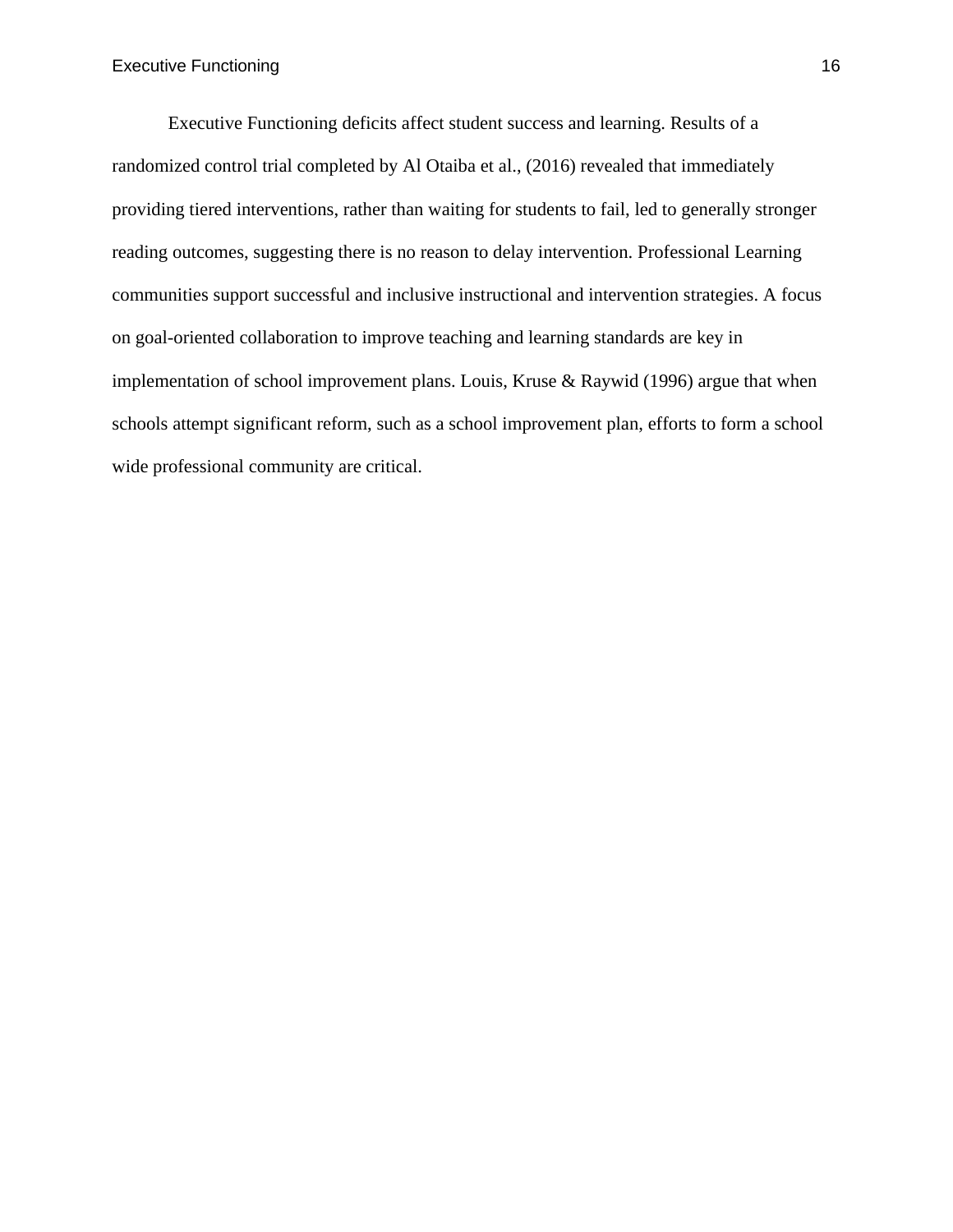## **Need for Plan**

## **District Information**

Waterford Union High School is a comprehensive high school serving approximately 1100 students grades 9-12, and is located in western Racine County in southwest Wisconsin. Waterford Union High serves as a feeder high school from four separate local districts in southwest Racine County, including three 4k-8 buildings, and a 6th-8th grade middle school. The high school has a 16-1 student to teacher ratio on average. A full range of courses from college preparatory to remedial is offered at WUHS, with a strong emphasis on college preparatory consisting of honors courses, advanced courses, and Advanced Placement (AP) courses. The school community is 92.6% white students, 4.3% Hispanic/Latino, .9% black, and .8% Asian. Students identified as English Language Learners are .5%. Students who are considered economically disadvantaged are 9.4% of the student body while 9.5% of the student population are identified as students with disabilities.

## **District Need**

The state of Wisconsin identifies the students' achievement score average as 59.8/100, and while Waterford Union High School exceeds the state average with an overall achievement score of 74.4/100, there continues to be significant gaps in performance between students who are economically disadvantaged and/or are identified as students with disabilities. Based on data from the 2018-2019 school year, students 42.3% of the general school population at Waterford Union High School scored as "proficient" in English Language Arts, while only 19.4% of students with disabilities scored "proficient" in ELA and 30.1% of students identified as economically disadvantaged scored "proficient" in ELA. In the area of Math, 37.4% of the student body at Waterford Union High School scored "proficient," while only 8.3% of students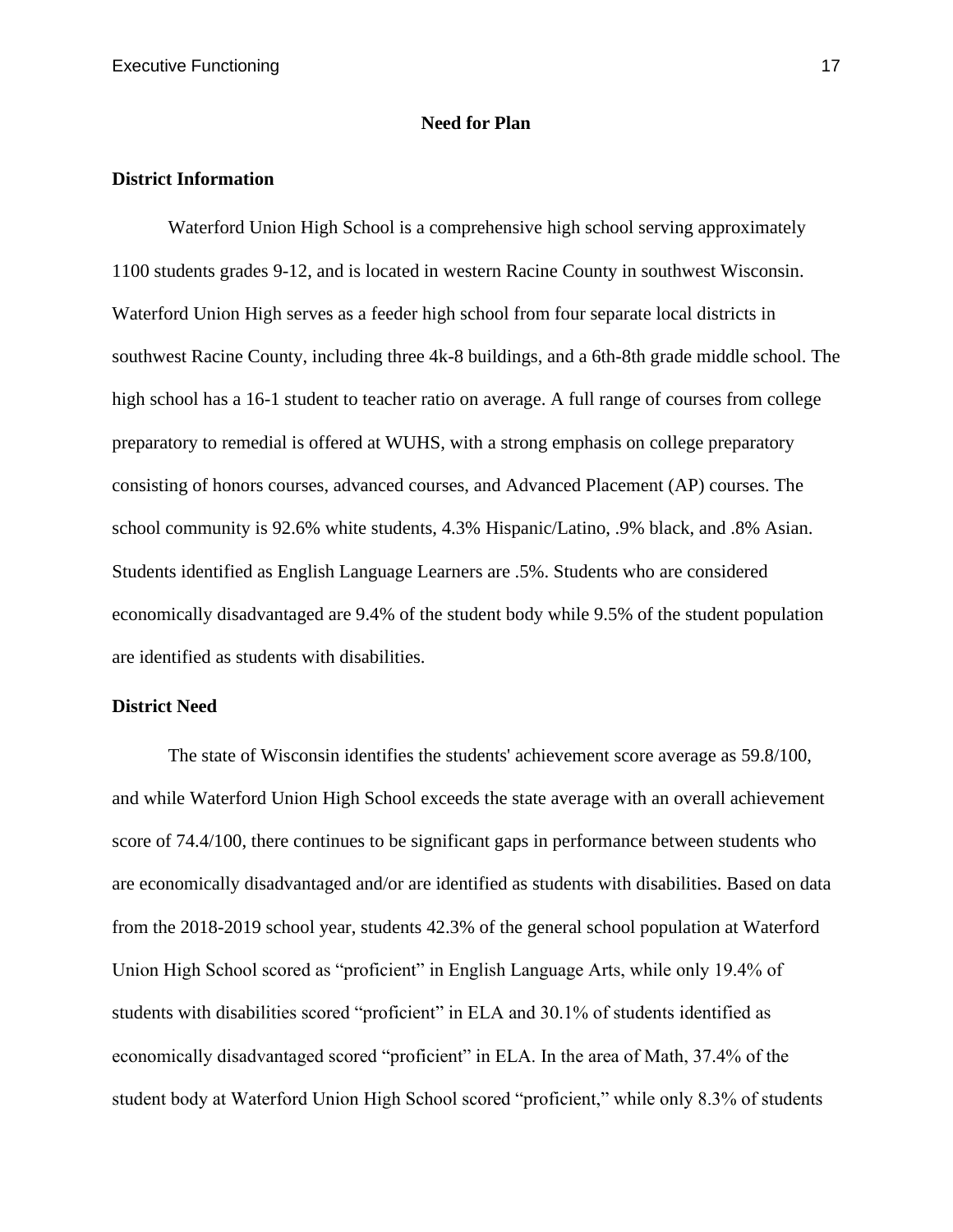with disabilities scored "proficient," and 28.6% of students who are identified as economically disadvantaged scored "proficient."

While Waterford Union High School has a strong emphasis on college preparatory, the achievement gap continues to widen for students who are identified as having a disability and/or are identified as "economically disadvantaged." During the 2014-2015 school year, the school target group points-based proficiency rate was .466 for students with disabilities and in the 2018- 2019 school, this proficiency rate slipped to .382 for ELA, a rate of change of -0.014. In the area of Math, a -0.012 rate of change was identified for students with disabilities. While not as significant, findings were similar for students identified as economically disadvantaged in the area of ELA and Math. A rate of change of -0.004 was identified for economically disadvantaged students in the area of ELA and 0.001 in the area of Math. This data identifies the need to close achievement gaps for students with learning disabilities and students' identified as economically disadvantaged as compared to the schools general population.

As Waterford Union High School works to become a high performing PLC, in which leadership also works to clarify and implement clear RTI protocols, it is imperative that direct instruction and universal instructional strategies are utilized to assist students in developing the lagging skills related to executive functioning. These lagging skills were assessed and further identified using the ESQ-R, a self-report assessment instrument that students completed to help them (and their teachers) understand their executive skill strengths and challenges. Lagging skills in the area of Executive functioning, such as plan management, time management, and organization have led to greater gaps in achievement due to missing work, poor test performance, lower grades, and a greater rate of failures for students. Students identified as special education or economically disadvantaged at Waterford Union High School have been placed in lower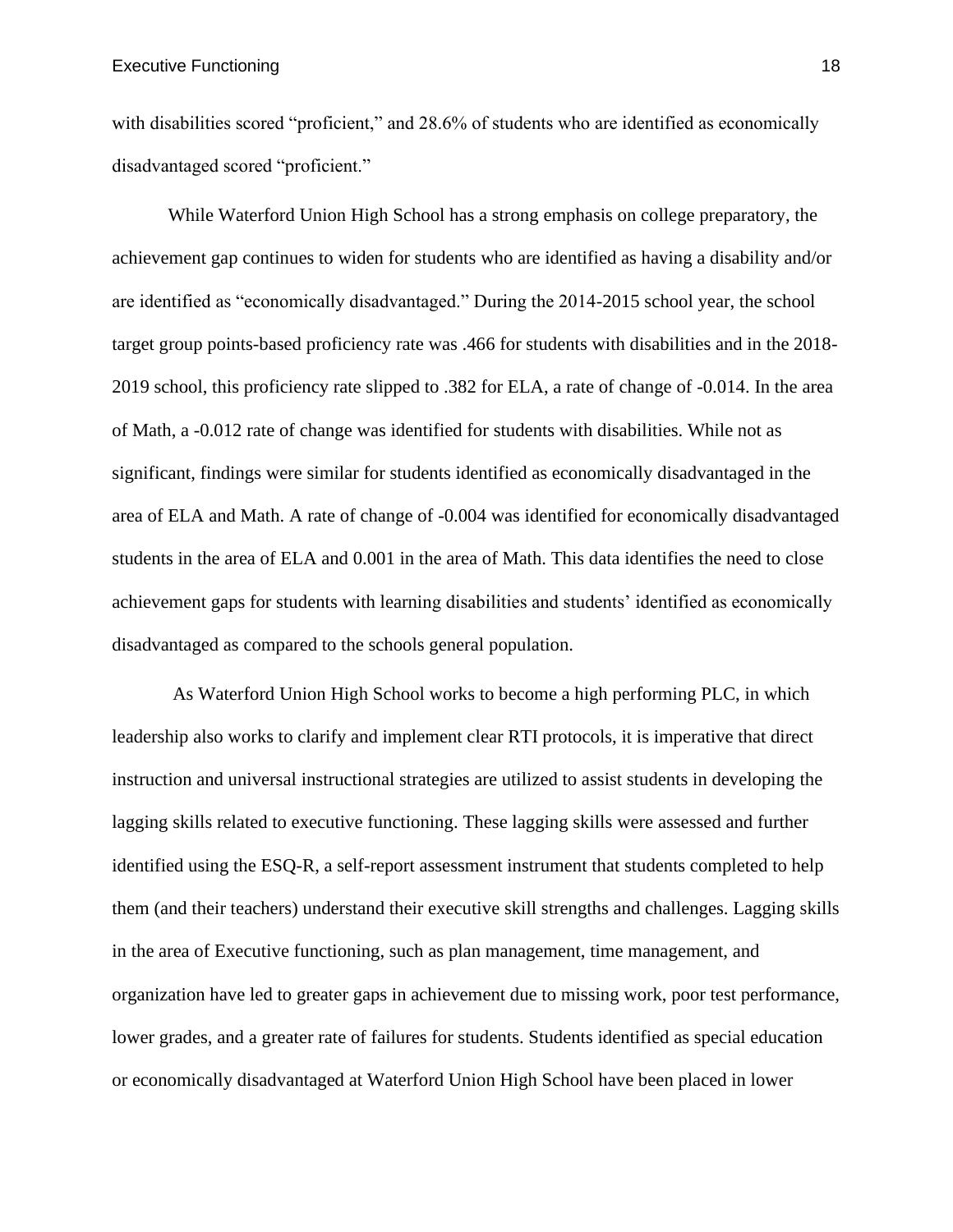classes or are required to take a remedial summer course to obtain required credits for graduation. However, this model does not support identification of lagging skills in the area of executive functioning for these students or provide a model for PLC have to support direct instruction for development of these essential skills in English, Math or career and college readiness.

The ESQ-R self-assessment was utilized as a pre-measure rating of students selfidentified executive functioning difficulties to assist PLC's identify lagging skills, assist in developing a clear path for RTI intervention and direct instruction moving forward into the 2021- 2022 school year. Students self their level of ability in areas such as time management, organization and planning using a rating scale of 0-3. As a general rule of thumb, the scores in the 2-3 range can be considered a relative weakness, while scores of zero and one can be considered a relative strength. Data collected from the ESQ-R in spring 2021 indicated that organizational skills were the greatest concern for students enrolled in 9th grade, with an ESQ-R overall rating of 2.088, indicating an area of weakness. While plan management self-assessment scores for 9th grade students were 1.14, and time management scores were 1.25, the impact of poor plan management and poor time management is cyclical in the area of developing organizational strategies and transferring them across the school day.

During the 2020-2021 school year, steps were taken to provide intensive support, training, professional development, and time for collaboration so that staff at Waterford Union High are able to build sustainable and high performing PLC's. Great strides were made during the 2020-2021 school year towards developing a common language around PLC's, developing emergent common formative assessments based on defined essential learning targets. However, further work is needed in the area of assessing student learning through evaluation of the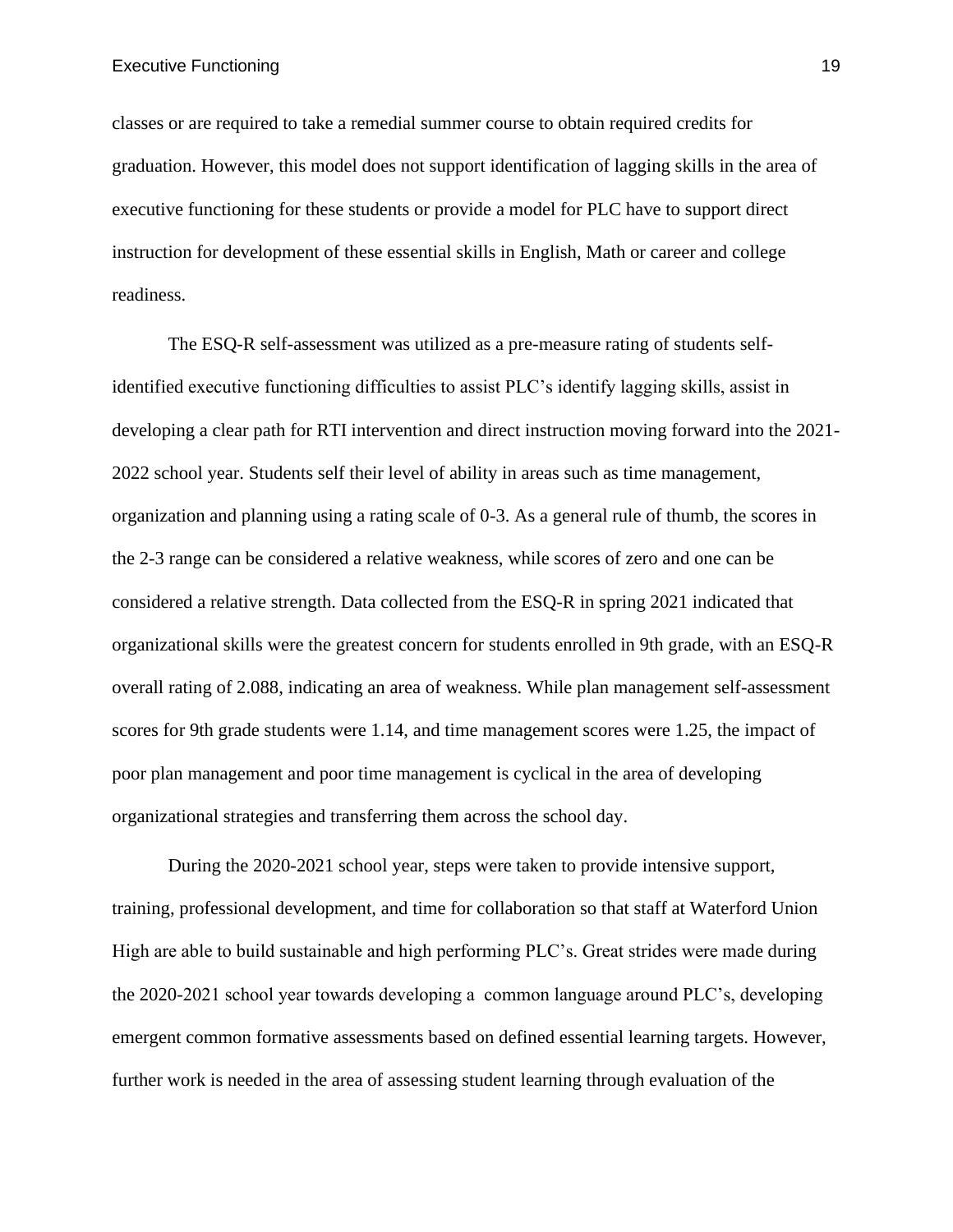## Executive Functioning 20

common formative assessment data, developing a deeper understanding of executive functioning skills and how lagging skills can affect learning, as well adapting teaching to provide equity in learning for all types of learners.

In order for Waterford Union High school to close the achievement gaps between general education students and students in economically disadvantaged or special education categories, professional development must focus on a deeper understanding of executive functioning, how it impacts learning, and instructional strategies or intervention strategies that can be utilized in the general education settings. Furthermore, a deeper understanding of Tier 1 and Tier 2 interventions that can be applied by universal design in the general education classroom and/or in built into student intervention time is necessary to assist students in not only better assessing their own executive functioning abilities but to practice and develop better organizational, time management and/or plan management skills.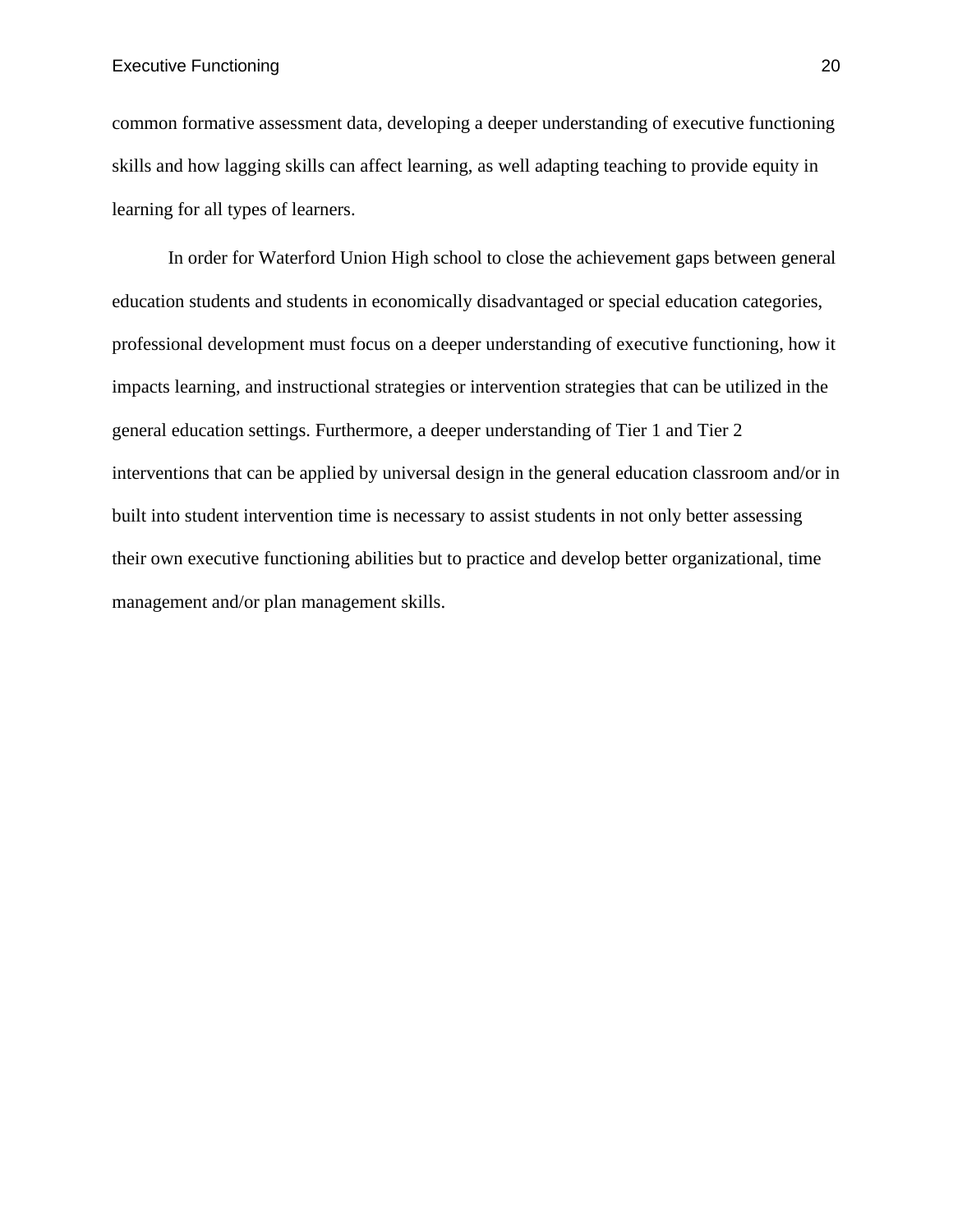## **Goals for School Improvement Plan**

Waterford Union High School exists to provide students the opportunities to acquire the existing knowledge, skills, and experiences to become successful and responsible adults. WUHS works to cultivate a culture of equity and excellence by creating sustainable curriculum and instructional practices that lead to high quality learning for each student through PLC's.

Administration works to build the capacity of our educators to meet the unique challenges and opportunities of teaching and learning in a dynamic and evolving environment with diverse learners. In order to close the achievement gaps at Waterford Union High School it will be vital that PLC's have the knowledge and skills to provide curriculum, instructional strategies that integrate organizational strategies, time management and plan management strategies, Tier 1 and Tier 2 interventions in the least restrictive environment. In order to achieve the goal of fostering a cycle of continuous instructional improvement through the use of data, collaboration and instructional support, teachers will be provided with a continuous cycle of professional development related to deepening understanding and instructional practices related to executive functioning and Tiered interventions building wide as well as within PLC's.

In addition to providing ongoing professional development for staff, it is the goal of Waterford Union High School to narrow achievement gaps with respect to socioeconomic status and increase the achievement of students with special needs and learning differences by utilizing instructional practices and Tier 1 and Tier 2 interventions in the least restrictive environment. By developing staff and instructional practices within the classroom, students are able to practice organizational, time management, and plan management skills fluidly in the classes, translate the skills across subject areas, and receive support from staff in the least restrictive environment.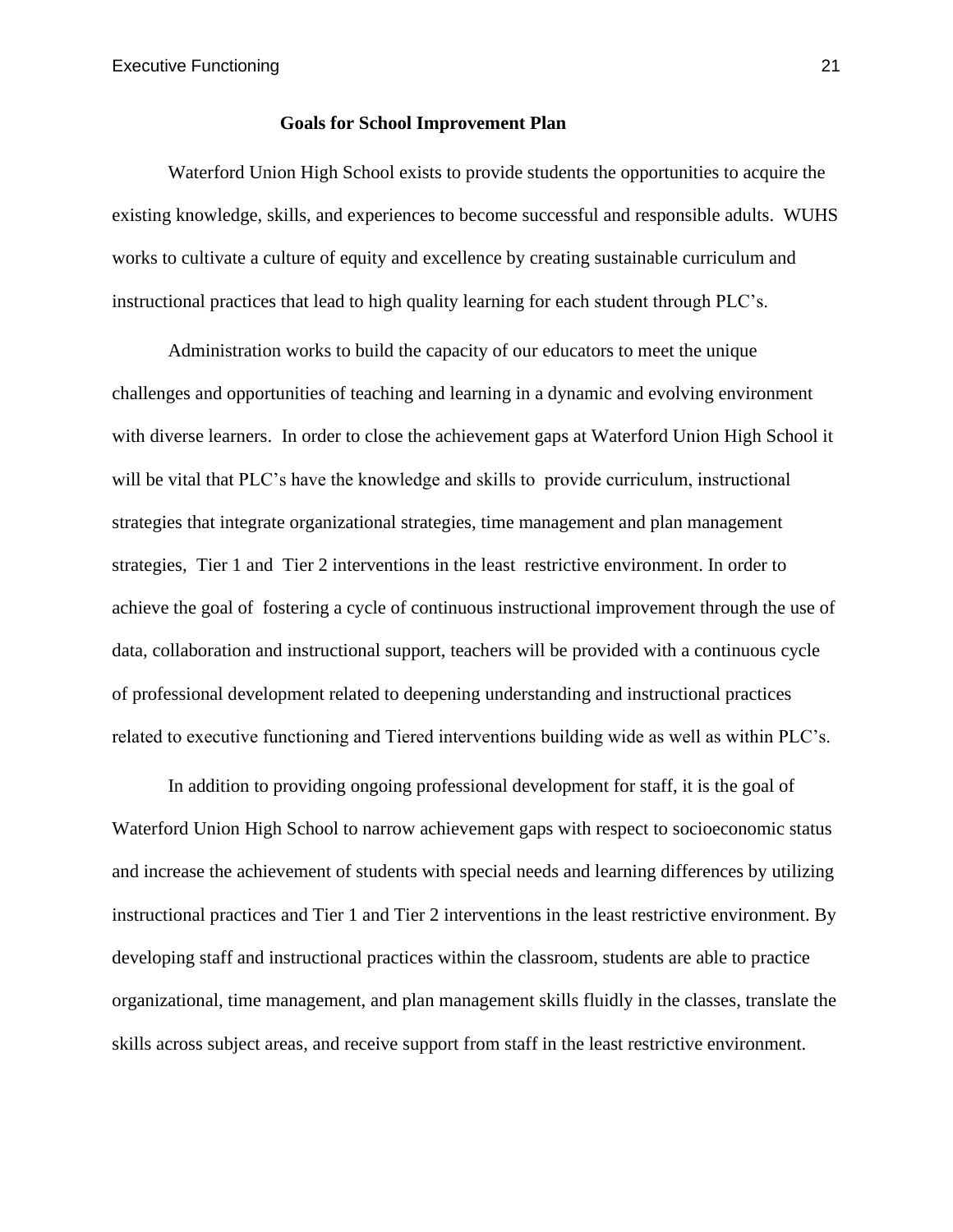## **Plan Implementation**

Waterford Union High School began the 2020-21 school year with three days of professional development to introduce and develop PLC's. As the teams became more fluent in utilizing common language, creating common formative assessment, utilizing data from assessments to adjust teaching and learning, the district leadership teams continued to assess the achievement gaps between students with disabilities, learning differences and students in low socio-economic groups. This assessment prompted identification of executive functioning skills as an area of further need in regards to professional development for staff, focused interventions and instructional strategies for all students in the general education setting, as well as focused interventions for students whose performance is reflective of challenges with executive functioning as evidenced by student self-assessment on the ESQ-R.

The yearlong improvement plan includes a combination of self-assessment surveys, professional development, resources, coaching, collaboration in PLC's, and instructional and intervention strategies that is defined in the Appendix A. During the district call back days, the WUHS Leadership team will provide whole group professional development on executive functioning skills. The first task for all staff to complete, will be a digital self-assessment rubric (Appendix B) to establish a baseline of an individual teacher understands of EF. These rubrics will be scored and data collected in a linked spreadsheet. The WUHS leadership team will use this information to identify teacher knowledge of EF and RTI, as well as to develop specific learning targets for individuals and teams as they are supported through individual inclusive coaching and within PLC's.

The second task will be to have staff engage in a Kahoot! Quizlet on executive functioning skills. This task will allow staff to engage and interact with the content in real time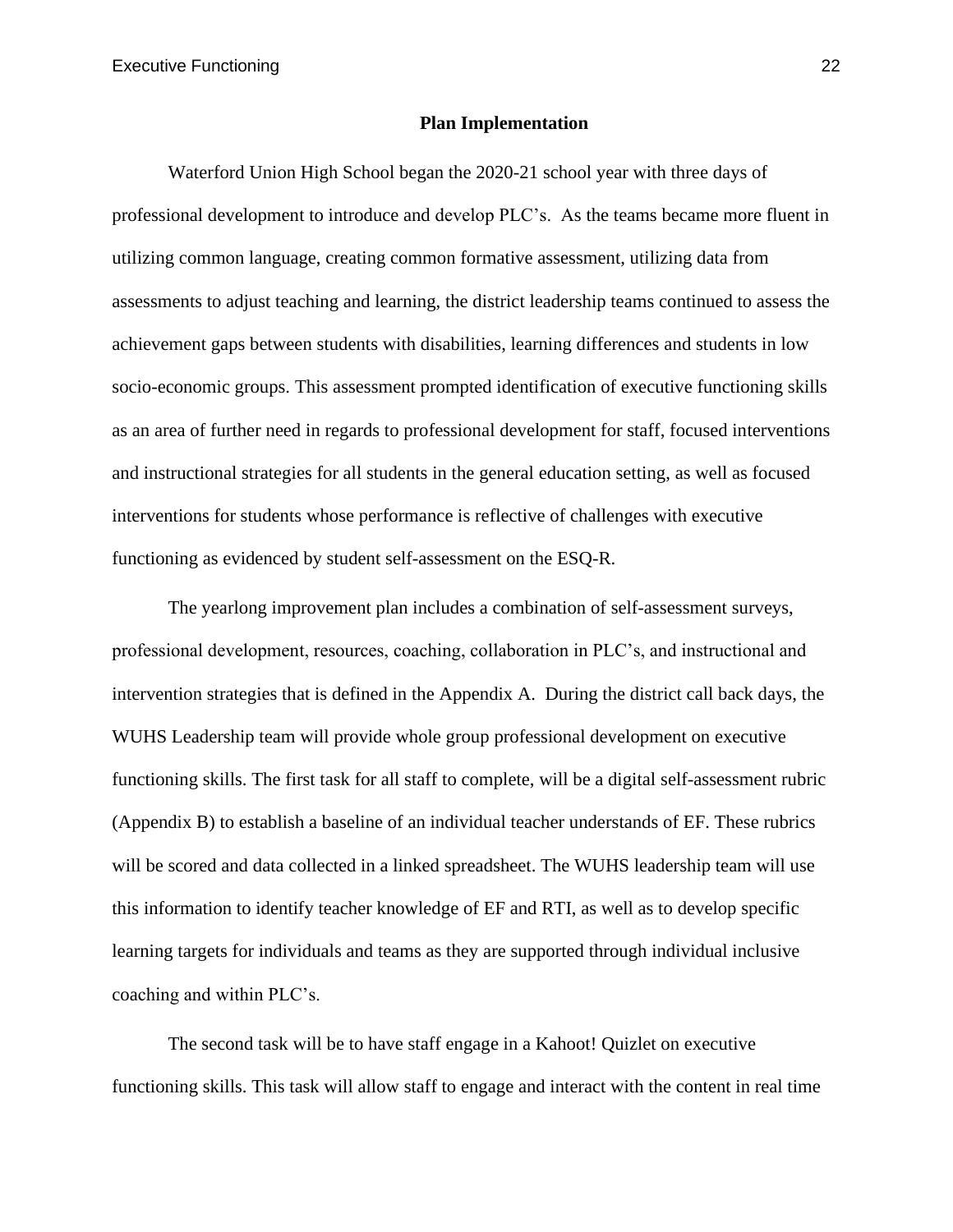as well as for the presenters to provide feedback and examples related to student impact and performance in the classroom related to executive functioning (Appendix C).

Following the Kahoot!, staff will watch a brief 2-minute YouTube video in the whole group setting titled *What's Executive Function—and Why Does it Matter? (Appendix D)* by Edutopia to assist in defining executive function skills and their impact on learning prior to moving into PLC work.

On day three of teacher call back, WUHS will provide a brief overview refresher to staff using a whole group Google Slides presentation on RTI (Appendix E). This presentation will clarify the RTI process at WUHS, and discuss how Lunch and Learn and interventions times can be used to provide Tier 2 intervention. In addition, day three will include examples of instructional and intervention strategies that can be provided, resources, and collaborative documents for PLC's to determine what whole group instructional strategies and/or student specific intervention strategies may be most applicable to their content area or students.

This discussion of executive functioning will provide a focused consideration as teams receive support throughout the three days of professional development in their PLC's for defining essential learning targets, common formative assessments, instructional strategies, and interventions or enrichment are considered in light of student learning following CFA's. PLC teams will be provided with support by members of the WUHS leadership team to assist in developing instructional practices and Tier 1 or Tier 2 interventions that can be infused in the general educational lessons daily for fidelity and carryover on day four of call back. Support for PLC teams will include a planning chart for Tier 1 and Tier 2 intervention strategies that can be utilized based on identified skill deficit (Appendix F).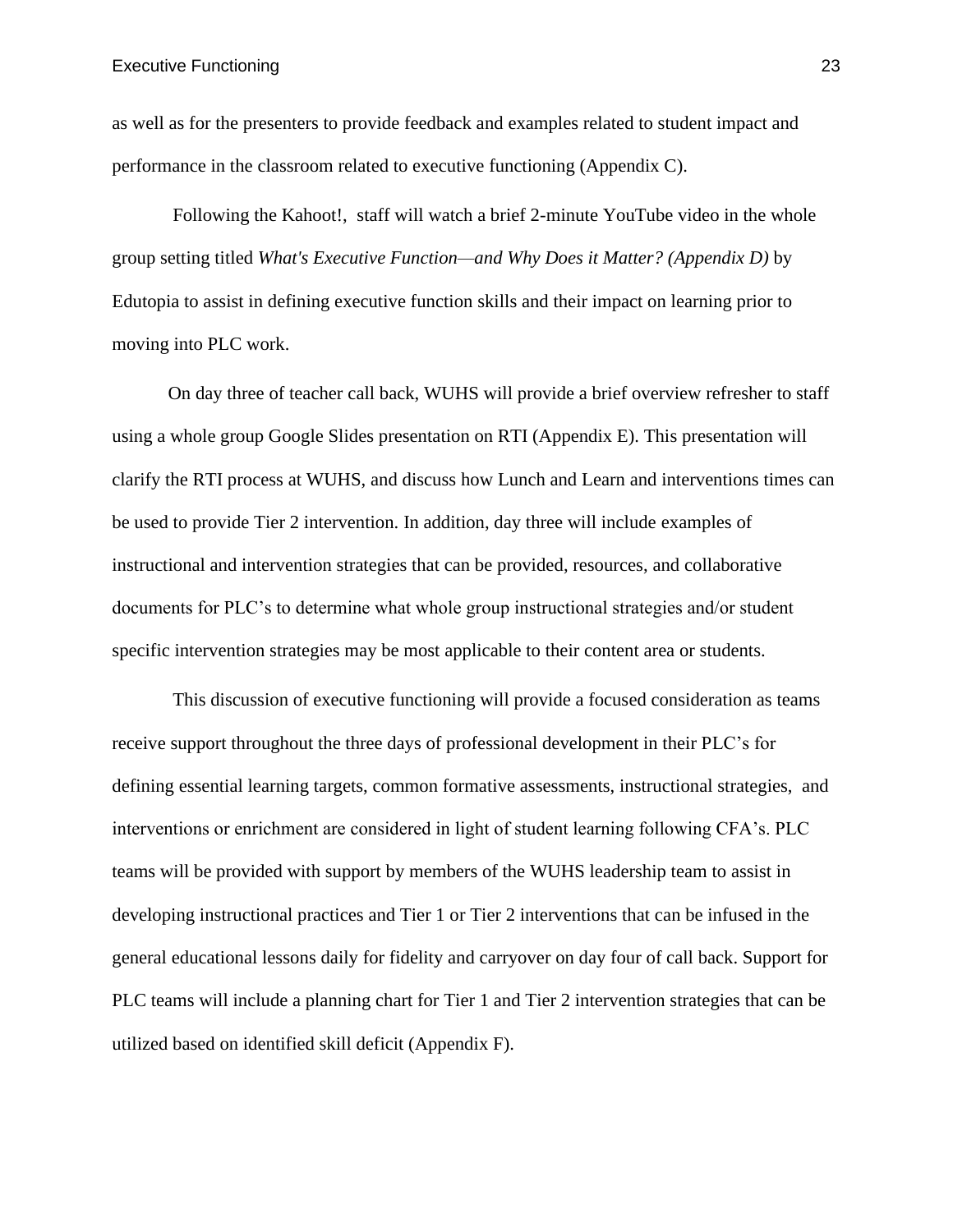WUHS will also provide PLC's with a sample homework planner (Appendix G) and provide instruction and examples for teachers to infuse this practice into their daily lesson plans for student engagement and development of organization, plan and time management skills. This practice will serve students in self-reflection, planning, time management and organization as well as provide students who may struggle with these EF skills with an organizational process that can be carried over into other subject areas. Students will be able to receive feedback and support on the planning process for short term and long-term classroom homework and expectations in the general education setting with fidelity.

With baseline data provided for current 9-12th grade students during the spring of the 2020-21 school year, an additional step that will need to be taken is to ensure that incoming freshmen take the ESQ-R. This self-assessment will be planned for incoming 9<sup>th</sup> graders during advisory time in September of the 2021-22 school year to obtain baseline data of their understanding and assessment of their own executive function skills.

Once students are in session, PLC's will receive ongoing coaching from the WUHS leadership team within the weekly PLC collaboration time for reflection of practices, problem solving, collaboration, coaching and review of CFA's to assess student needs or modifications to teaching strategies that specifically address the targeted EF skills. In addition, monthly lesson plans will be provided via email and a shared google drive folder with staff in order for them to instruct students in skills sets such as time management and organization during student advisory time (Appendix H).

On Monday January 4th, time will be allocated for further, mid-year professional development that continues the conversation regarding executive functioning skills and learning is impacted, as well as intervention and instructional strategies that have been utilized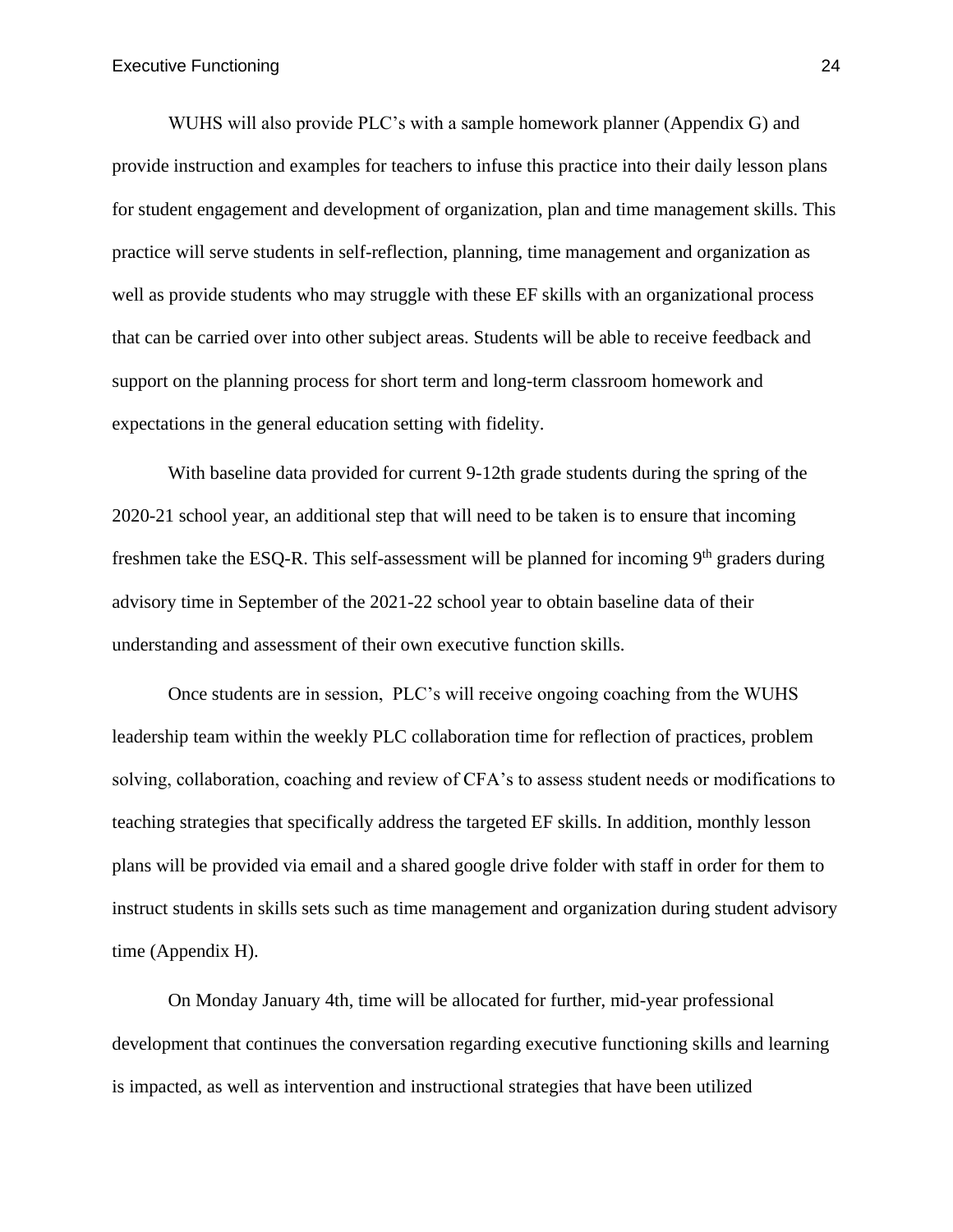#### Executive Functioning 25

successfully or may need further development for reflective practices. This mid-year PD will be in the form of a learning module, titled *An In-Depth Look at Executive Functions* by LD@school online resource (Appendix I). This module will be completed, as a whole group PD session with breakout times in PLC's to complete the post learning self-assessment.

In the spring of the 2021-22 School year, all students will repeat the ESQ-R during the designated advisory time in March 2022. The WUHS Leadership team, led by the district School Psychologist will review results and collect data to determine areas of need and growth in student self-assessment of EF skills following the monthly lessons in EF and daily instructional strategies. In addition, staff will repeat the EF self-assessment rubric, and patterns of growth in understanding and implementation of strategies for EF will be evaluated by WUHS Leadership team members.

Barriers to successful implementation could include factors such as teacher buy-in. While most teachers have fully embraced and engaged in the PLC process, a handful of staff have been reluctant to engage in the process within their PLC's and find all the changes to be overwhelming and unnecessary, as WUHS has been a high performing district historically. However, what these teachers fail to understand is that in order to close achievement gaps, DuFour et al (2020) explains that it is not enough to just write mission statements or goals. In order to become a high performing district for all types of learners, the goals and daily work teachers do, must include a collective commitment to working towards the established goals.

 A growth mindset is an essential skill set in 21st century education for educators and students alike. Additionally, providing sufficient time for WUHS leadership to support all of the PLC's in developing a common language and skillset to address instructional and RTI Intervention practices within their PLC's and in practice in the classroom could be a barrier, as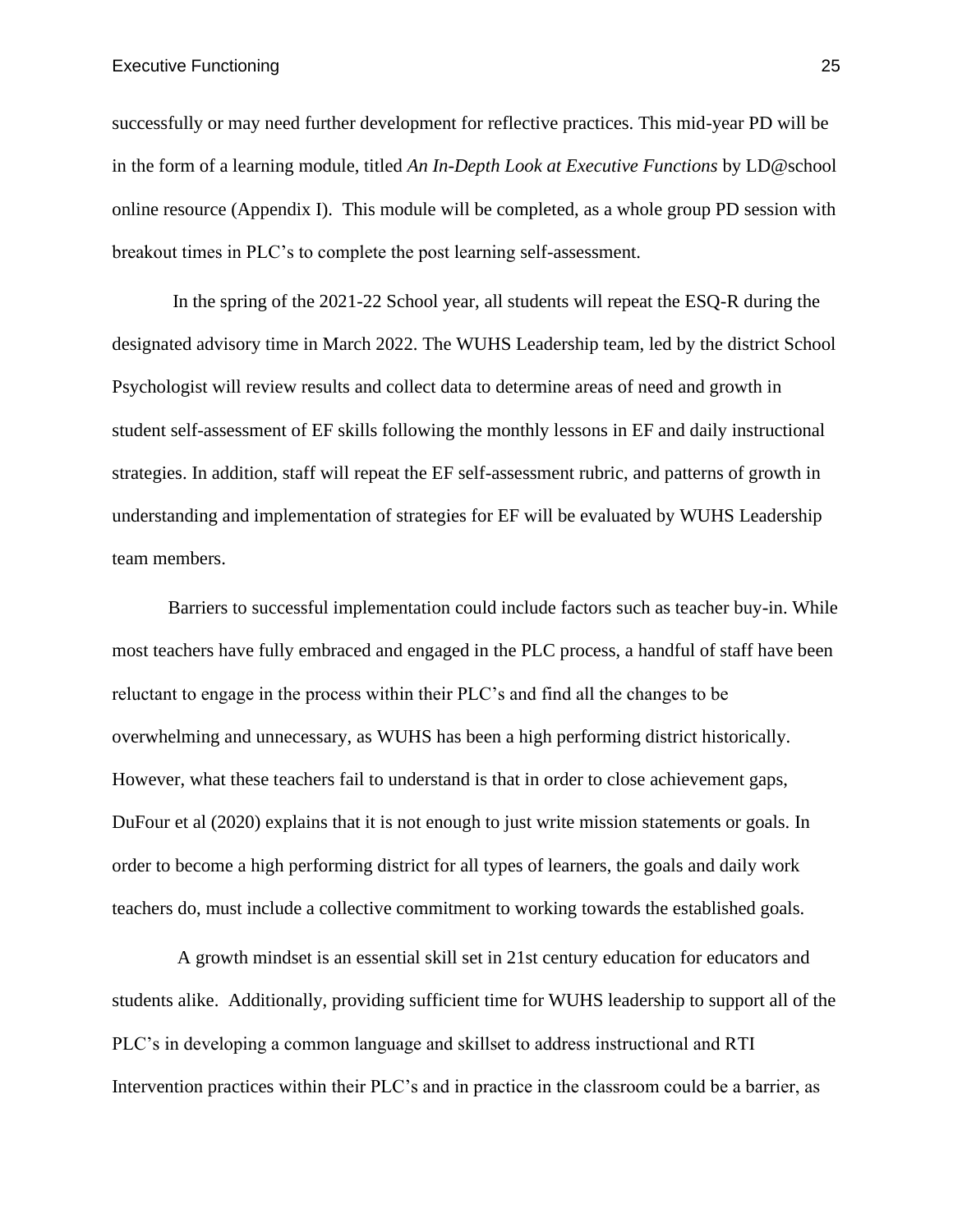PLC's teams and members continue to be in different phases and understanding of the PLC process. Developing a broader and more comprehensive understanding of RTI interventions, and the need for infusing these Tier 1 UDL strategies into daily lessons could be more challenging for some staff than others could. Finally, a barrier that has existed at WUHS historically is general education teacher buy-in that they are responsible for the teaching and learning of all students, including special education students.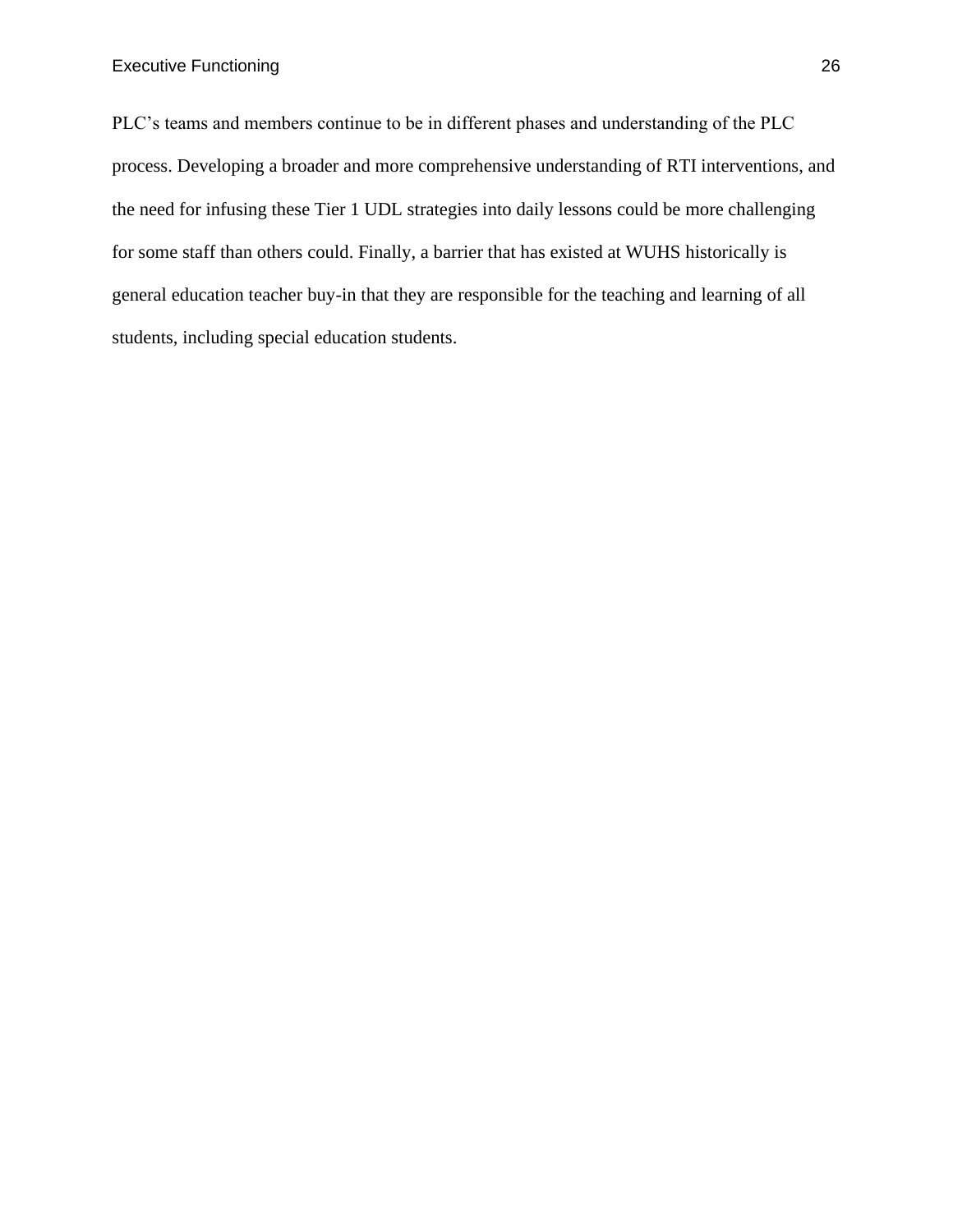### **Assessment**

Data will be collected at the beginning of the school year utilizing the staff selfassessment using rubric (Appendix B). The results from this survey style self-assessment will be used to determine the specific needs present as a whole for individual teachers. The results of this survey will be used to drive professional development priorities, coaching needs, and to develop staff understanding of EF as well as instructional and intervention strategies that are to be utilized in the classroom environment.

As administration works to build the capacity of our educators to meet the unique challenges and opportunities of teaching and learning with diverse learners, the staff selfassessment rubric (Appendix B) will be repeated in May of -2022. By repeating the selfassessment, administration and WUHS Leadership teams will be able to compare and contrast data for individual teachers and PLC's. This data will be collected in a spreadsheet and a chart that reflects growth in learning and ongoing needs will be compiled. This data will be used to drive further needs for professional development. A successful professional education plan to determine if this objective was met, will be indicated by 90% of staff self-assessing themselves as "proficient or advanced" on the self-rating assessment versus "little knowledge or emerging."

Additional data will be taken to assess student growth in March of 2022 by repeating the ESQ-R student self-assessment to determine student growth in the areas of time management, plan management and organization. Success will be measured by an overall score of <1.5 in the area of organization, with a Fall 2021 ESQ-R overall rating of 2.088 in this area. Time management and plan management scores were relative strengths as self-assessed by 9<sup>th</sup> grade students, however further success would be indicated by maintaining self-assessment scores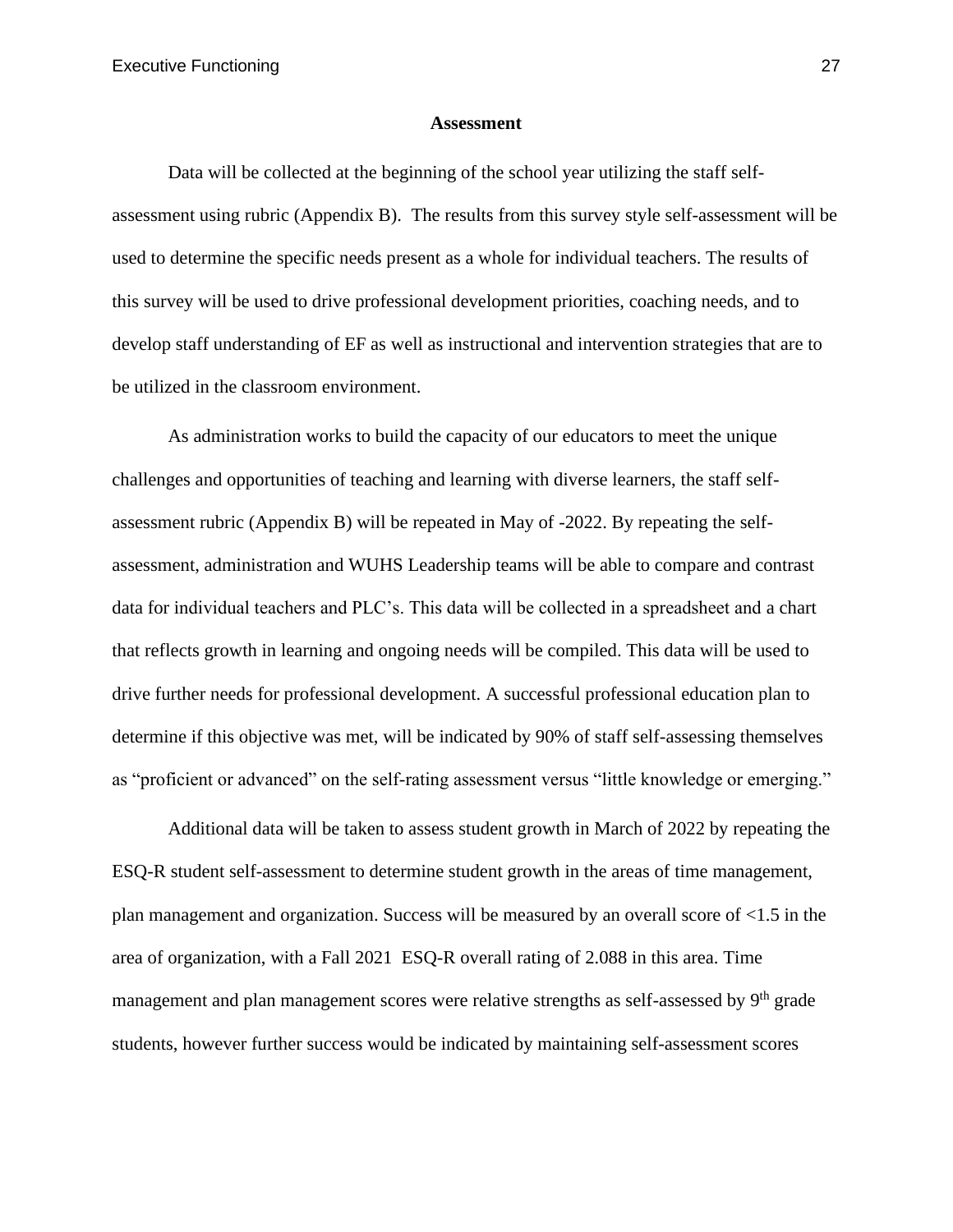### Executive Functioning 28

under two in these areas as student's understanding and awareness of these skills improve through direct instruction.

All data from teacher and student self-assessments and surveys will reviewed by WUHS Administration and Leadership Teams. In addition, student achievement gaps will be monitored annually using the State or Wisconsin's school report cards, published annually. The data from teacher self-assessments, student's surveys, and achievement gaps will be compared and contrasted through charts summarizing fall 2021 data and spring 2022 results following a yearlong improvement plan. The results will be shared with staff during the call back days at the beginning of the 2022-2023 school year as well as with the WUHS school board summer of 2022.

Data collected from the rubric and self-assessment responses will help guide what future steps need to be made to continue to provide support, coaching, instruction and interventions in the understanding of EF skills, their impact on learning, instructional and intervention strategies, as well as targeting learning needs of students with learning differences in the areas of EF.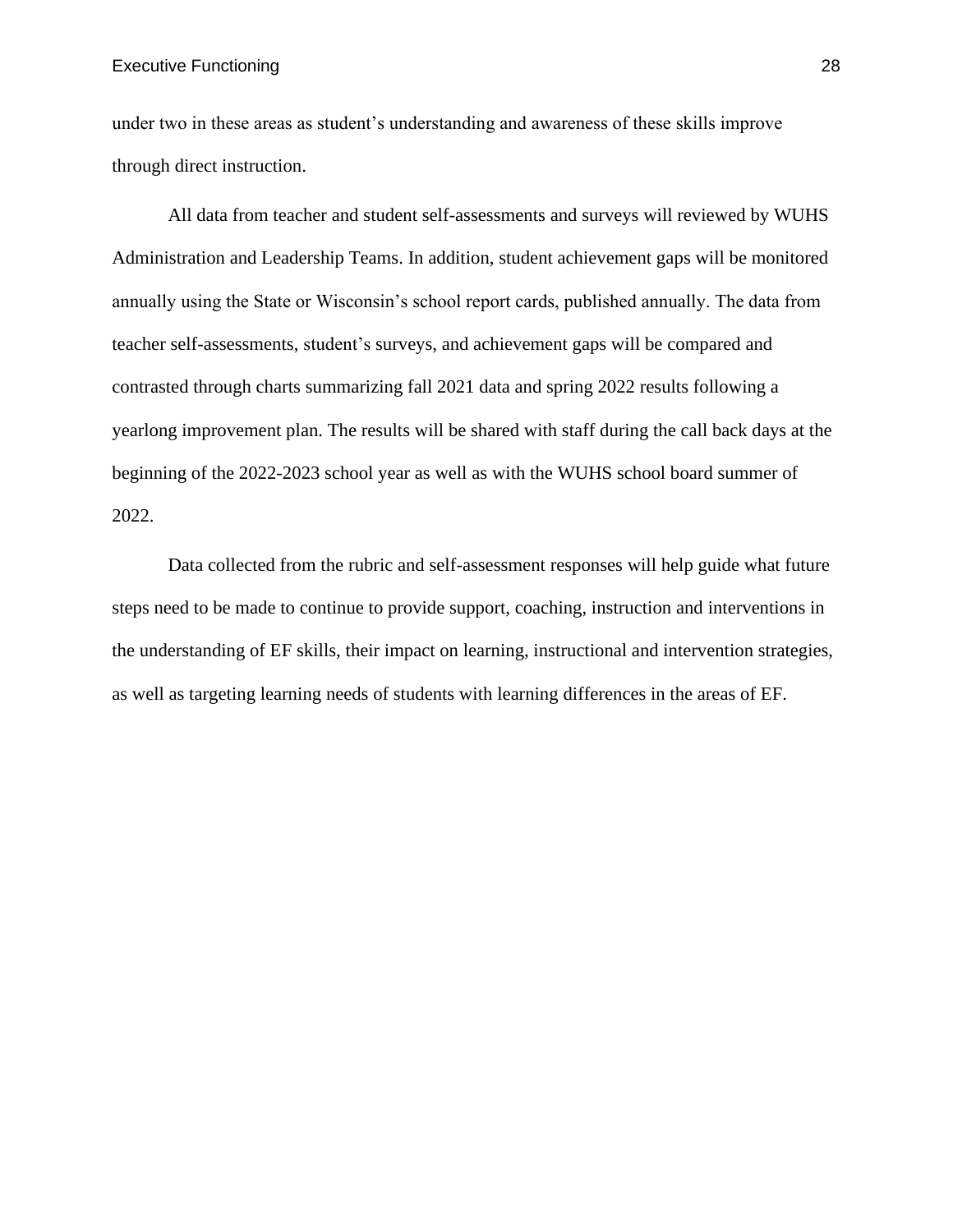#### **Conclusion**

Following the work of WUHS leadership led professional development for staff and instructional and intervention strategies for students, the goal of the research site it to increase staff's depth of knowledge regarding EF, and to improve instructional and intervention strategies in the student's least restrictive environment. The focus of instructional strategies and interventions, which have the biggest impact on student success, will be in the areas of time management, plan management and organization. This daily reinforcement and practice of skills will allow students to develop and transfer these EF skills between subject areas as well as develop strategies for vocational, life and post-secondary success.

In the 2021-22 school year, professional development regarding RTI interventions and executive functioning will assist the PLC's, and district as a whole in closing achievement gaps with special education students, students with learning differences, and for students identified as low-SES. Baseline data for incoming freshmen will be provided using the ESQ-R selfassessment by October of 2021. Teachers will infuse instructional strategies into the classroom daily, such as instruction in the use of a homework planner for modeling use to develop a plan and delineate timelines and required materials. The modeling will be faded with check-ins provided daily and additional support for students who may continue to struggle.

These type of universal or Tier 1 interventions will ensure that lagging skills in plan management, time management or organization are not affecting student learning and students are able to develop systems for success across the learning context. Additional Tier 2 interventions will be provided during lunch and learn and/or study hall for students who require more intensive support or intervention for managing materials, timelines, or developing plans for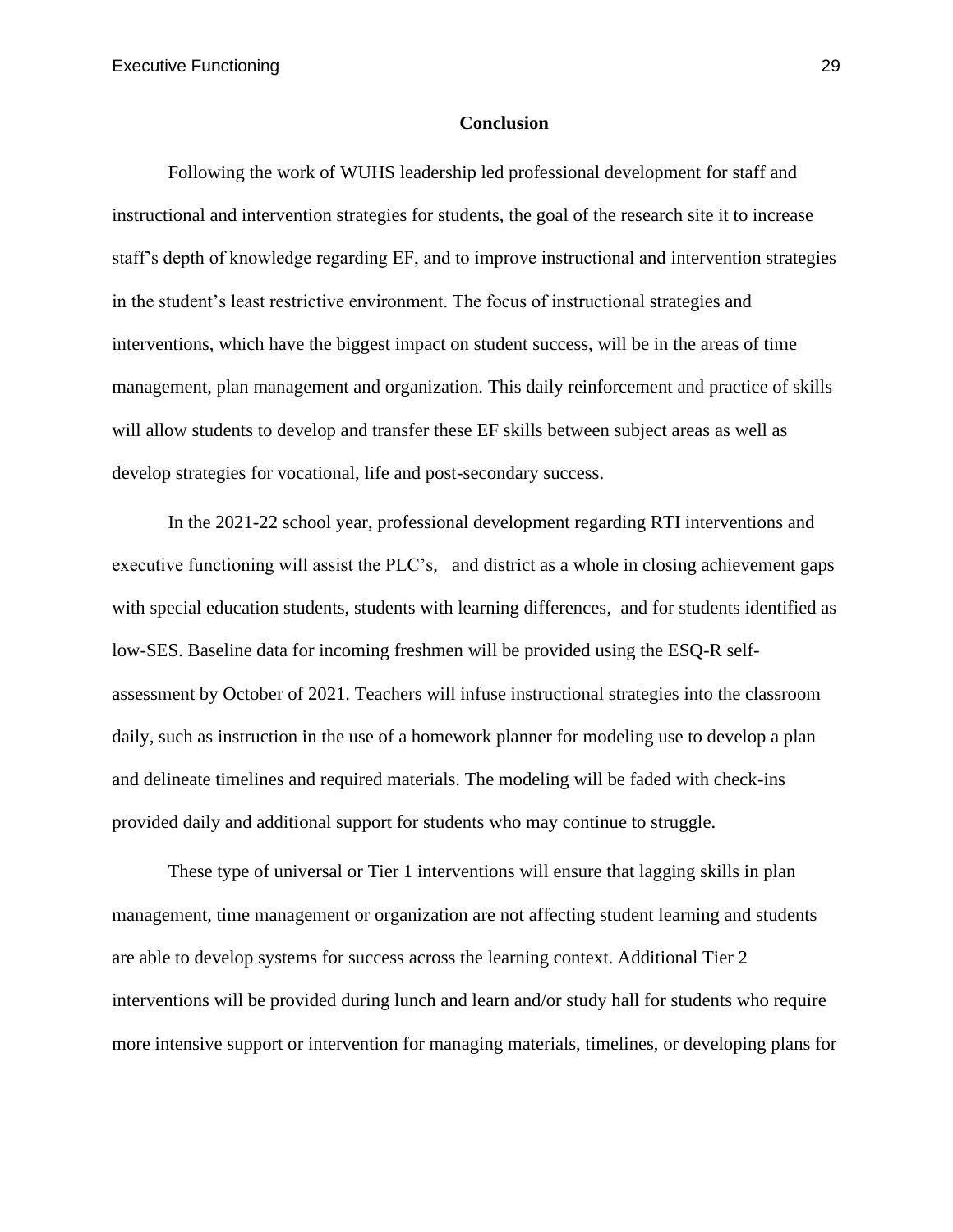success as identified by PLC teams, when assessing CFA data and daily performance on the homework planner.

In addition, while this plan will need to remain fluid and cyclical, it is imperative that this plan work as a building block to develop a stronger foundation for closing student achievement gaps for the lagging skills students' exhibit, which may impact learning, such as EF. Data will be collected in the spring of 2022 to assess staff growth in their understanding and implementation of EF and RTI interventions in the classroom utilizing the comparative results from the self-assessment rubric presented in the fall of 2021.

Finally, a follow up Fall 2022 student self-assessment utilizing the ESQ-R will assess student growth in the areas of time management, plan management, and organization following a school year of directed lessons in advisory times, daily practice in classes, and focused intervention in lunch and learn and/or study hall. This data and reflective practices by PLC's and WUHS leadership will allow WUHS to assess growth as well as to develop additional needs for improvement as the district works towards closing achievement gaps and improving teaching and learning practices.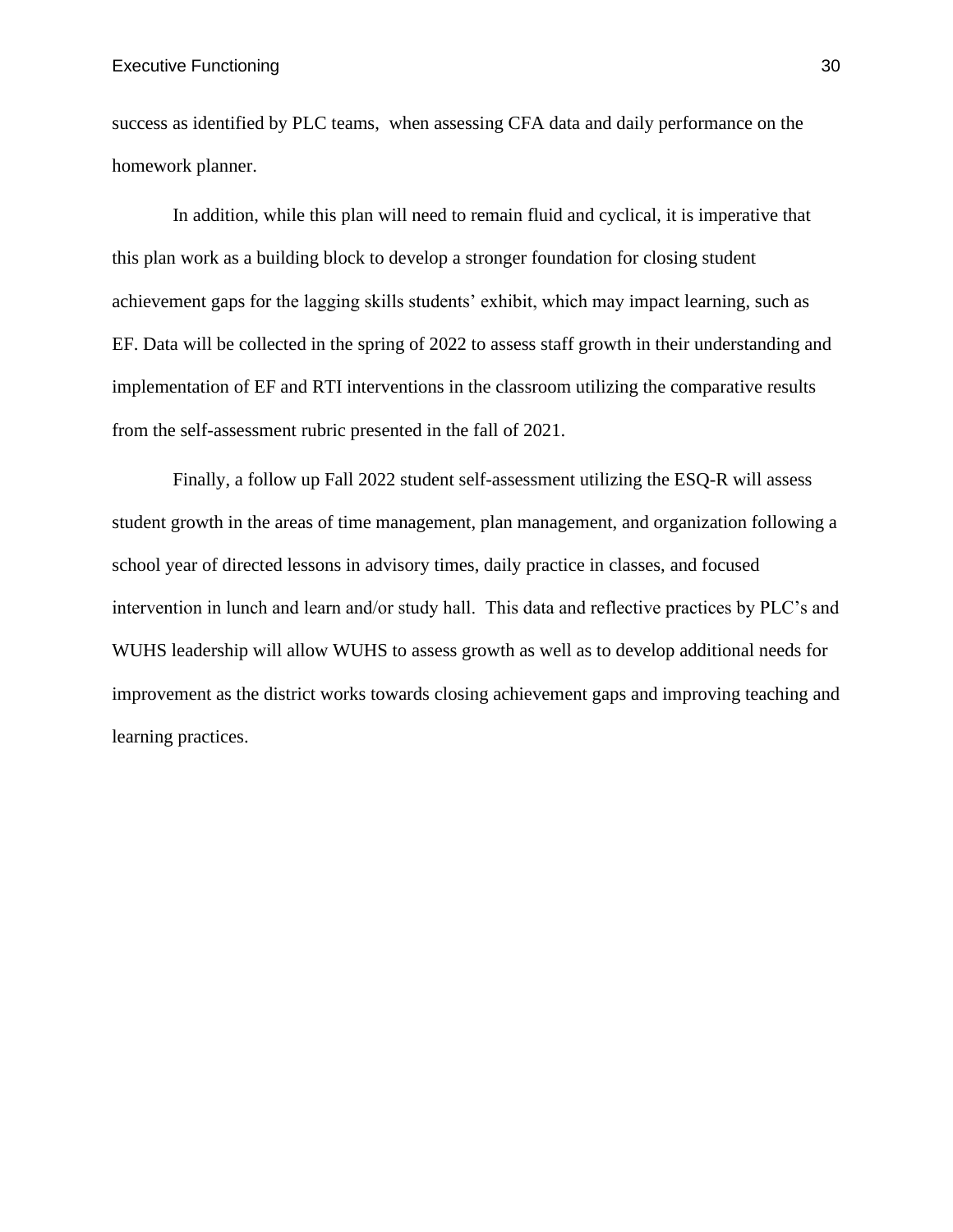## **Appendices**

Appendix A: Professional Development Schedule for the 2020-2021 School Year

**August 24, 2021:** Whole group professional development on executive functioning skills during teacher call back/PD day #1. All staff will complete a digital [self-assessment rubric](about:blank) (Appendix A) to establish a baseline of an individual teacher understanding of EF. Whole group Kahoot! On EF to assess knowledge and whole group discussion regarding the impact of learning.

**August 25, 20201:** Day #2 of call back will include a brief, whole group viewing of a [YouTube video d](about:blank)efining EF and its impact on learning. This will be followed by whole group discussion of the impact on learning, and clarification on where resources for coaching, instructional strategies and interventions will be housed in Google shared drive for staff to utilize and infuse into practice.

**August 26, 2021:** WUHS will provide a brief overview refresher to staff using a whole group Google Slides presentation on RTI, clarifying the RTI process at WUHS and resources related to EF. Documents and resources regarding instructional strategies and Tier 1 and 2 interventions will be reviewed, clarification on coaching process for PLC's to infuse tools and strategies, Q&A.

**August 27, 2021:** Teacher work day, WUHS leadership will schedule times to meet with PLC's to assist with instructional strategies, interventions, and to provide resources/coaching as needed throughout the day.

**September 15, 2021:** Freshmen will participate in a whole group mini-lesson defining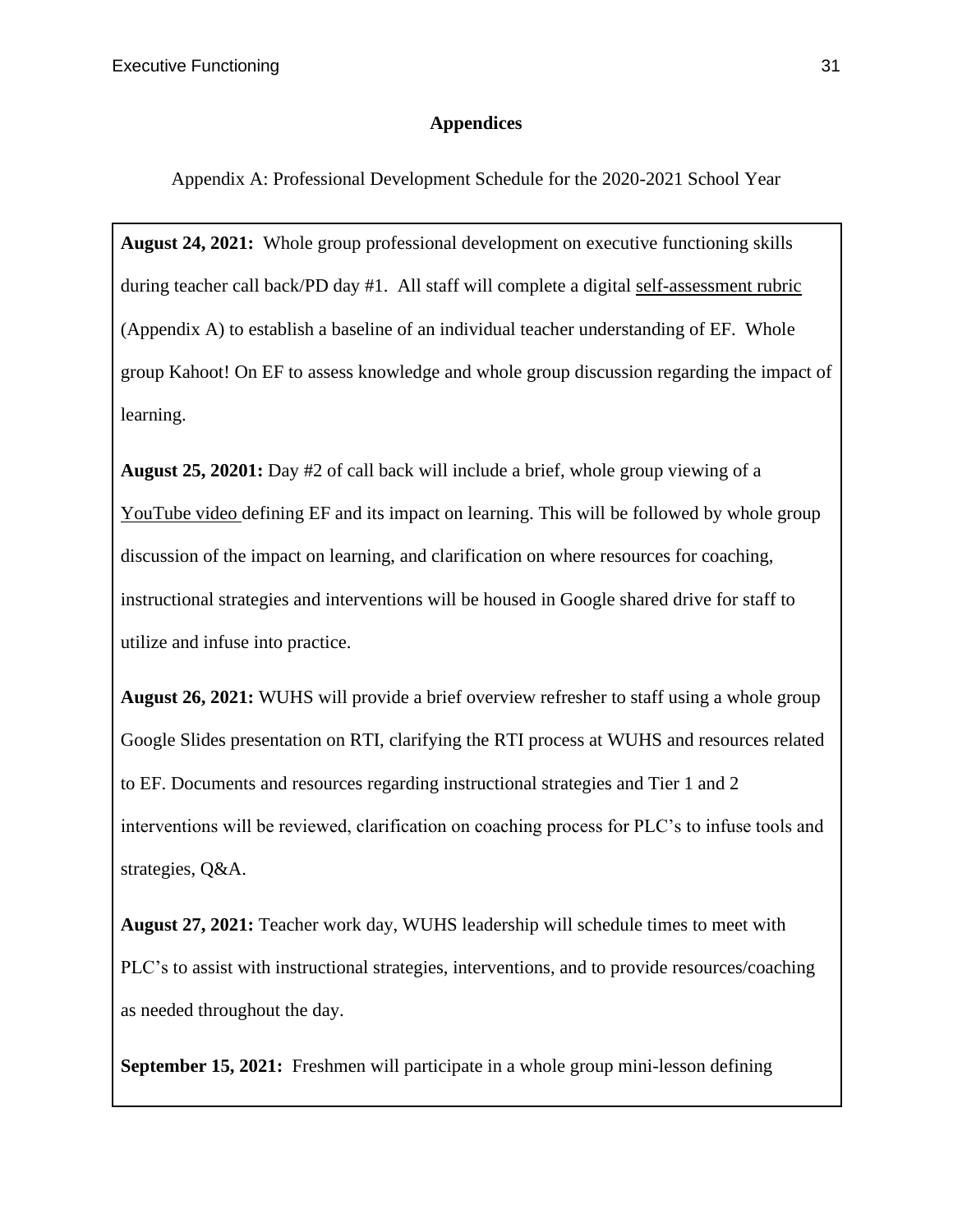executive functioning provided via google drive (shared team folder) to staff from WUHS leadership. Incoming Freshmen will then take the ESQ-R during advisory to determine baselines for EF skills.

**October 2, 2021:** Scheduled make up day for Freshmen & upperclassman to take the ESQ-R during advisory, if missed September date.

**January 4, 2022:** Professional Development date for all staff. Whole group module titled *An In-Depth Look at Executive Functions* by [LD@school](about:blank) online resource (Appendix G). This module will be completed as a whole group PD session with breakout times in PLC's to complete the post learning self-assessment and reflect on Trimester 1 success, limitations, barriers, followed by whole group sharing/reflection.

**March 18, 2022:** All WUHS students will repeat the ESQ-R self-assessment. This data will be utilized to assess progress in development and understanding of EF skills and to determine additional needs for learning and teaching. Data to be reviewed by WUHS Leadership.

**May 19, 2022:** Staff will repeat the EF self-assessment rubric during the morning all staff meeting. WUHS Leadership will share data and results with staff regarding the student ESQ-R self-assessment follow up from March 18.

**June 11, 2022:** All staff meeting in a.m. to reflect on goals, progress, further needs, and provide data regarding student and staff growth as well as to communicate further needs  $\&$ celebrate successes.

\*Weekly support will be provided to PLC's by WUHS Leadership in addition to whole group dates for coaching  $\&$  collaboration to infuse, clarify, troubleshoot, review data regarding EF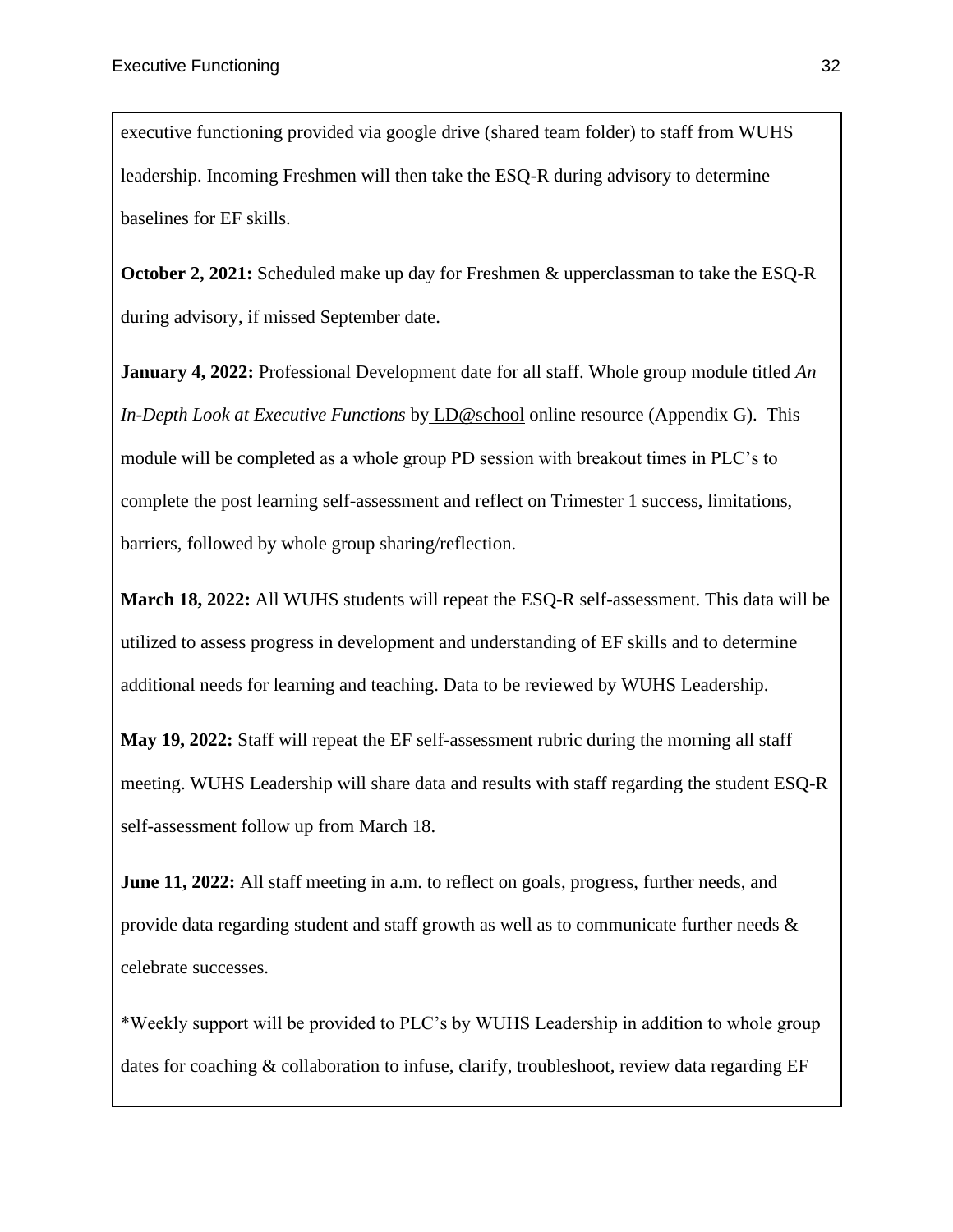instructional strategies, interventions, and to assess data from CFA's to determine needs for Tier 2 interventions. 1:1 classroom coaching and collaboration will be determined on an as needed basis as determined by teacher request or student achievement gaps on CFA's.

Appendix B: Staff-Digital Self-Assessment Rubric on EF

| Executive Functioning -Assessment of<br>my understanding<br>Rate yourself 1-4 in regards to how well you understand EF and it's impact on student<br>learning.<br>1=little or no knowledge 2=emerging 3=proficient 4=advanced<br>* Required |
|---------------------------------------------------------------------------------------------------------------------------------------------------------------------------------------------------------------------------------------------|
| Email *<br>Your email                                                                                                                                                                                                                       |
| Name <sup>*</sup><br>Your answer                                                                                                                                                                                                            |
| I can name at least four executive functioning skills. *<br>Choose                                                                                                                                                                          |
| I can explain two school-related situations where a student would likely rely<br>heavily upon their executive functioning skills. *<br>Choose                                                                                               |
| I can describe how a learning disability in reading/writing/math may manifest<br>itself in the classroom and provide Tier 1 instructional strategies. *<br>Choose                                                                           |
| I am confident in assessing students' learning skills and work habits, and can also<br>help students develop these essential skills (time management, plan<br>management, and organization in my subject area). *<br>Choose                 |
| I am familiar with the eight pillars of executive functioning and can provide<br>teaching and learning strategies in my classroom. *<br>Choose                                                                                              |
| I am able to provide Tier 1 (universal design) instructional strategies in my daily<br>lessons that focus on time management, organization and plan management. *                                                                           |
| Choose<br>Submit                                                                                                                                                                                                                            |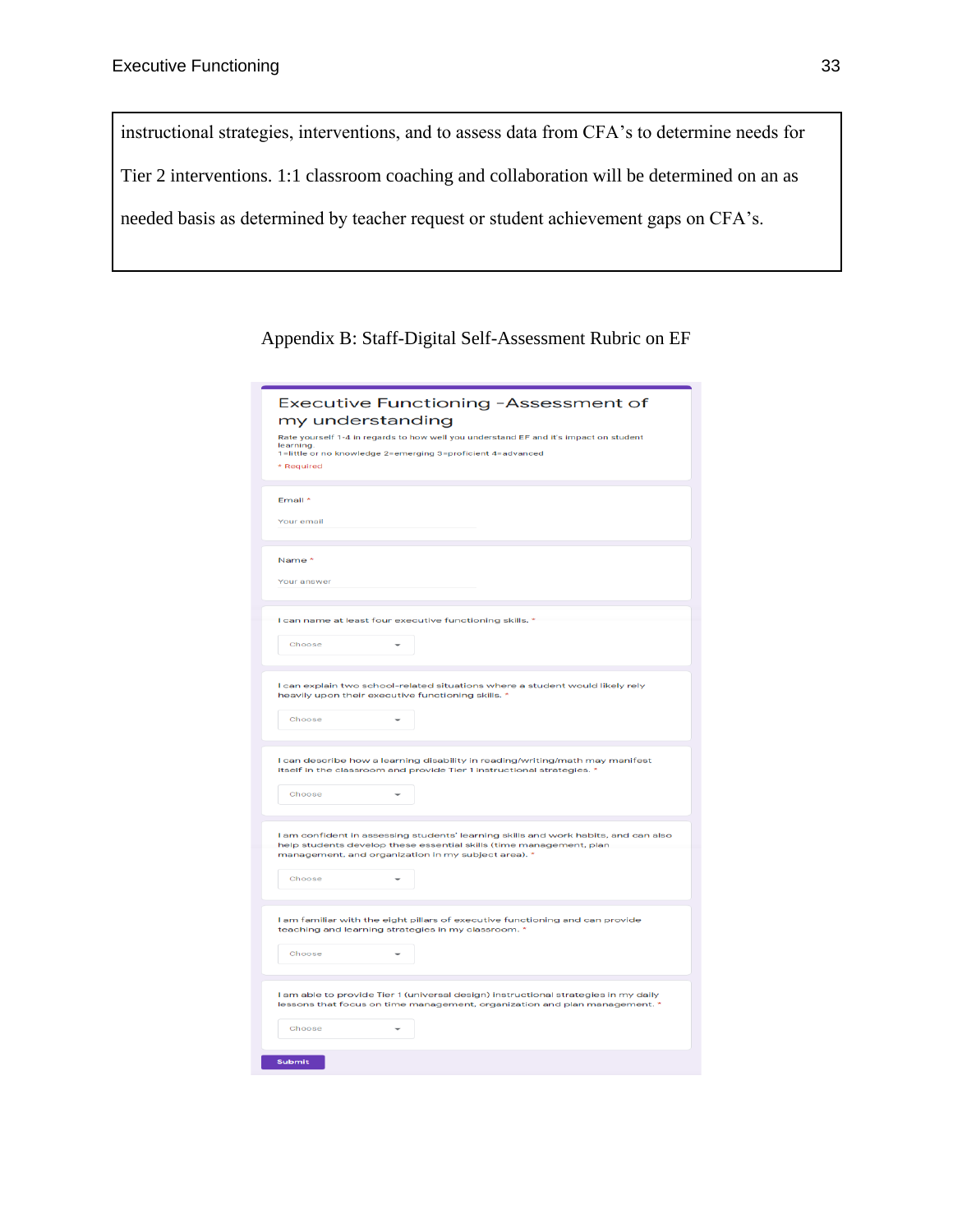# Appendix C: Kahoot! Quizlet on Executive Functioning

# [Kahoot! Quizlet on Executive Functioning](about:blank) (Rbalimtas. (n.d.).

| <b><i>O</i></b> Discover<br>oot!<br>$\Omega$ Home<br>Ι                    | E Library all Reports 888 Groups                                                         | Upgrade<br>Create<br>Δ                             |                |         |                 | $6 - Quiz$<br>knowing what to focus on and what to ignore is part of?        | NG                              |
|---------------------------------------------------------------------------|------------------------------------------------------------------------------------------|----------------------------------------------------|----------------|---------|-----------------|------------------------------------------------------------------------------|---------------------------------|
| LOBE<br>RAGE                                                              | 1 - Quiz<br>Which executive functioning skill helps us make transitions and solve proble |                                                    |                |         |                 | sustained attention<br>A                                                     |                                 |
| .NAGE<br><u>IAN</u>                                                       | response inhibition<br>л                                                                 | X                                                  |                |         |                 | $\blacklozenge$<br>shifting and initiation                                   | Χ                               |
| <b>Duplicate of Executive</b>                                             | sustained attention                                                                      | X                                                  | oot!           | d Home  | <b>Discover</b> | all Reports 88 Groups<br>$\equiv$ Library                                    | Θû<br>O Upgrade<br>Create       |
| <b>Functioning Skills Review</b><br>O favorites O plays O players         | o<br>flexibility                                                                         | $\checkmark$                                       |                |         |                 | working memory                                                               | Χ                               |
| 哈☆:<br>Edit<br>Play                                                       | working memory                                                                           | X                                                  |                |         |                 | 7 - Quiz                                                                     |                                 |
| A private kahoot<br>Review executive functioning skills taught so<br>far. | 2 - Quiz<br>Which executive functioning skill controls impulses?                         | Teen Translator                                    |                |         |                 | appropriately stops and modulates one's own behavior at the proper time or p |                                 |
| hbjorge<br>iscover<br>oot<br>⋒<br>Home                                    | $\equiv$ Library<br>all Reports RAR Groups                                               | Create<br>Upgrade<br>Θ<br>₽                        |                |         |                 | A<br>emotional control                                                       | Χ                               |
|                                                                           | o<br>sustained attention                                                                 | X                                                  |                |         |                 | ٠<br>working memory                                                          | X                               |
|                                                                           | о<br>working memory                                                                      | X                                                  |                |         |                 | O<br>flexibility                                                             | X                               |
|                                                                           | о<br>flexibility                                                                         | X                                                  |                |         |                 | О<br>inhibition<br>$A - \Omega$ uiz                                          | <b>BOUGLALTE UN'DISSON B</b>    |
|                                                                           | $3 - Quiz$                                                                               |                                                    | oot!           | da Home | iscover         | 三 Library<br>all Reports<br><b>RR</b> Groups                                 | <b>O</b> Upgrade<br>Δ           |
|                                                                           | Moves freely from one activity or aspect of a problem to another as the situati          |                                                    |                |         |                 | Δ<br>flexibility                                                             | X                               |
|                                                                           | Δ<br>working memory                                                                      | Χ                                                  |                |         |                 | $\blacklozenge$<br>attention                                                 | J                               |
|                                                                           | o<br>sustained attention                                                                 | Χ                                                  |                |         |                 | O<br>emotional control                                                       | Χ                               |
| $\oslash$ Discover<br>oot!<br><b>d</b> Home                               | a Salaffateta<br>all Reports 88R Groups<br>$\equiv$ Library                              | $\sqrt{2}$<br><b>O</b> Upgrade<br>Create<br>Δ<br>B |                |         |                 | О<br>inhibition                                                              | X                               |
|                                                                           | shifting and intiation                                                                   |                                                    |                |         |                 | 9 - Quiz                                                                     |                                 |
|                                                                           | $4 - Quiz$<br>handling frustration or difficult tasks is part of?                        |                                                    |                |         |                 | the intensity of one's emotions matches the intensity of the event is?       |                                 |
|                                                                           | A<br>sustained attention                                                                 | X                                                  |                |         |                 | ▵<br>emotional control                                                       |                                 |
|                                                                           | <b>IO</b><br>flexibility                                                                 | Χ                                                  | اللادة<br>oot! | d Home  | <b>Discover</b> | 三 Library<br><b>ABR</b> Groups<br>all Reports                                | O Upgrade<br><b>Create</b><br>Δ |
|                                                                           | emotional control                                                                        | J                                                  |                |         |                 | О<br>working memory                                                          | X                               |
|                                                                           | nhibition                                                                                | Χ                                                  |                |         |                 | 10 - Quiz                                                                    |                                 |
|                                                                           | 5 - Quiz<br>remembering routines is part of?                                             |                                                    |                |         |                 | recalling directions, retaining the steps to a task is?                      |                                 |
| oot                                                                       |                                                                                          | O Upgrade Create<br>8<br>Û                         |                |         |                 | Δ<br>inhibition                                                              | Χ                               |
|                                                                           | $\Delta$ emotional control<br>vorking memory                                             | X<br>$\checkmark$                                  |                |         |                 | $\blacklozenge$<br>flexibility                                               | Χ                               |
|                                                                           | <b>O</b> flexbility                                                                      | X                                                  |                |         |                 | working memory<br>$\bullet$                                                  | $\checkmark$                    |
|                                                                           | attention                                                                                | X                                                  |                |         |                 | О<br>emotional control                                                       | X                               |
|                                                                           | $6 - \Omega$ uiz                                                                         | $\sqrt{2}$                                         |                |         |                 |                                                                              |                                 |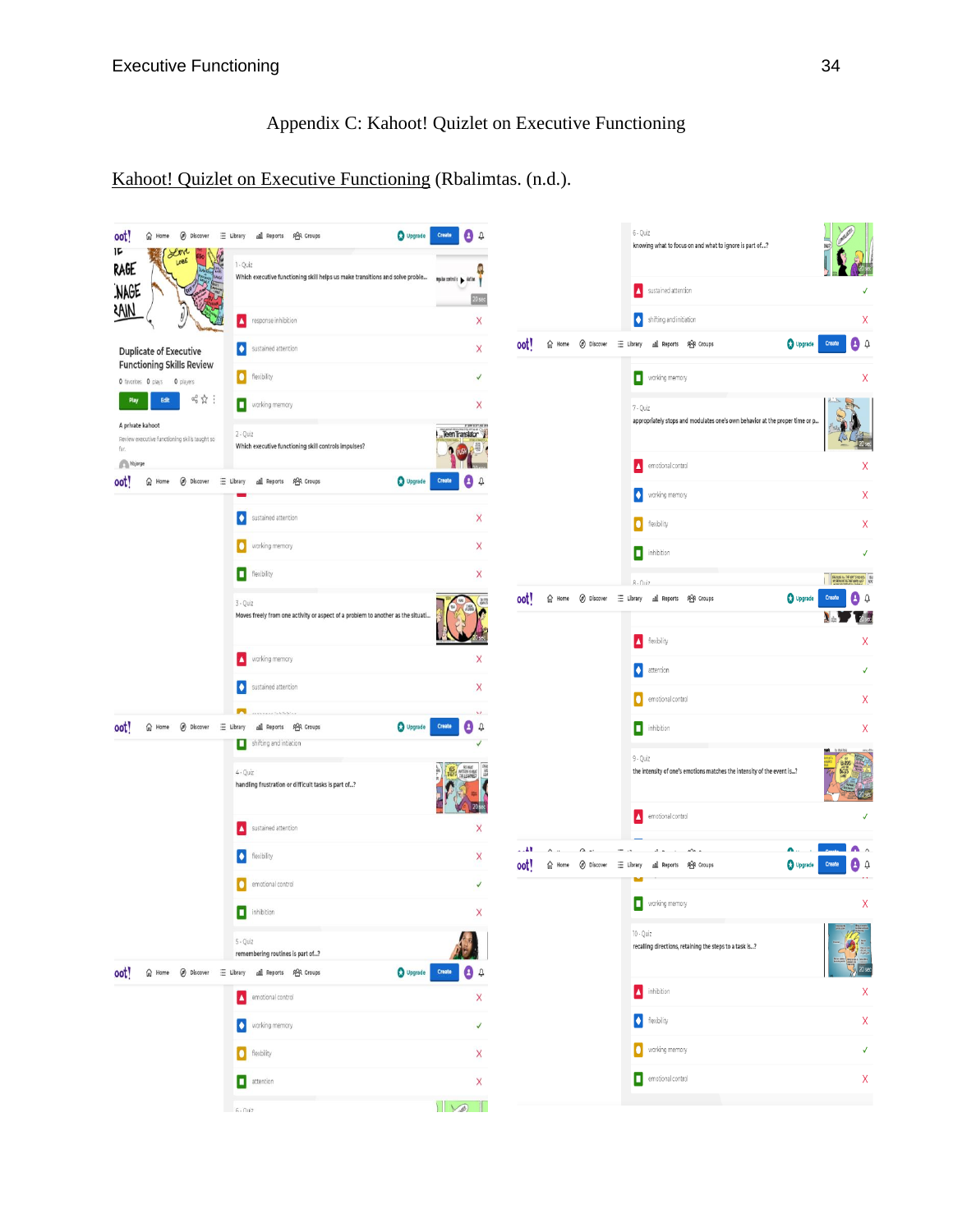## Appendix D: YouTube Video Resource

You Tube Video: [What's Executive Function—and Why Does it Matter?](about:blank) (2019)



Appendix E: [Google Slides-](about:blank)RTI: Tier 1, Tier 2, Instruction and Interventions



1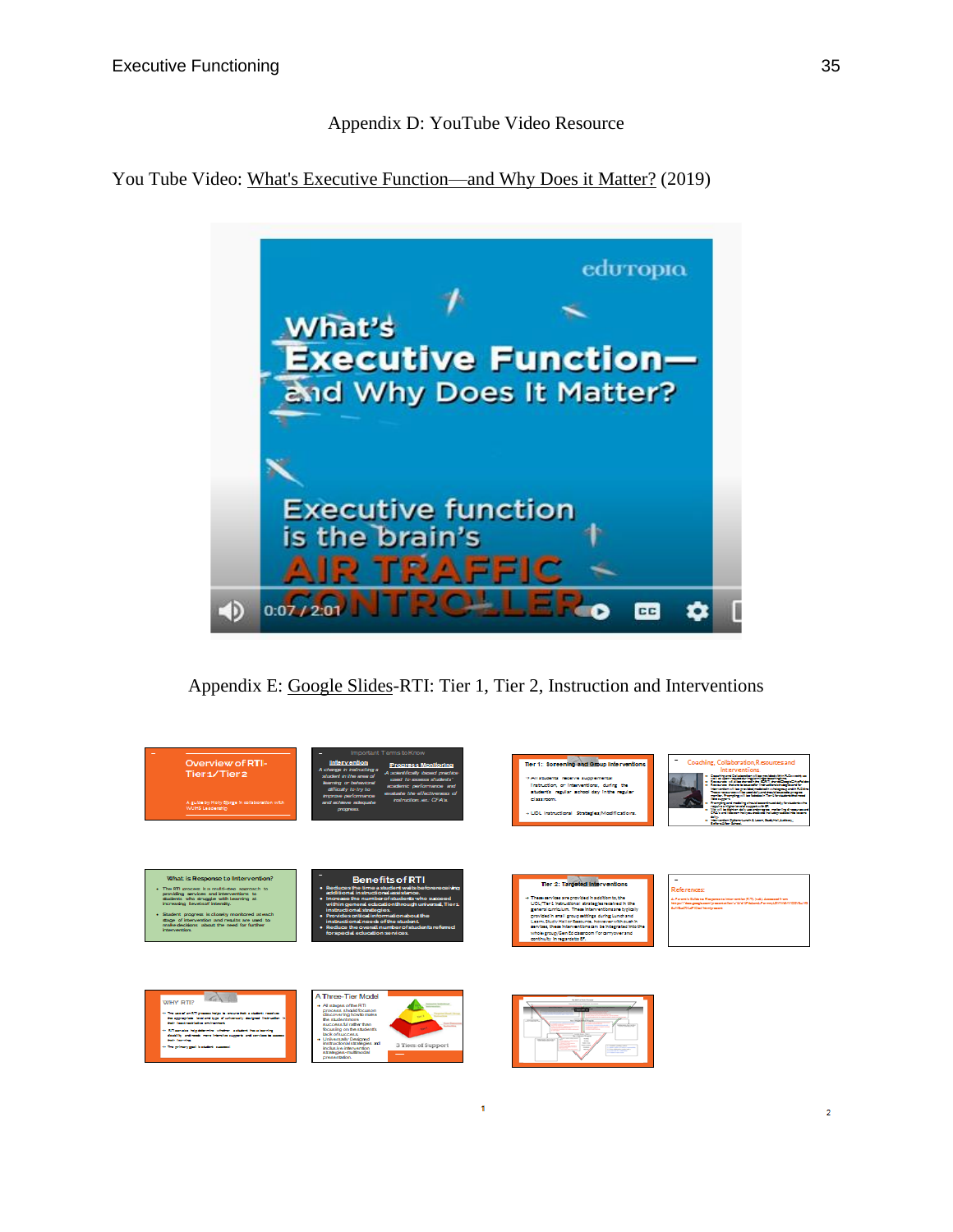## Appendix F: [Planning Sheet](about:blank) for Designing Strategies to overcome

## Executive Functioning: Tier 1 and Tier 2 Interventions:

| Lesson/Assignment: | <b>Executive Skill:</b>       | Obstacle:                                                                                                    | Possible Strategy:                                                                                                                                                            |
|--------------------|-------------------------------|--------------------------------------------------------------------------------------------------------------|-------------------------------------------------------------------------------------------------------------------------------------------------------------------------------|
| Ex: Math           | Subtraction and<br>regrouping | Organization<br>Working<br>$\bullet$<br>memory                                                               | Use graph<br>paper<br>⊷ Usea<br>checklist with<br>numbered<br>steps                                                                                                           |
| English            | Drafting an Essay             | • Plan<br>management<br>Organization<br>$\bullet$ Time<br>management<br>• Ineffective<br>study<br>strategies | · Use/model a<br>graphic<br>organizer<br>• Use<br>homework<br>scheduler<br>$\bullet$ Break tasks<br>into smaller<br>parts<br>• Model<br>highlighting of<br>keywords/ter<br>ms |
|                    |                               |                                                                                                              |                                                                                                                                                                               |

# Planning Sheet for Designing Strategies to overcome<br>Executive Functioning: Tier 1 and Tier 2 Interventions:

## Appendix G: [Daily Homework Planner-](about:blank)Instructional Strategy

|                                                                                                                                                                                                                                                                                                                      | <b>Smart but Scattered Kids.com</b> |                                               |                                                                              |                                            |  |  |
|----------------------------------------------------------------------------------------------------------------------------------------------------------------------------------------------------------------------------------------------------------------------------------------------------------------------|-------------------------------------|-----------------------------------------------|------------------------------------------------------------------------------|--------------------------------------------|--|--|
| <b>Daily Homework Planner</b>                                                                                                                                                                                                                                                                                        |                                     |                                               |                                                                              | By Dr. Peg Dawson and<br>Dr. Richard Guare |  |  |
| <b>Student Name:</b>                                                                                                                                                                                                                                                                                                 |                                     |                                               | Week of:                                                                     |                                            |  |  |
| Teachers: If the student has no missing assignments this week or from previous weeks, please $\sqrt{ }$ the appropriate boxes. If there are missing assign-<br>ments, briefly provide a brief descriptor what's missing. If there will be long-term assignments due in the next 2 weeks, please write the due dates. |                                     |                                               |                                                                              |                                            |  |  |
| <b>SUBJECT</b>                                                                                                                                                                                                                                                                                                       | THIS WEEK'S<br><b>HOMEWORK</b>      | <b>HOMEWORK FROM</b><br><b>PREVIOUS WEEKS</b> | <b>UPCOMING LONG-TERM</b><br><b>ASSIGNMENT DUE DATES</b><br>(next two weeks) | <b>COMMENTS</b>                            |  |  |
|                                                                                                                                                                                                                                                                                                                      |                                     |                                               |                                                                              |                                            |  |  |
|                                                                                                                                                                                                                                                                                                                      |                                     |                                               |                                                                              |                                            |  |  |
|                                                                                                                                                                                                                                                                                                                      |                                     |                                               |                                                                              |                                            |  |  |
|                                                                                                                                                                                                                                                                                                                      |                                     |                                               |                                                                              |                                            |  |  |
|                                                                                                                                                                                                                                                                                                                      |                                     |                                               |                                                                              |                                            |  |  |
|                                                                                                                                                                                                                                                                                                                      |                                     |                                               |                                                                              |                                            |  |  |
|                                                                                                                                                                                                                                                                                                                      |                                     |                                               |                                                                              |                                            |  |  |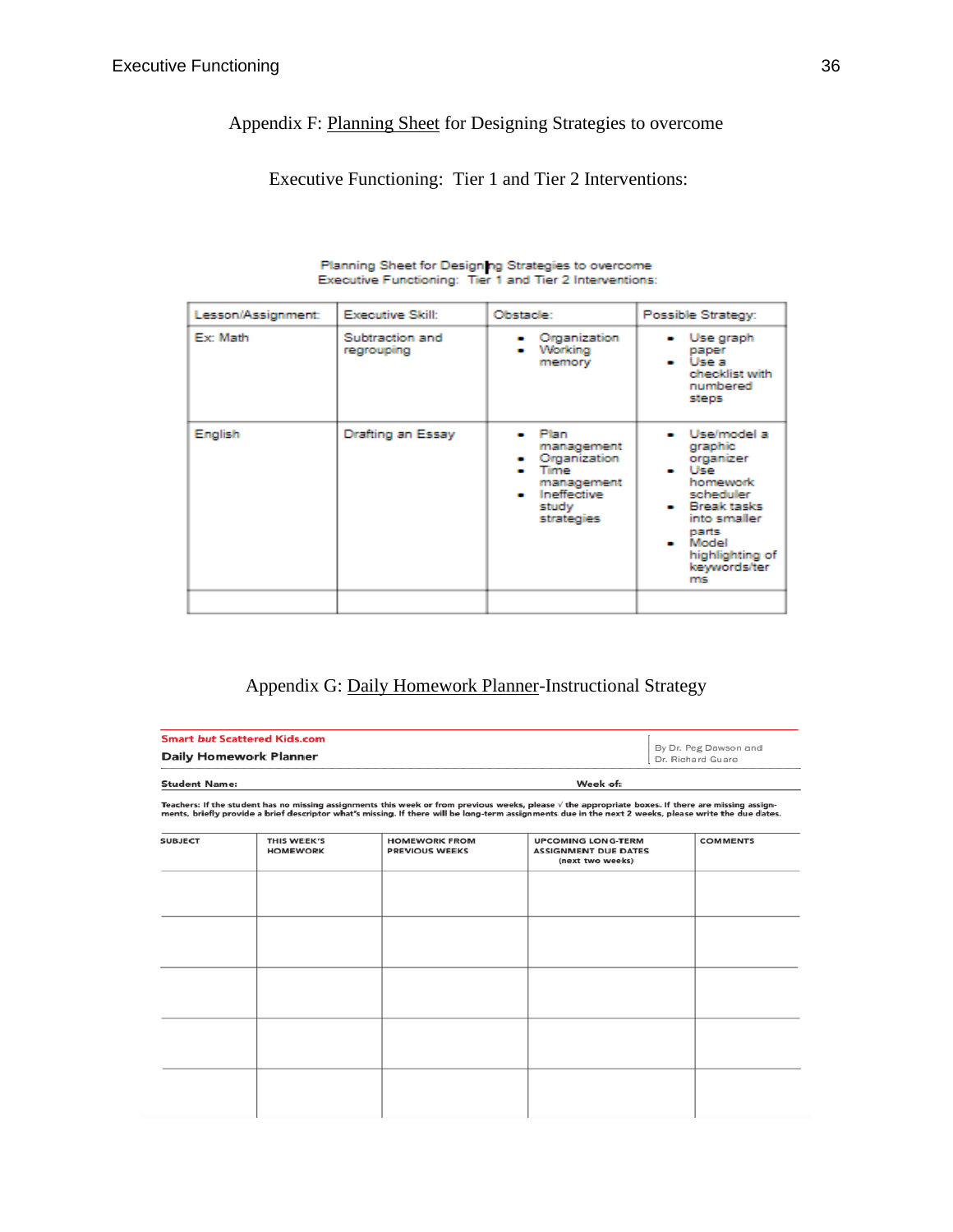## Appendix [H: Sample Monthly Lesson Plan-](about:blank)Shared Drive (Sorensen, 2021)



## Google Classroom-Advisory

#### Next Steps

 $\epsilon$  -Adding Eq. 72.<br>  $\epsilon$  -mass measure

.<br>Kabupatèn Barangarejaran I ՝<br>ասորորարս

### Lesson Objectives





## What are Executive Skills?

#### Executive Skiller

 $\ast$  -Cognitive (mental) groomate required to plan organize, and<br>execute activities

 $\ast$  -functional function controller

## **BATERING MELBER QUARTER**

## If time permits during advisory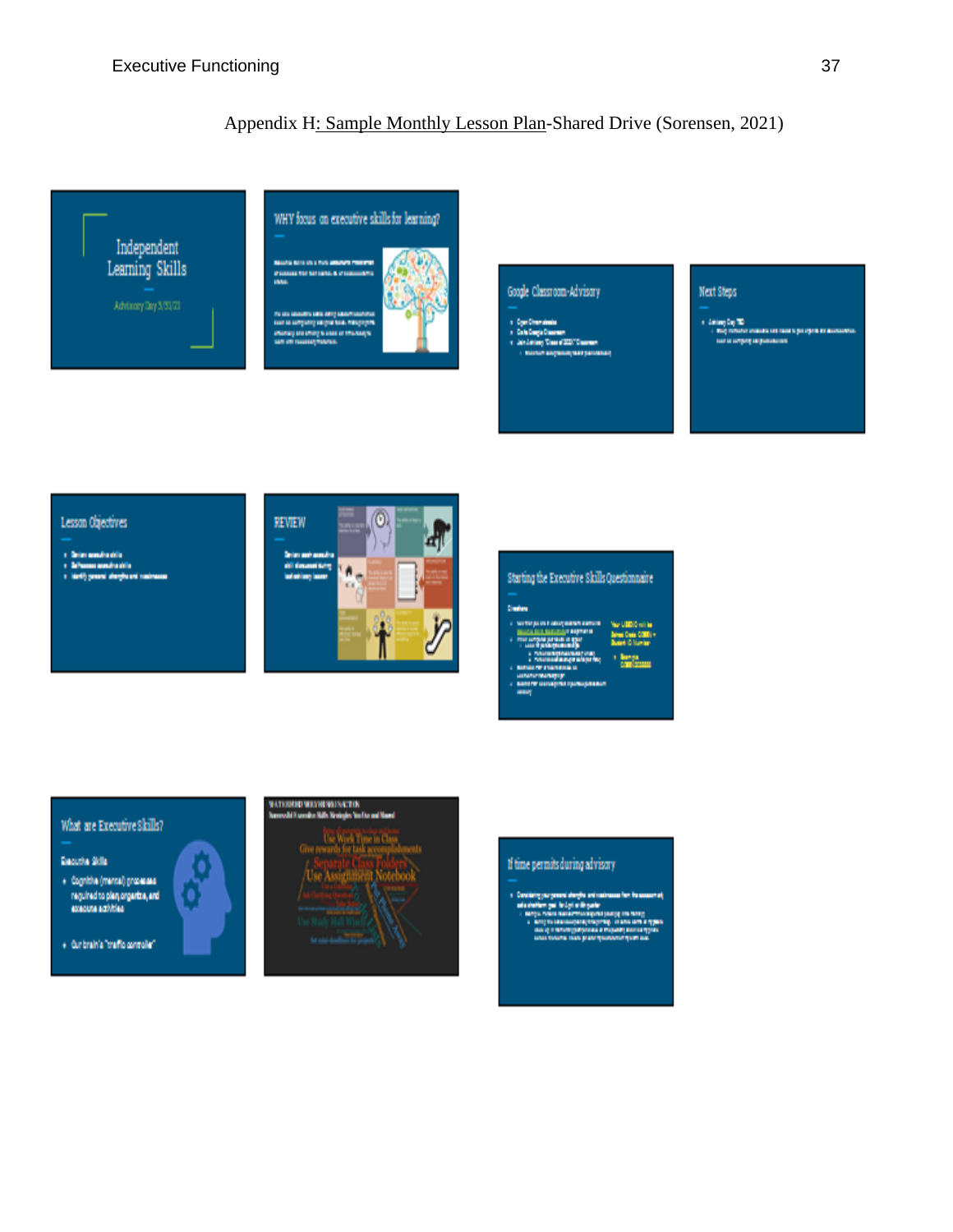## Appendix I: PD Learning Module

## [Learning Module](about:blank) (Gendron, 2017)

- Understand executive functioning as it relates to LDs and ADHD;
- Understand the effects that executive functioning difficulties can have on various aspects of learning;
- Identify the indicators of executive functioning difficulties in your students, at all grade levels;
- Identify effective strategies to support students with their specific executive functioning difficulties as well as their overall executive functioning development;
- Deepen your understanding of the Learning Skills and Work Habits in Grades 1 to 12, as referenced in the Ontario Ministry of Education document, Growing Success, and how you can support the continued development of these skills;
- Identify tools that can be used with your students to gauge their executive functioning strengths and needs.

Upon completion, it is our hope that you will use what you learn here in your everyday and working life to help support the needs of students with LDs, as well as any other students who may struggle with the various aspects of executive functioning.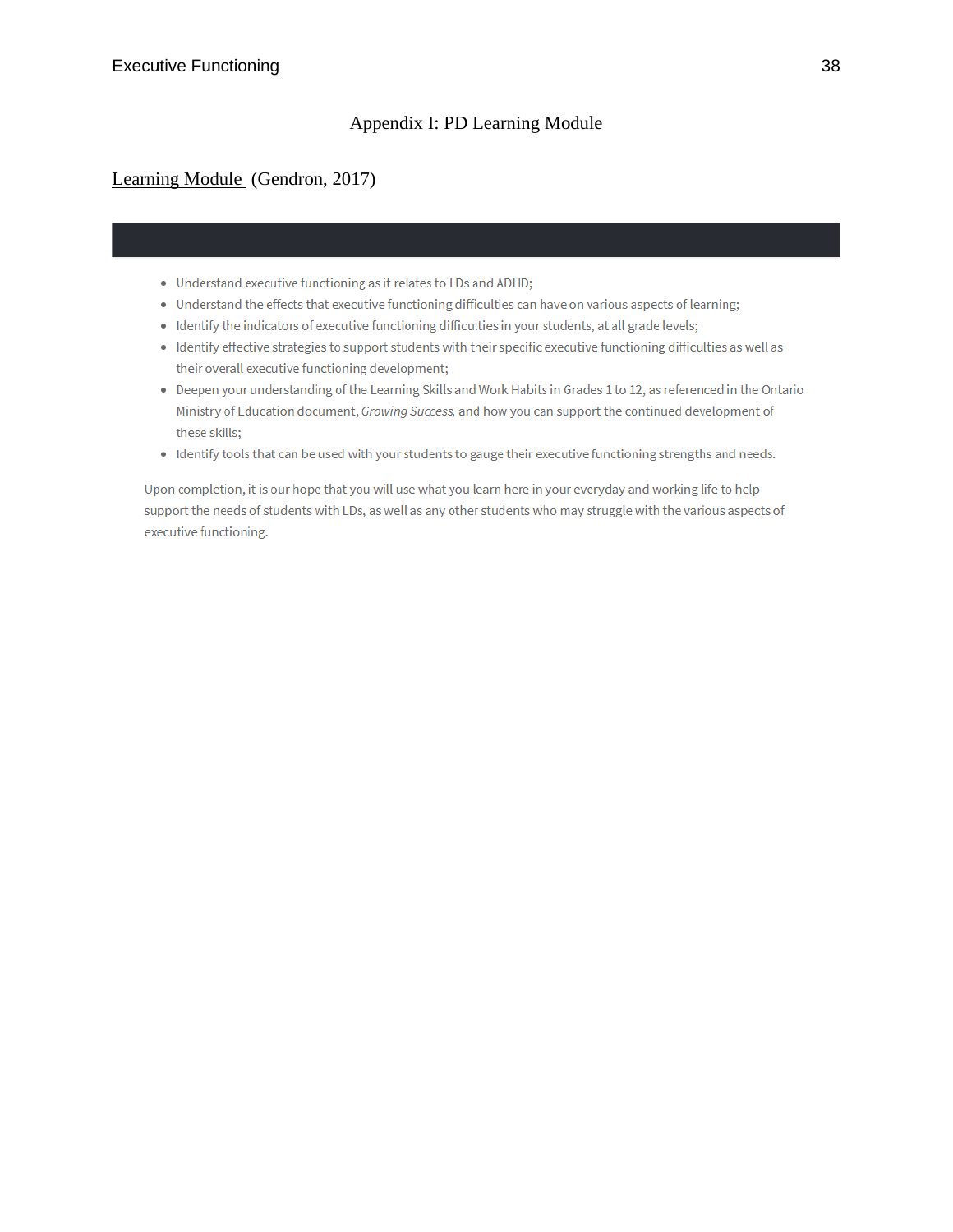## **References**

- Ahmed, S. F., Tang, S., Waters, N. E., & Davis-Kean, P. (2019). Executive function and academic achievement: Longitudinal relations from early childhood to adolescence. *Journal of Educational Psychology*, *111*(3), 446–458. https://doi.org/10.1037/edu0000296
- Allen, S. (Ed.). (2021). *What is RTI for mathematics?* IRIS Center. https://iris.peabody.vanderbilt.edu/module/rti-math/cresource/q1/p04/.
- Al Otaiba, S., Connor, C. M., Folsom, J. S., Wanzek, J., Greulich, L., Schatschneider, C., & Wagner, R. K. (2014). To Wait in Tier 1 or Intervene Immediately: A Randomized Experiment Examining First Grade Response to Intervention (RTI) in Reading. *Exceptional children*, *81*(1), 11–27. https://doi.org/10.1177/0014402914532234
- Balu, R., Zhu, P., Doolittle, F., Schiller, E., Jenkins, J., Gersten, R. (2015). Evaluation of response to intervention practices for elementary school reading.
- Barkley, R. A. (2012). Problems with the Concept of Executive Functioning. New York; Guilford Press.
- Bellman, S., Burgstahler, S., & Hinke, P. (2015). Academic coaching: Outcomes from a pilot group of postsecondary STEM students with disabilities. *Journal of Postsecondary Education and Disability, 28*(1), 103-108.
- Berkeley, S., Scanlon, D., Bailey, T. R., Sutton, J. C., & Sacco, D. M. (2020). A snapshot of rti implementation a decade later: new picture, same story. *Journal of Learning Disabilities*, *53*(5), 332–342. [https://doi.org/10.1177/0022219420915867](about:blank)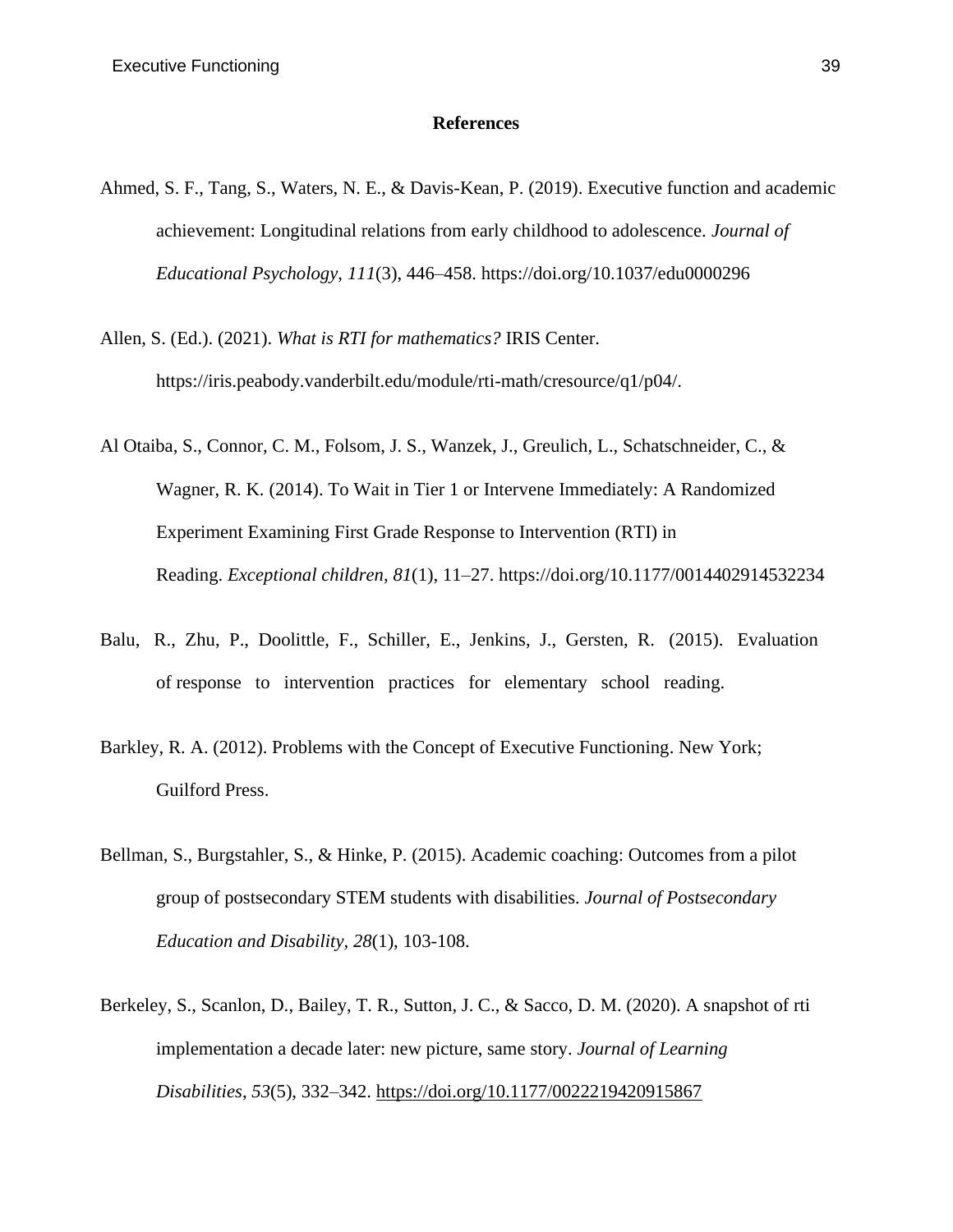- Bigorra, A., Garolera, M., Guijarro, S., & Hervás Amaia. (2016). Long-term far-transfer effects of working memory training in children with adhd: a randomized controlled trial. European Child & Adolescent Psychiatry, 25(8), 853–867. https://doi.org/10.1007/s00787-015-0804-3Brain Mapping, 30(7), 2252–2266. https://doi.org/10.1002/hbm.20665
- Brown, B. D., Horn, R. S., & King, G. (2018). The Effective Implementation of Professional Learning Communities. *Alabama Journal of Educational Leadership*, *5*, 53–59. [https://doi.org/https://eric.ed.gov/?q=source%3A%22Alabama+Journal+of+Educational+L](https://doi.org/https:/eric.ed.gov/?q=source%3A%22Alabama+Journal+of+Educational+Leadership%22&id=EJ1194725) [eadership%22&id=EJ1194725](https://doi.org/https:/eric.ed.gov/?q=source%3A%22Alabama+Journal+of+Educational+Leadership%22&id=EJ1194725)
	- Burns, M. K., Appleton, J. J., & Stehouwer, J. D. (2005). Meta-Analytic review of Responsiveness-To- Intervention RESEARCH: Examining Field-Based and Researchimplemented Models. *Journal of Psychoeducational Assessment*, *23*(4), 381–394. https://doi.org/10.1177/073428290502300406
	- Dawson, D. P., & Guare, D. R. (2021, March 30). *ESQ-R: Short User's Manual.* Smart But Scattered Kids. https://www.smartbutscatteredkids.com/.
- Dentz, A., Guay, M. C., Gauthier, B., Romo, L., & Parent, V. (2020). Is the Cogmed program effective for youths with attention deficit/hyperactivity disorder under pharmacological treatment? *Applied Cognitive Psychology*, *34*(3), 577–589. https://doi.org/10.1002/acp.3631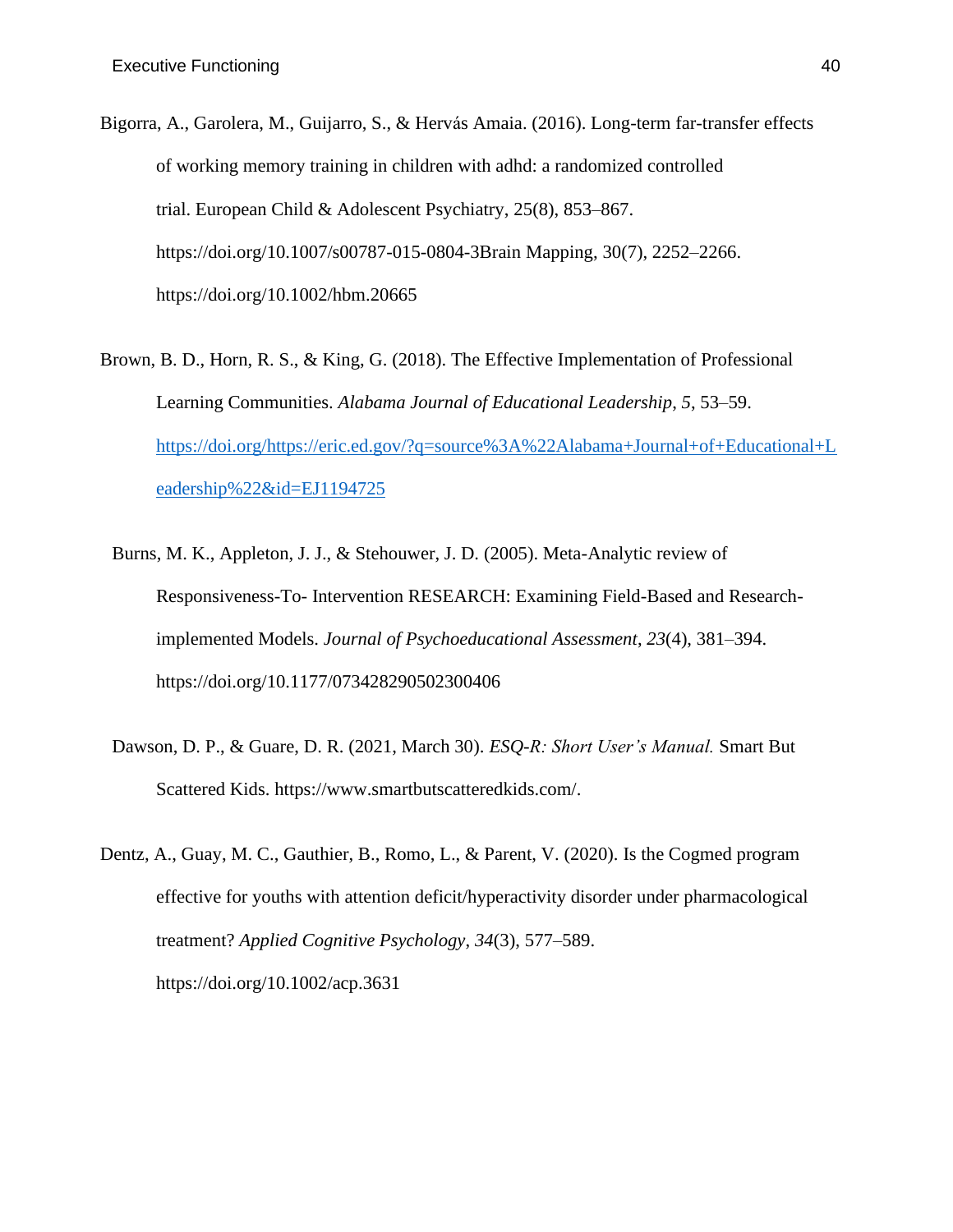- Diamond, A., & Lee, K. (2011). Interventions shown to aid executive function development in children 4 to 12 years old. *Science*, *333*(6045), 959–964. https://doi.org/10.1126/science.1204529
- Dias, N. M., & Seabra, A. G. (2015). The Promotion of Executive Functioning in a Brazilian Public School: A Pilot Study. *The Spanish Journal of Psychology*, *18*, 1–14. https://doi.org/10.1017/sjp.2015.4
- DiTullio, G. (2018, November 9). *Helping Students Develop Executive Function Skills*. Edutopia. https://www.edutopia.org/article/helping-students-develop-executive-functionskills.
- DuFour, R., DuFour, R. B., Eaker, R. E., Many, T. W., & Mattos, M. (2020). *Learning by doing: a handbook for professional learning communities at work*. Solution Tree Press.
- Edutopia. (2019). *What's Executive Function-and Why Does it Matter? YouTube*. https://youtu.be/JhbNxXbJ5qw.
- *Evaluation*. LD@school. (2017, June 12). [https://www.ldatschool.ca/learning-modules/executive](https://www.ldatschool.ca/learning-modules/executive-functions/evaluation/)[functions/evaluation/.](https://www.ldatschool.ca/learning-modules/executive-functions/evaluation/)
	- Fuchs, D., Fuchs, L. S., & Vaughn, S. (2014). What is intensive instruction and why is it important? *TEACHING Exceptional Children*, *46*(4), 13–18. https://doi.org/10.1177/0040059914522966
- Gendron, M.-J. (2017, May 30). *An In-Depth Exploration of Executive Functions*. LD@school. [https://www.ldatschool.ca/learning-modules/executive-functions/overview/.](about:blank)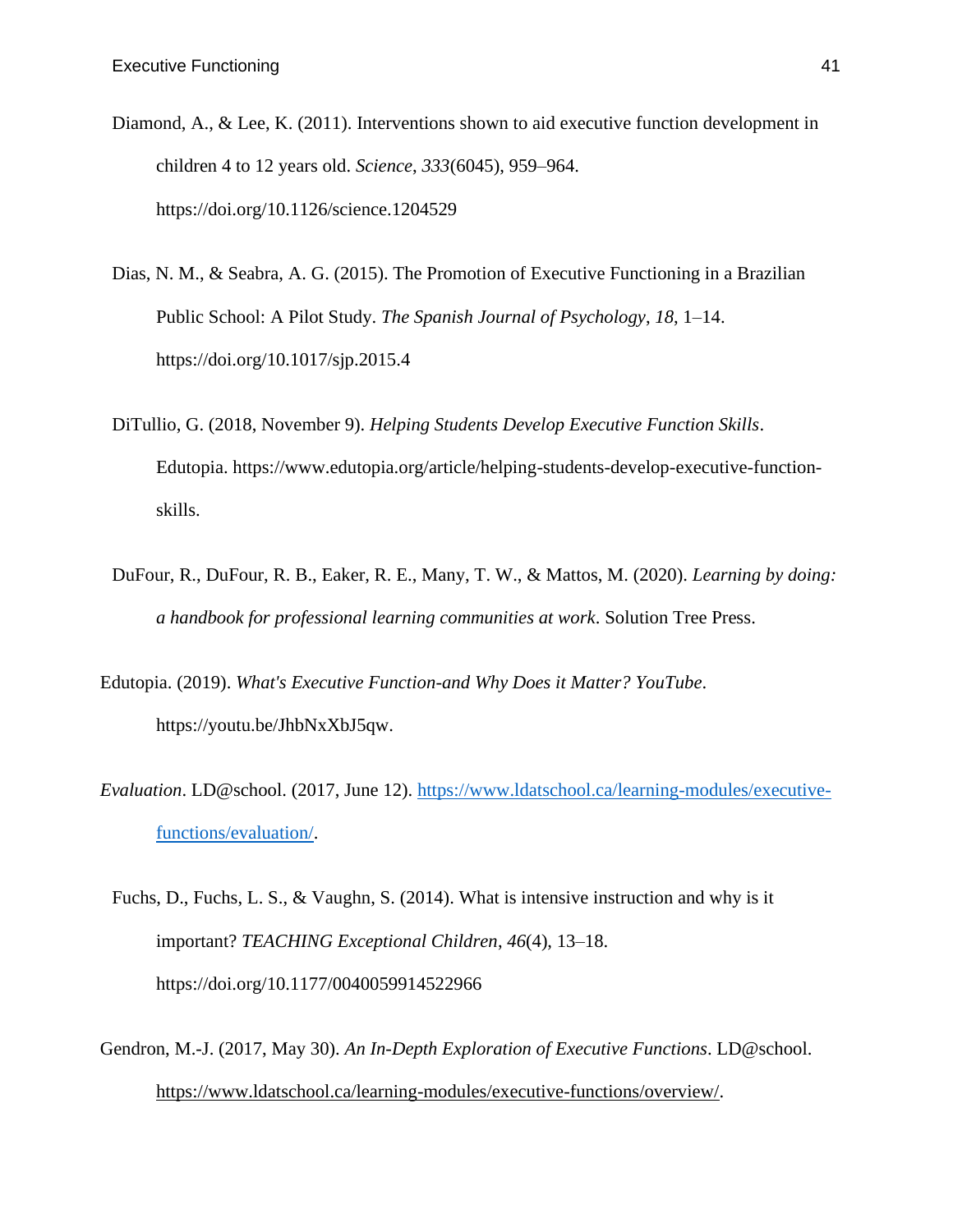- Gorski, D. (n.d.). *What is RTI?* What is Response to Intervention (RTI)? | RTI Action Network. http://www.rtinetwork.org/learn/what/whatisrti.
- Halloran, R. K. (2011). Self-Regulation, Executive Function, Working Memory, and Academic Achievement of Female High School Students. In *Self-Regulation, Executive Function, Working Memory, and Academic Achievement of Female High School Students* (pp. 1– 137). Story, ProQuest LLC.
- Louis, K. S., Kruse, S., & Raywid, M. A. (1996). Putting Teachers at the Center of Reform: Learning Schools and Professional Communities. *NASSP Bulletin*, *80*(580), 9–21. [https://doi.org/10.1177/019263659608058003](about:blank)
- Mann, D. P., Snover, R., Boyd, J. R., List, A. J., Kuhn, A. J., Devereaux, B. N., Chenoweth, S. M., & Middaugh, G. L. (2015). Executive Functioning: Relationship with High School Student Role Performance. *The Open Journal of Occupational Therapy*, *3*(4), 1–19. https://doi.org/10.15453/2168-6408.1153
- Marthe, L. A. van der D., Anne-Claire, H.B., Ariane, C. T.-K., Aryan, V. van der L., & Ramón JL Lindauer. (2013). Interventions to improve executive functioning and working memory in school-aged children with ad(h)d: A randomised controlled trial and steppedcare approach. BioMed Central Psychiatry, 13(1), 1–1. [https://doi.org/10.1186/1471-](about:blank) 244X-13-23
- Matheson, I. A., & MacCormack, J. (2020). Avoiding left-to-right, top-to-bottom: An examination of high school students' executive functioning skills and strategies for reading non-linear graphic text. *Reading Psychology*, *42*(1), 1–21.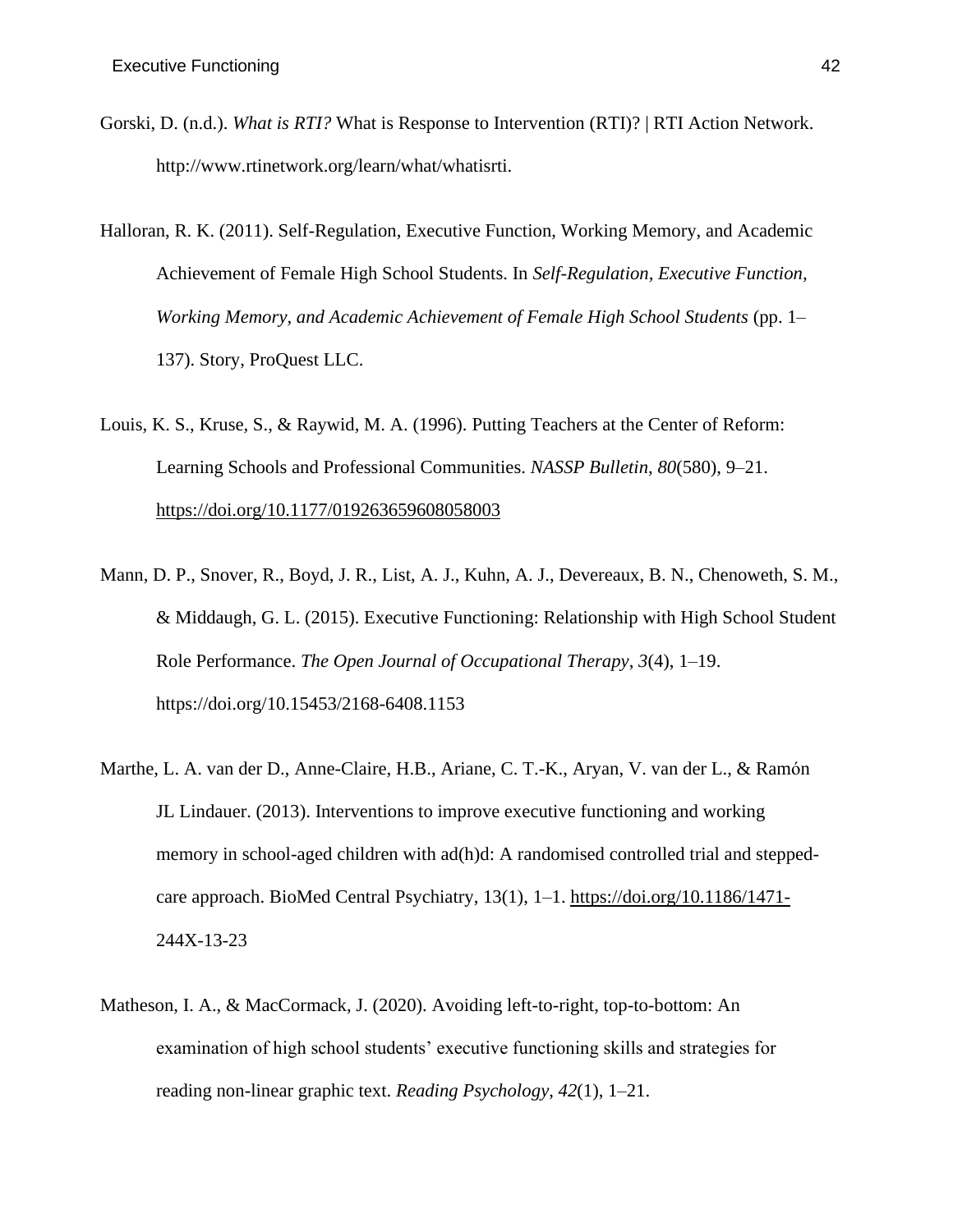- Meijer, A., Königs, M., van der Fels, I. M. J., Visscher, C., Bosker, R. J., Hartman, E., & Oosterlaan, J. (2021). The Effects of Aerobic Versus Cognitively Demanding Exercise Interventions on Executive Functioning in School-Aged Children: A Cluster-Randomized Controlled Trial. *Journal of Sport & Exercise Psychology*, *43*(1), 1–13. [https://doi.org/10.1123/jsep.2020-0034](about:blank)
- McCloskey, L. E. (2015). Mindfulness as an Intervention for Improving Academic Success among Students with Executive Functioning Disorders. *Procedia - Social and Behavioral Sciences*, *174*, 221–226. https://doi.org/10.1016/j.sbspro.2015.01.650
- Moulakdi, A., & Bouchamma, Y. (2020). Elementary Schools Working as Professional Learning Communities: Effects on Student Learning. *International Education Studies*, *13*(6), 1. https://doi.org/10.5539/ies.v13n6p1
- Pengine, W. (2020, March 24). *Executive Function & Self-Regulation*. Center on the Developing Child at Harvard University. [https://developingchild.harvard.edu/science/key](about:blank)concepts/executive-function/.
- Rbalimtas. (n.d.). Kahoot! https://create.kahoot.it/profiles/50f35c43-072d-4b69-aafa-36d800261ab6.
- Richman, E. L., Rademacher, K. N., & Maitland, T. L. (2014). Coaching and college success. *Journal of Postsecondary Education and Disability, 27*(1), 33-50.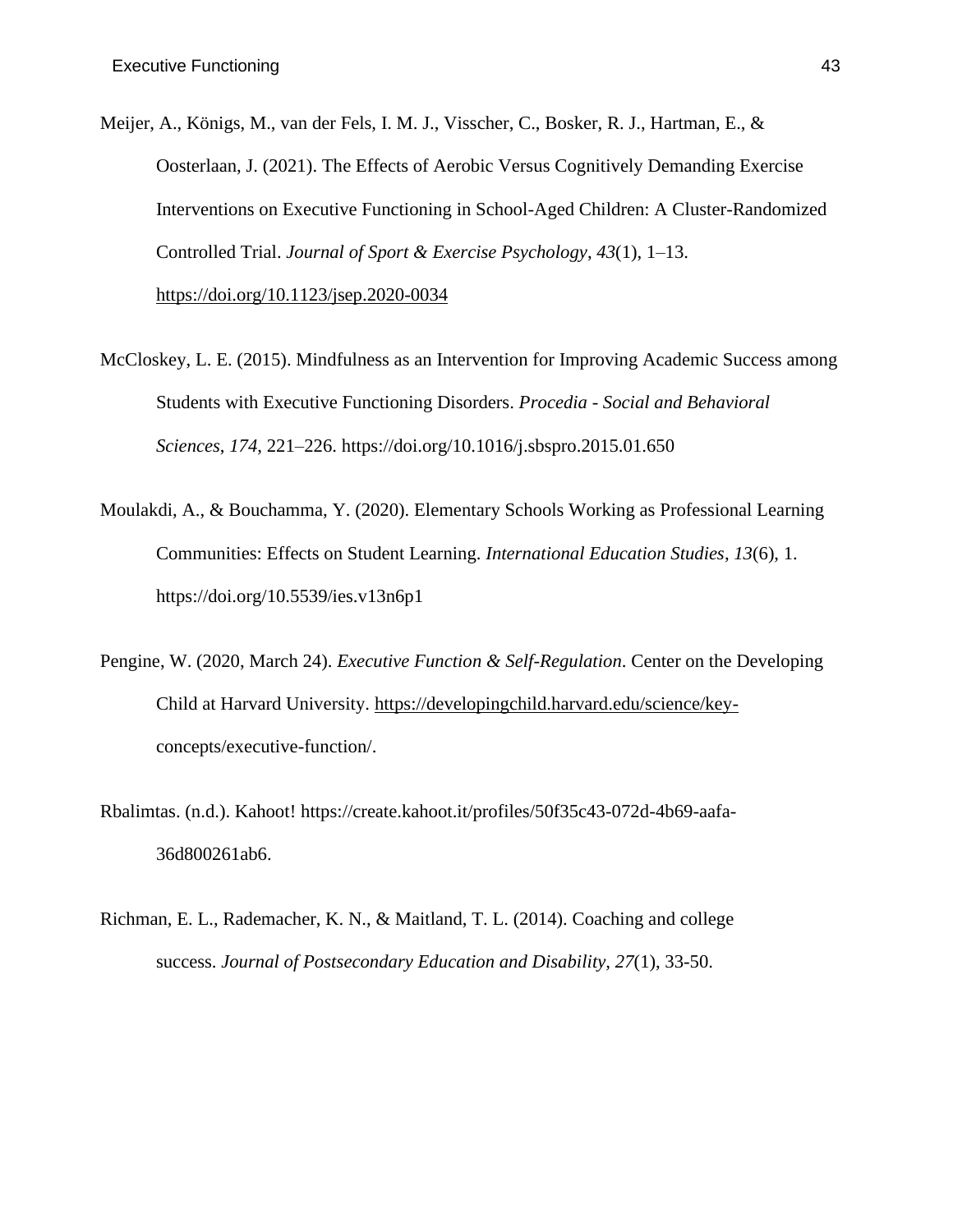- *RTI Tier 1 Interventions: The Small Set of Skills with 80% Impact*. Study Skills by SOAR Learning. (2020, March 20). [https://studyskills.com/spedadhd/rti-tier-1](about:blank) interventions-4/.
- Samuels, W. E., Tournaki, N., Sacks, S., Sacks, J. A., Blackman, S., Byalin, K., & Zilinski, C. (2019). Predicting GPAs with Executive Functioning Assessed by Teachers and by Adolescents Themselves. *The European Educational Researcher*, *2*(3), 173–194. https://doi.org/10.31757/euer.232
- Semrud-Clikeman, M., Walkowiak, J., Wilkinson, A., & Butcher, B. (2010). Executive Functioning in Children with Asperger Syndrome, ADHD-Combined Type, ADHD-Predominately Inattentive Type, and Controls. *Journal of Autism and Developmental Disorders*, *40*(8), 1017–1027. https://doi.org/10.1007/s10803-010-0951-9
- Sibley, M. H., Graziano, P. A., Ortiz, M., Rodriguez, L., & Coxe, S. (2019). Academic impairment among high school students with ADHD: The role of motivation and goal-directed executive functions. *Journal of School Psychology*, *77*, 67–76. https://doi.org/10.1016/j.jsp.2019.10.005
- Silk, T. J., Genc, S., Anderson, V., Efron, D., Hazell, P., Nicholson, J. M., Kean, M., Malpas, C. B., & Sciberras, E. (2016). Developmental brain trajectories in children with ADHD and controls: A longitudinal neuroimaging study. *BMC Psychiatry*, *16*(1), 2–9. <https://doi.org/10.1186/s12888-016-0770-4>

Sorensen, D. (2021). Independent Learning Skills. Waterford; Waterford Union High School.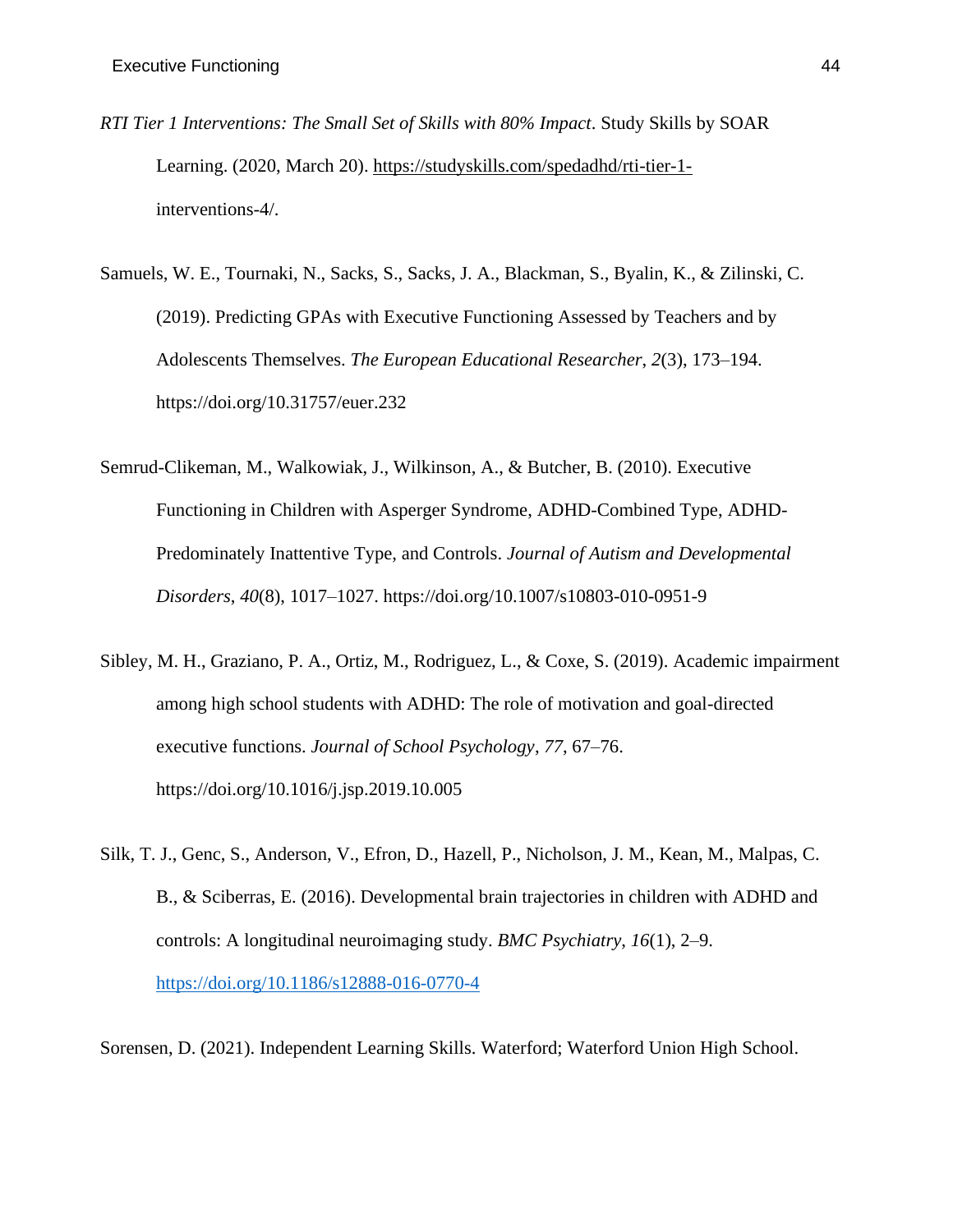- The Understood Team. (2021, March 31). *What is executive function?* Understood. https://www.understood.org/articles/en/what-is-executive-function.
- Van der Donk, M., Hiemstra-Beernink, A.-C., Tjeenk-Kalff, A., Van der Leij, A., & Lindauer, R. (2013). Interventions to improve executive functioning and working memory in schoolaged children with AD(H)D: A randomised controlled trial and stepped-care approach. *BMC Psychiatry*, *13*(1), 959–964. https://doi.org/10.1186/1471-244x-13-23
- Vollebregt, M. A., Van Dongen-Boomsma, M., Buitelaar, J. K., & Slaats-Willemse, D. (2013). Does EEG-neurofeedback improve neurocognitive functioning in children with attentiondeficit/hyperactivity disorder? A systematic review and a double-blind placebo-controlled study. *Journal of Child Psychology and Psychiatry*, *55*(5), 460–472. https://doi.org/10.1111/jcpp.12143
- Welsh, M. C., & Pennington, B. F. (1988). Assessing frontal lobe functioning in children: Views from developmental psychology. *Developmental Neuropsychology*, *4*(3), 199–230. https://doi.org/10.1080/87565648809540405
- Wilson, A. (2016). From professional practice to practical leader: Teacher leadership in professional learning communities. International Journal of Teacher Leadership, 7(2), 45-62.
- Wolf, R. C., Plichta, M. M., Sambataro, F., Fallgatter, A. J., Jacob, C., Lesch, K.-P., Herrmann, M. J., Schönfeldt-Lecuona, C., Connemann, B. J., Grön, G., & Vasic, N. (2009). Regional brain activation changes and abnormal functional connectivity of the ventrolateral prefrontal cortex during working memory processing in adults with attention-